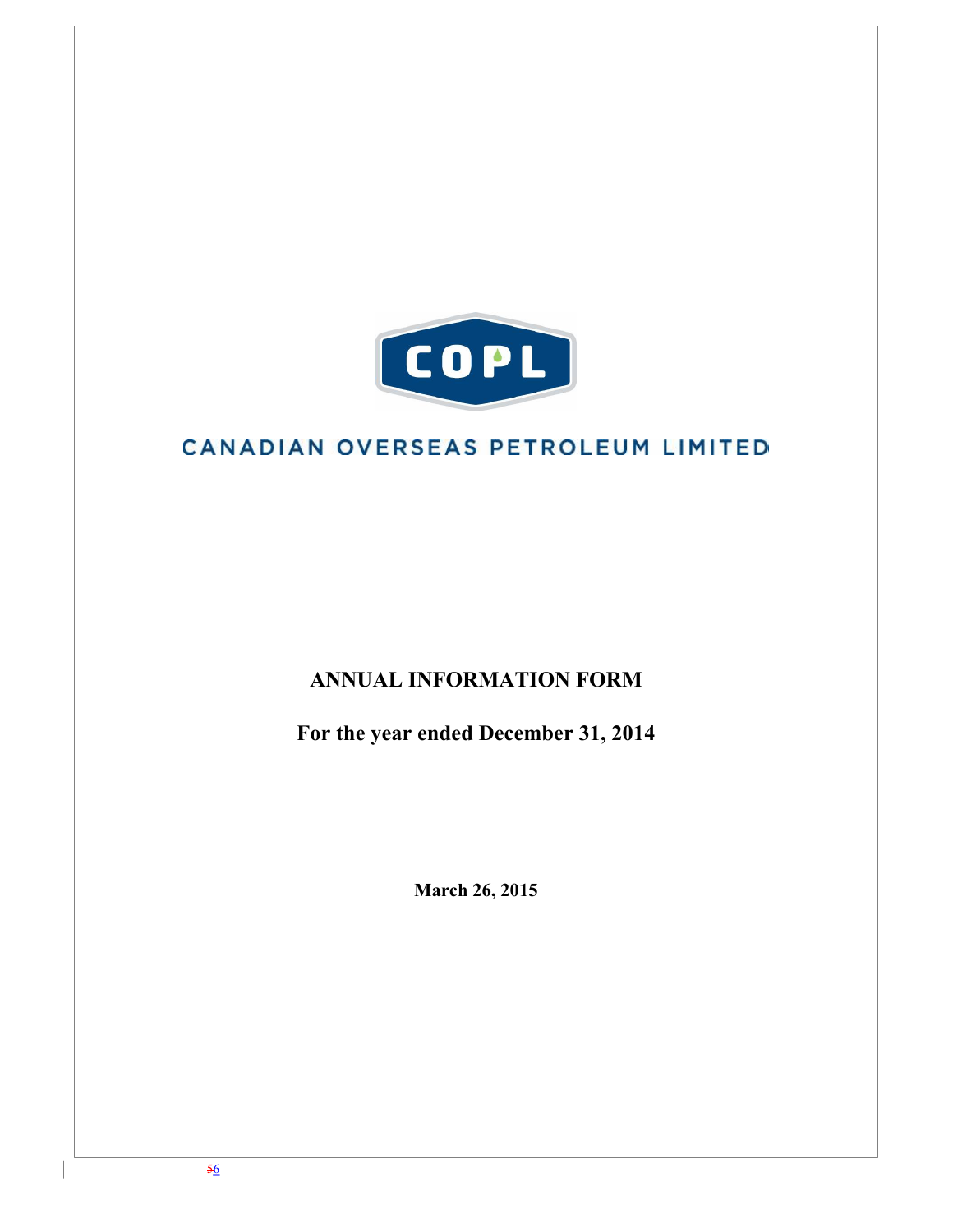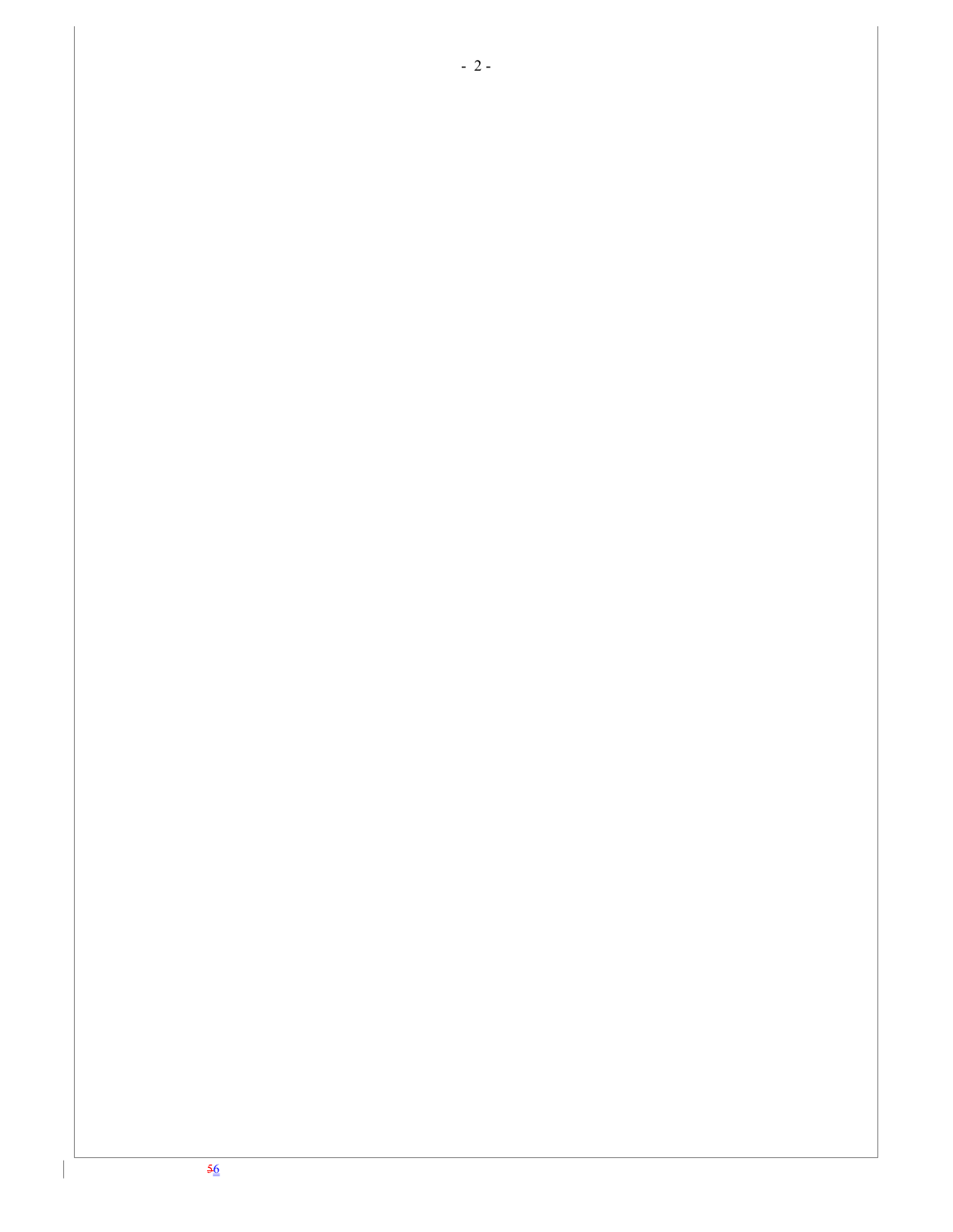# **TABLE OF CONTENTS**

| CONVERSIONS TELEVISIONS AND RESERVE TO A RESERVE THE RESERVE TO A RESERVE THE RESERVE TO A RESERVE THE RESERVE TO A RESERVE THE RESERVE TO A RESERVE THE RESERVE TO A RESERVE THE RESERVE TO A RESERVE THE RESERVE TO A RESERV |     |
|--------------------------------------------------------------------------------------------------------------------------------------------------------------------------------------------------------------------------------|-----|
| GLOSSARY 2                                                                                                                                                                                                                     |     |
|                                                                                                                                                                                                                                |     |
| THE CORPORATION 6                                                                                                                                                                                                              |     |
| DESCRIPTION OF THE BUSINESS ENTITLED ASSESS AND THE BUSINESS AND THE BUSINESS AND THE BUSINESS AND THE BUSINESS                                                                                                                |     |
| GENERAL DEVELOPMENT OF THE BUSINESS 21 22                                                                                                                                                                                      |     |
| OIL AND GAS PROPERTIES 24                                                                                                                                                                                                      |     |
|                                                                                                                                                                                                                                |     |
| DIVIDENDS 29                                                                                                                                                                                                                   |     |
| DESCRIPTION OF CAPITAL STRUCTURE 29                                                                                                                                                                                            |     |
| RISK FACTORS 29                                                                                                                                                                                                                |     |
|                                                                                                                                                                                                                                |     |
| LEGAL PROCEEDINGS AND REGULATORY ACTIONS <b>Example 2008</b> 40                                                                                                                                                                |     |
| INTEREST OF MANAGEMENT AND OTHERS IN MATERIAL TRANSACTIONS 40                                                                                                                                                                  |     |
| DIRECTORS AND OFFICERS 40 and the state of the state of the state of the state of the state of the state of the state of the state of the state of the state of the state of the state of the state of the state of the state  |     |
| AUDIT COMMITTEE                                                                                                                                                                                                                |     |
| TRANSFER AGENT AND REGISTRAR 46                                                                                                                                                                                                |     |
|                                                                                                                                                                                                                                |     |
|                                                                                                                                                                                                                                |     |
| ADDITIONAL INFORMATION                                                                                                                                                                                                         | 46  |
| APPENDIX A FORM NI 51-101F1-STATEMENT OF RESERVES DATA AND OTHER OIL AND GAS                                                                                                                                                   |     |
| APPENDIX B FORM 51-101F2                                                                                                                                                                                                       | .49 |
| APPENDIX C FORM 51-101F3 50                                                                                                                                                                                                    |     |
| APPENDIX D AUDIT COMMITTEE CHARTER                                                                                                                                                                                             |     |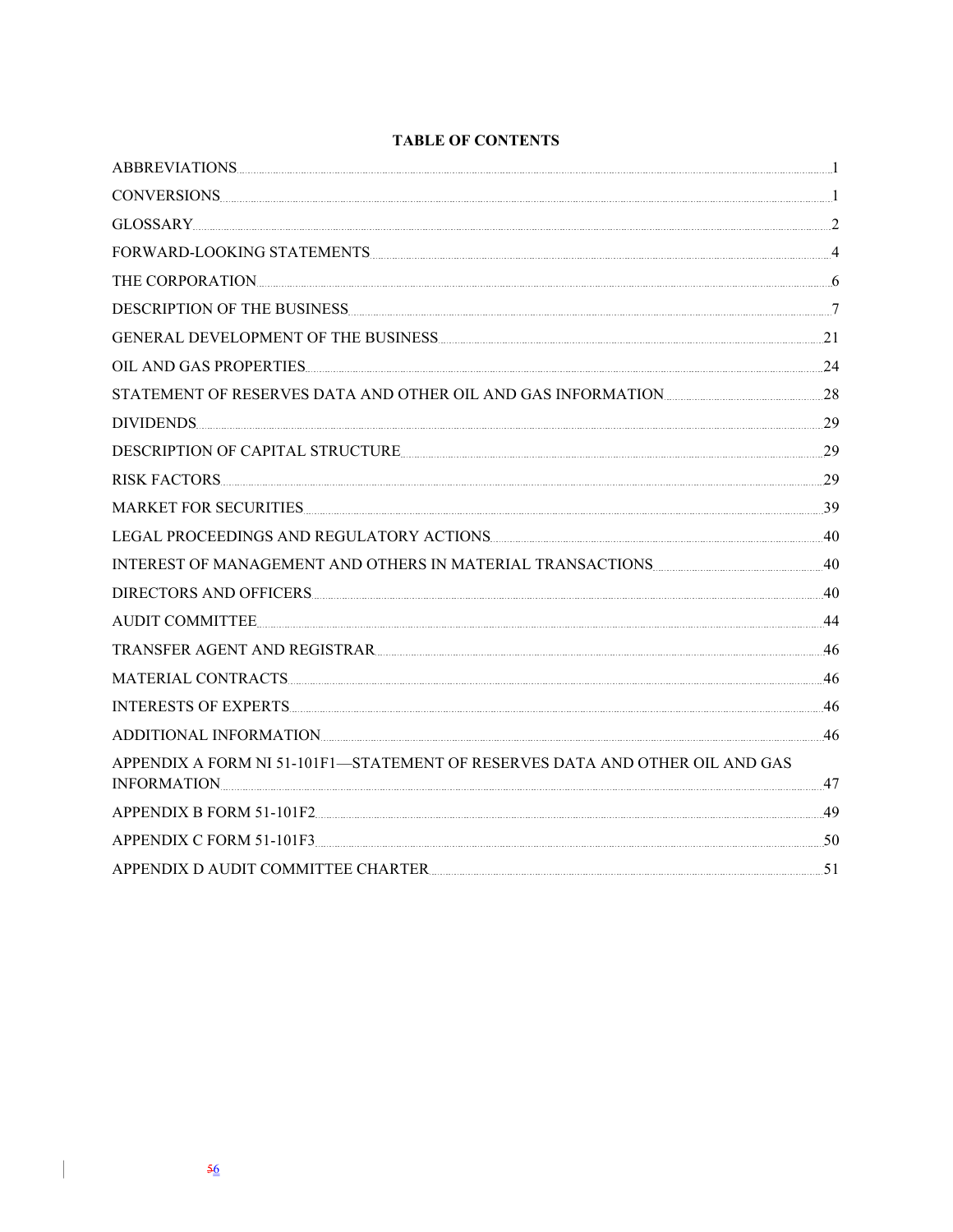

 $\begin{array}{c} \hline \end{array}$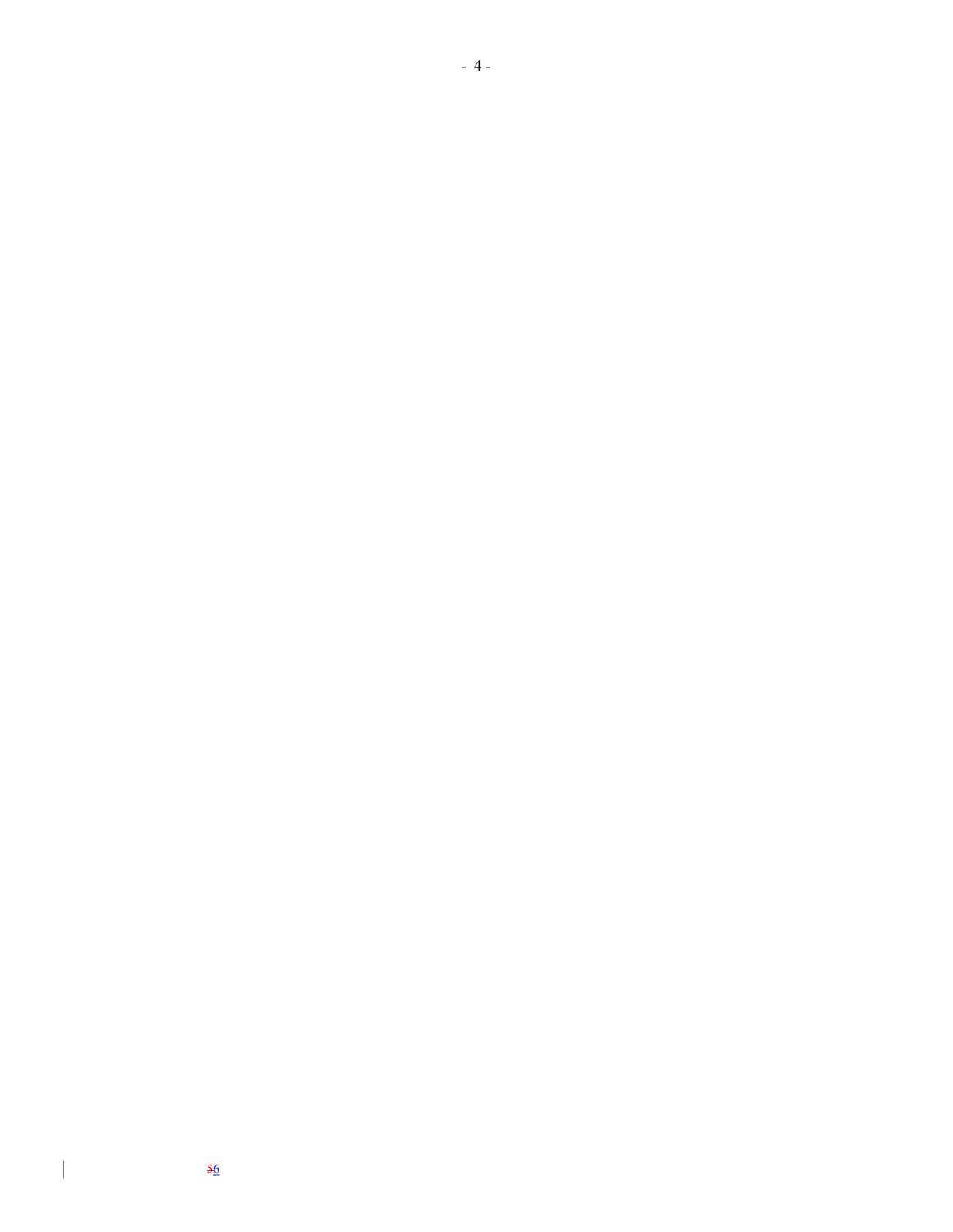|               | <b>Crude Oils and Natural Gas Liquids</b> | <b>Natural Gas</b> |                                 |
|---------------|-------------------------------------------|--------------------|---------------------------------|
| <b>Bbl</b>    | barrel <sup>(1)</sup>                     | Mcf                | thousand cubic feet             |
| <b>bbls</b>   | <b>Barrels</b>                            | MMcf               | million cubic feet              |
| bbls/d        | barrels per day                           | <b>B</b> cf        | billion cubic feet              |
| <b>BOPD</b>   | barrels of oil per day                    |                    |                                 |
| BO.           | barrel of oil                             | Mcf/d              | thousand cubic feet per day     |
| <b>Mbbls</b>  | thousands of barrels                      |                    |                                 |
| <b>MMbbls</b> | millions of barrels                       | MMcf/d             | million cubic feet per day      |
| Boe           | barrels of oil equivalent <sup>(2)</sup>  | Gj                 | gigajoules                      |
| boe/d         | barrels of oil equivalent per day         | Psi                | pounds per square inch          |
| Mboe          | thousands of barrels of oil equivalent    | Psia               | pounds per square inch absolute |
| NGLs          | natural gas liquids                       |                    |                                 |
| <b>MMBTU</b>  | Million British thermal units             |                    |                                 |

# **ABBREVIATIONS**

#### **Notes:**

- (1) Each barrel represents 34.972 Imperial gallons or 42 U.S. gallons.
- (2) Boe's may be misleading, particularly if used in isolation. A boe conversion ratio of 6 Mcf: 1 bbl is based on an energy equivalency conversion method primarily applicable at the burner tip and does not represent a value equivalency at the wellhead

# **CONVERSIONS**

The following table sets forth standard conversions from Standard Imperial Units to the International System of Units (or metric units).

| <b>To Convert From</b> | Тo                   | <b>Multiply By</b> |
|------------------------|----------------------|--------------------|
| boes                   | Mcfs                 | 6.000              |
| Mcf                    | Cubic metres $("m3)$ | 28.174             |
| Cubic metres           | Cubic feet           | 35.494             |
| bbls                   | Cubic metres $("m3)$ | 0.159              |
| Cubic metres $("m3)$   | bbls oil             | 6.290              |
| Feet                   | Metres               | 0.305              |
| <b>Metres</b>          | Feet                 | 3.281              |
| Miles                  | Kilometres           | 1.609              |
| Kilometres             | Miles                | 0.621              |
| Acres                  | <b>Hectares</b>      | 0.405              |
| <b>Hectares</b>        | Acres                | 2.471              |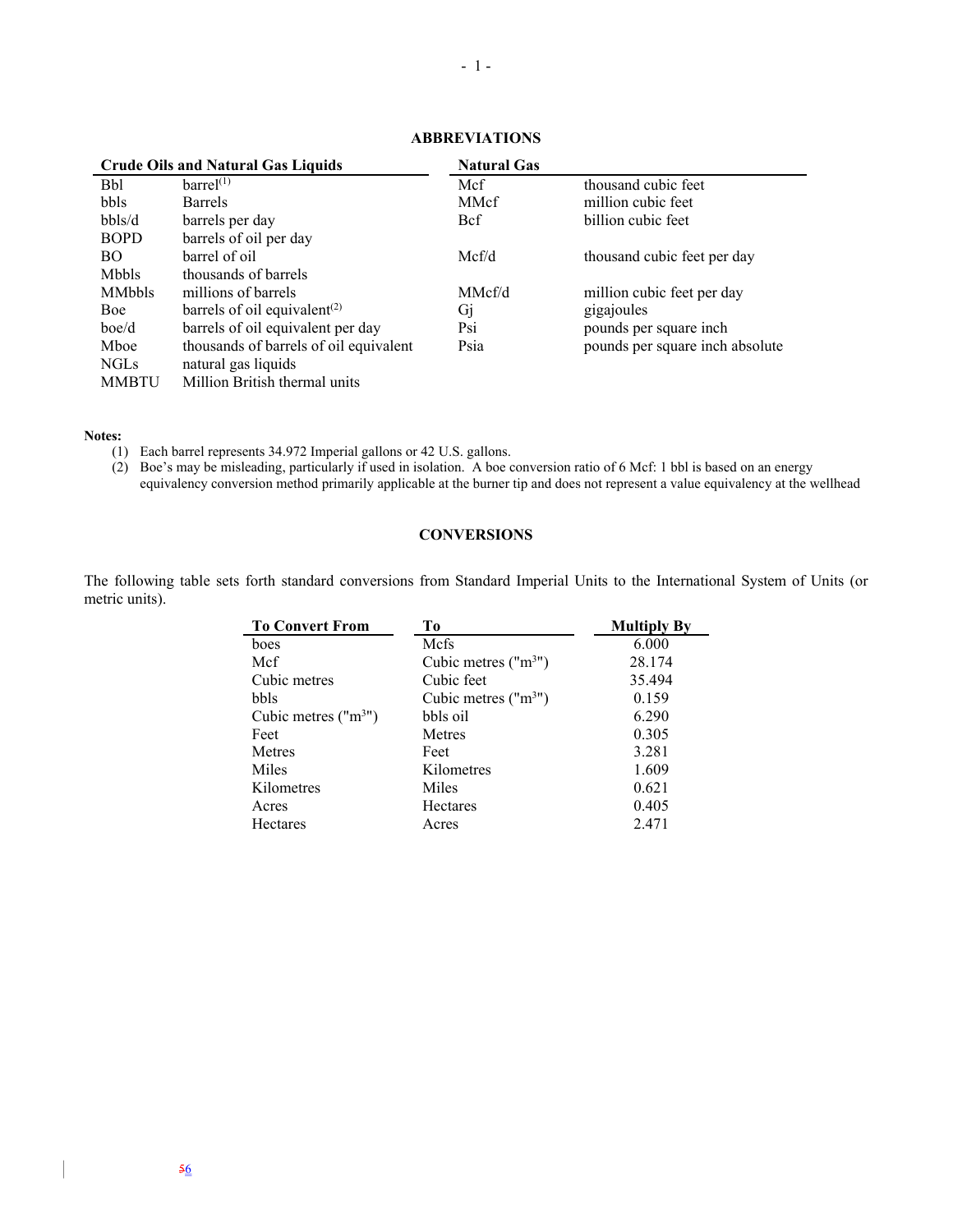#### **GLOSSARY**

In this annual information form, the following terms have the meanings set forth below:

"**African Petroleum**" means African Petroleum plc.

"**AIM**" means AIM, the junior market operated by the London Stock Exchange.

"**AIF**" or "**Annual Information Form**" means the annual information form of the Corporation for the year ended December 31, 2014, dated March 26, 2015.

"**Angola**" means the Republic of Angola.

"**Articles**" means the articles of incorporation of the Corporation.

"**Asset Purchase Agreement**" means the asset purchase agreement dated November 16, 2011 between COPL Bermuda and ExxonMobil Liberia, as amended on March 8, 2013.

"**Audit Committee**" means the audit committee of the Corporation.

"**BG Group**" means, collectively, BG Group plc. and its subsidiaries.

"**Block LB-13**" means Block LB-13 in the Liberian Basin offshore Liberia.

"**Block LB-13 JOA**" means the joint operating agreement dated March 8, 2013 entered into between COPL Bermuda and ExxonMobil Liberia.

"**Board**" means the board of directors of the Corporation.

"**Brent Crude**" means a major trading classification of sweet, light crude oil that is predominantly used in the United Kingdom and elsewhere in the world.

"**Chevron**" means Chevron Liberia Limited.

"**Common Share**" or "**Common Shares**" means, respectively, one or more common shares in the capital of COPL.

"**COPL**" or the "**Corporation**" means Canadian Overseas Petroleum Limited.

"**COPL Bermuda**" means Canadian Overseas Petroleum (Bermuda) Limited.

"**COPL Nigeria**" means Canadian Overseas Petroleum (Nigeria) Limited.

"**COPL NZ**" means COPL New Zealand Limited.

 $\frac{56}{2}$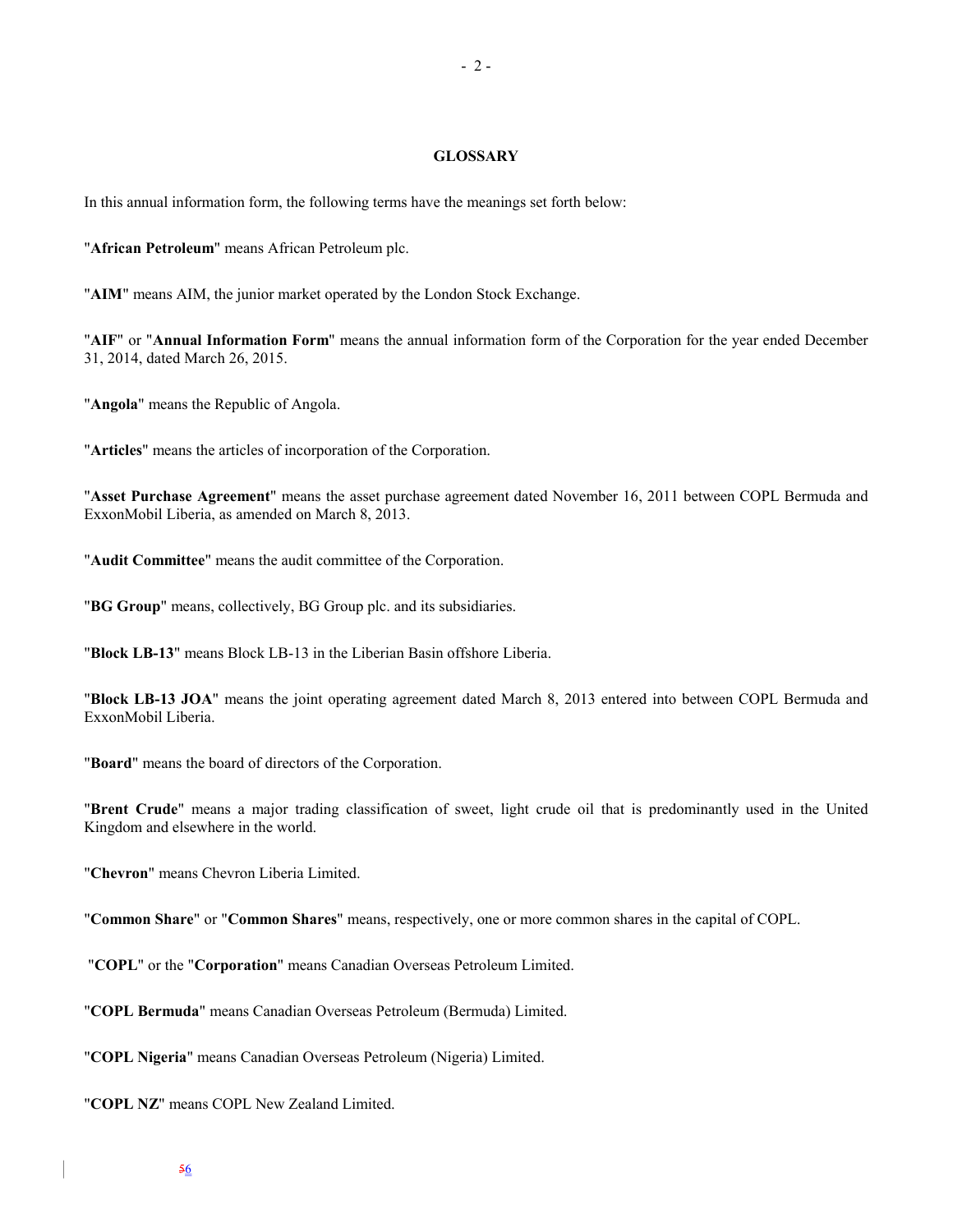"**COPL Technical**" means COPL Technical Services Limited.

"**COPL (UK)**" means Canadian Overseas Petroleum (UK) Limited.

"**Cote d'Ivoire**" means the Republic of Cote d'Ivoire.

"**CRA**" means the Canada Revenue Agency.

"**D&M**" means DeGolyer and MacNaughton, independent reserves evaluator.

"**D&M Report**" means the report as of September 1, 2014 on the "Prospective Resources attributable to Various Oil Prospects owned by Canadian Overseas Petroleum Bermuda Limited Liberia NI 51-101".

"**Directors**" means the directors of the Corporation.

"**EITI**" means the Extractive Industries Transparency Initiative.

"**ExxonMobil Liberia**" means ExxonMobil Exploration and Production Liberia Limited.

"**FPSO**" means floating production, storage and offloading vessel.

"**GAAP**" means Canadian generally accepted accounting principles, consistently applied.

"**GDP**" means gross domestic product.

"Ghana" means the RepulicRepublic of Ghana.

"**the Group**" means COPL, or the Corporation, and its subsidiaries taken as a whole.

"**Guinea**" Republic of Guinea.

"**IFRS**" means International Financial Reporting Standards.

"**IMF**" means International Monetary Fund.

"**Liberia**" means the Republic of Liberia.

"**Liberian Petroleum Law**" means the 2002 Petroleum Act of Liberia.

"**Liberian PSC**" means the restated and amended production sharing contract dated March 8, 2013 in relation to Block LB-13.

"**LSE**" or "**London Stock Exchange**" means the London Stock Exchange plc.

"**Namibia**" means the Republic of Namibia.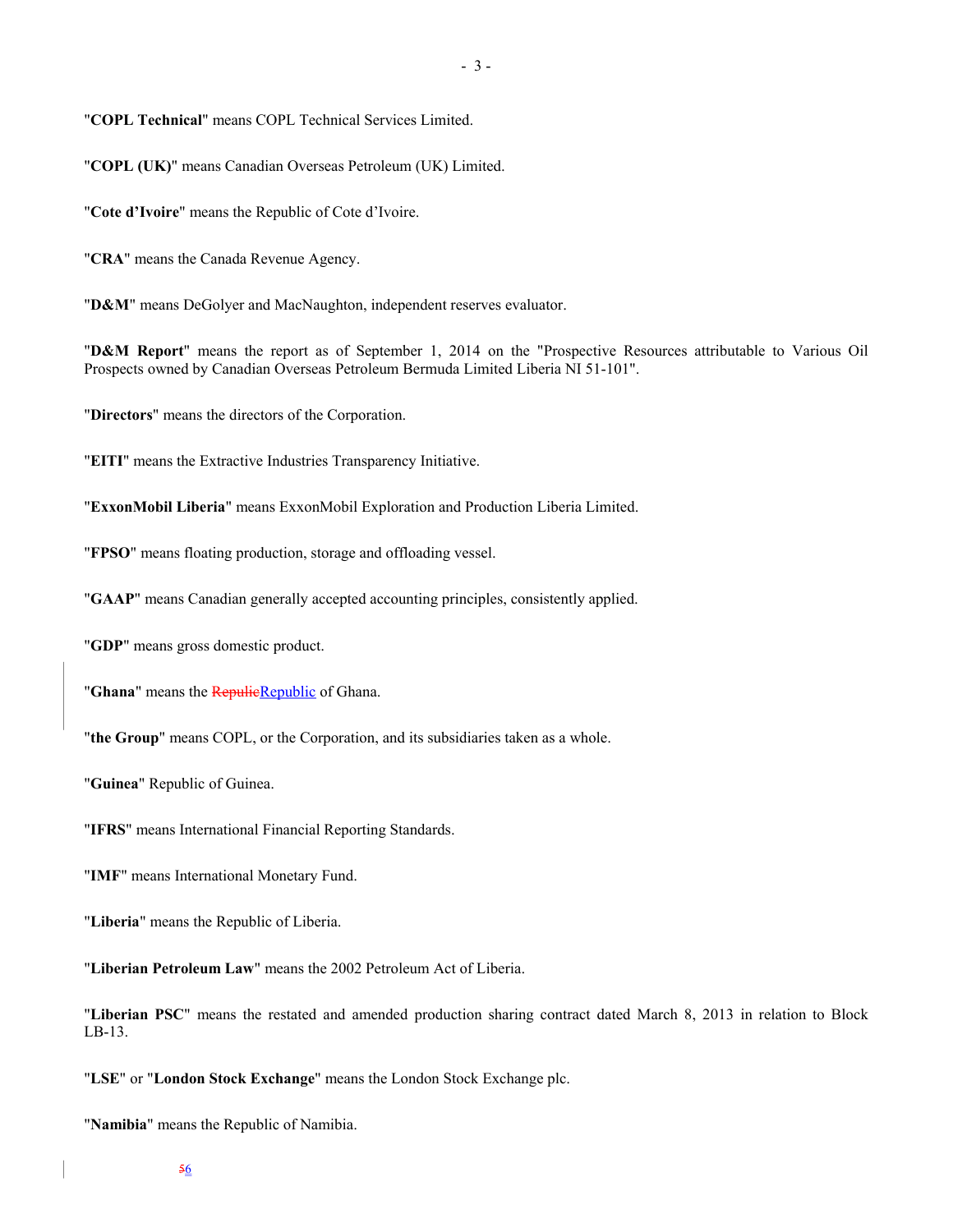"**NI 51-101**" means National Instrument 51-101 – *Standards of Disclosure for Oil and Gas Activities* of the Canadian Securities Administrators.

"**NI 52-110**" means National Instrument 52-110 – *Audit Committees* of the Canadian Securities Administrators.

"**NOCAL**" means the National Oil Company of Liberia.

"**NYSE**" means New York Stock Exchange.

"**Oilexco**" means Oilexco Inc.

"**OPL 2010**" means the non-binding agreement-in-principle with GPDC, a Nigerian oil and gas company, to enter into an option agreement concerning GPDC's prospecting licence.

"**Option**" means an option to purchase a Common Share granted under the Corporation's Stock Option Plan.

"**PEP 53806**" means Petroleum Exploration Permit 53806 in New Zealand.

"**Peppercoast**" means Peppercoast Petroleum plc.

"**Preferred Shares**" means preferred shares in the capital of the Corporation.

"**Pounds Sterling**" or "**£**" means pounds sterling, being the lawful currency of the United Kingdom.

"**PSC**" means production sharing contract.

"**Sale and Purchase Agreement**" means the sale and purchase agreement dated May 18, 2011, among Peppercoast, COPL Bermuda and COPL as amended March 8, 2013.

"**Shareholder**" means a holder of Common Shares from time to time.

"**ShoreCan**" means Shoreline CanOverseas Petroleum Development Corporation Limited, the joint venture partnership in which COPL and Shoreline each hold a 50 percent interest.

"**Shoreline**" means Shoreline Energy International Limited, a corporation that has entered into a joint venture partnership with COPL.

"**Sierra Leone**" means the Republic of Sierra Leone.

"**Stock Option Plan**" means the stock option plan of the Corporation.

"**Tanzania**" means the United Republic of Tanzania.

"**Transform Margin**" or "**West African Transform Margin**" means the emerging formation for offshore oil and gas exploration located offshore West Africa.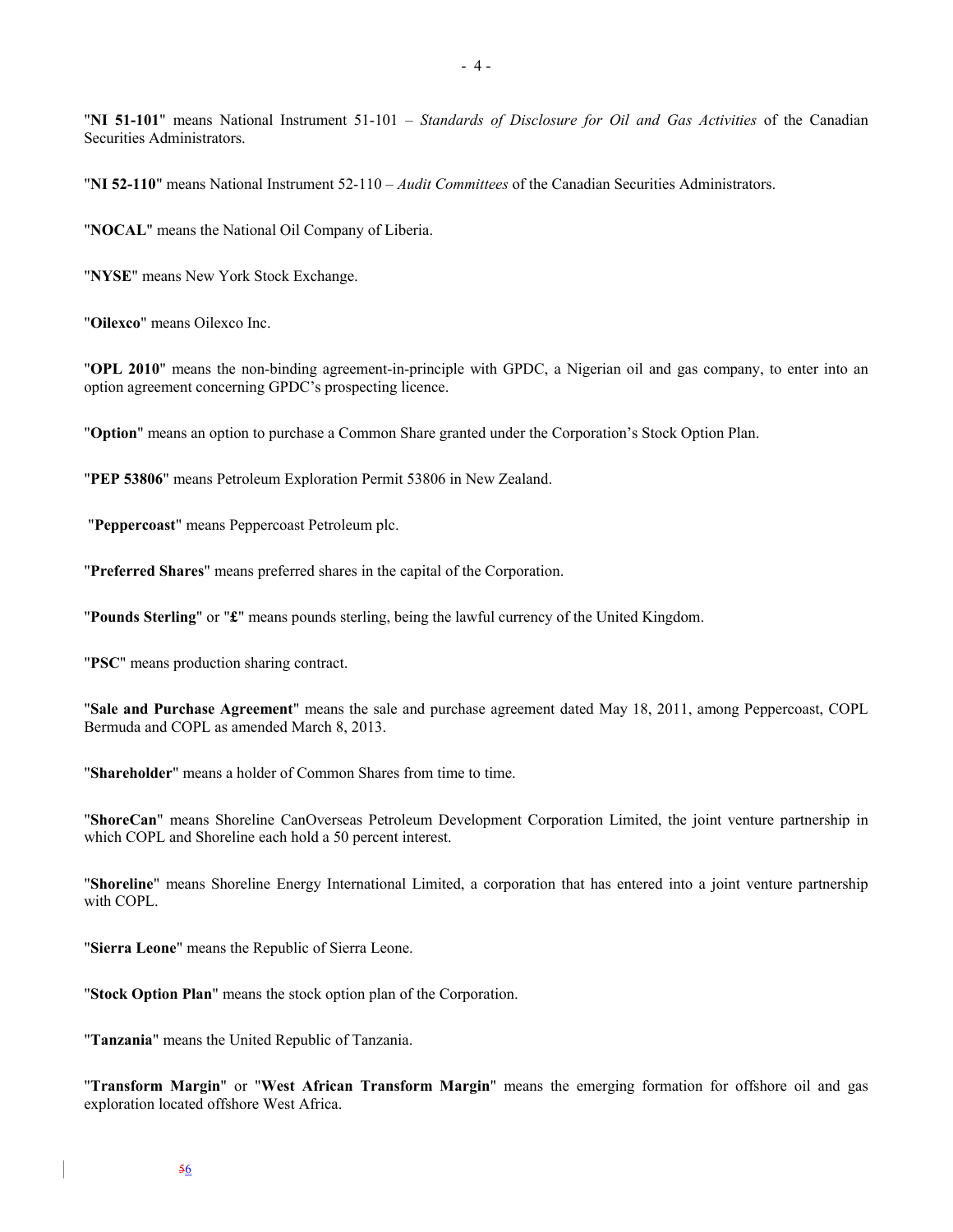"**TSX**" means the Toronto Stock Exchange.

"**TSXV**" means the TSX Venture Exchange.

"**UK**" or "**United Kingdom**" means the United Kingdom of Great Britain and Northern Ireland.

"**US**" or "**United States**" means the United States of America, its territories and possessions, any State of the United States of America, and the District of Columbia.

"**USD**" or "**US dollars**" means United States dollars, being the lawful currency of the United States.

"**Warrants**" means Common Share purchase warrants of the Corporation, each such Warrant entitling the holder thereof to purchase one Common Share at a specified exercise price prior to the specified expiry date.

Words importing the singular number include the plural, and vice versa, and words importing any gender include all genders.

All dollar amounts set forth in this AIF are in Canadian dollars, except where otherwise indicated.

# **FORWARD-LOOKING STATEMENTS**

Certain statements contained in this AIF constitute forward-looking information and statements. Forward-looking information and statements are often, but not always, identified by the use of words such as "anticipate", "believe", "could", "estimate", "expect", "forecast", "guidance", "intend", "may", "plan", "predict", "project", "should", "target", "will", or similar words suggesting future outcomes or language suggesting an outlook. These statements involve known and unknown risks, uncertainties and other factors that may cause actual results or events to differ materially from those anticipated in such forward-looking statements. The Directors believe the expectations reflected in those forward-looking statements are reasonable, but no assurance can be given that these expectations will prove to be correct and such forward-looking statements included in this AIF should not be unduly relied upon.

In particular, this AIF contains forward-looking information and statements pertaining to the following:

- business strategy, strength and focus;
- expanding operations into other jurisdictions;
- the dividend policy of the Corporation;
- cost sharing arrangements with joint operators;
- the performance characteristics of the oil and natural gas properties to be acquired by the Corporation;
- oil and natural gas production levels;
- anticipated forthcoming activity in the oil and natural gas industry in the fields in which the Corporation operates;
- the size of the oil, natural gas and natural gas liquids reserves and the ability to commercially exploit them;
- drilling and exploitation timelines;
- projections of market prices and costs;
- supply and demand for oil and natural gas;
- expectations regarding the ability to raise capital and to continually add to reserves through acquisitions and development;
- treatment under governmental regulatory regimes and tax laws, including environmental regulation;
- tax horizon and future income taxes;
- capital expenditure programs; and
- abandonment and reclamation costs.

Currently the Group has no oil and gas reserves. Statements relating to "reserves" are deemed to be forward-looking statements, as they involve the implied assessment, based on certain estimates and assumptions, that the reserves described can be profitably produced in the future.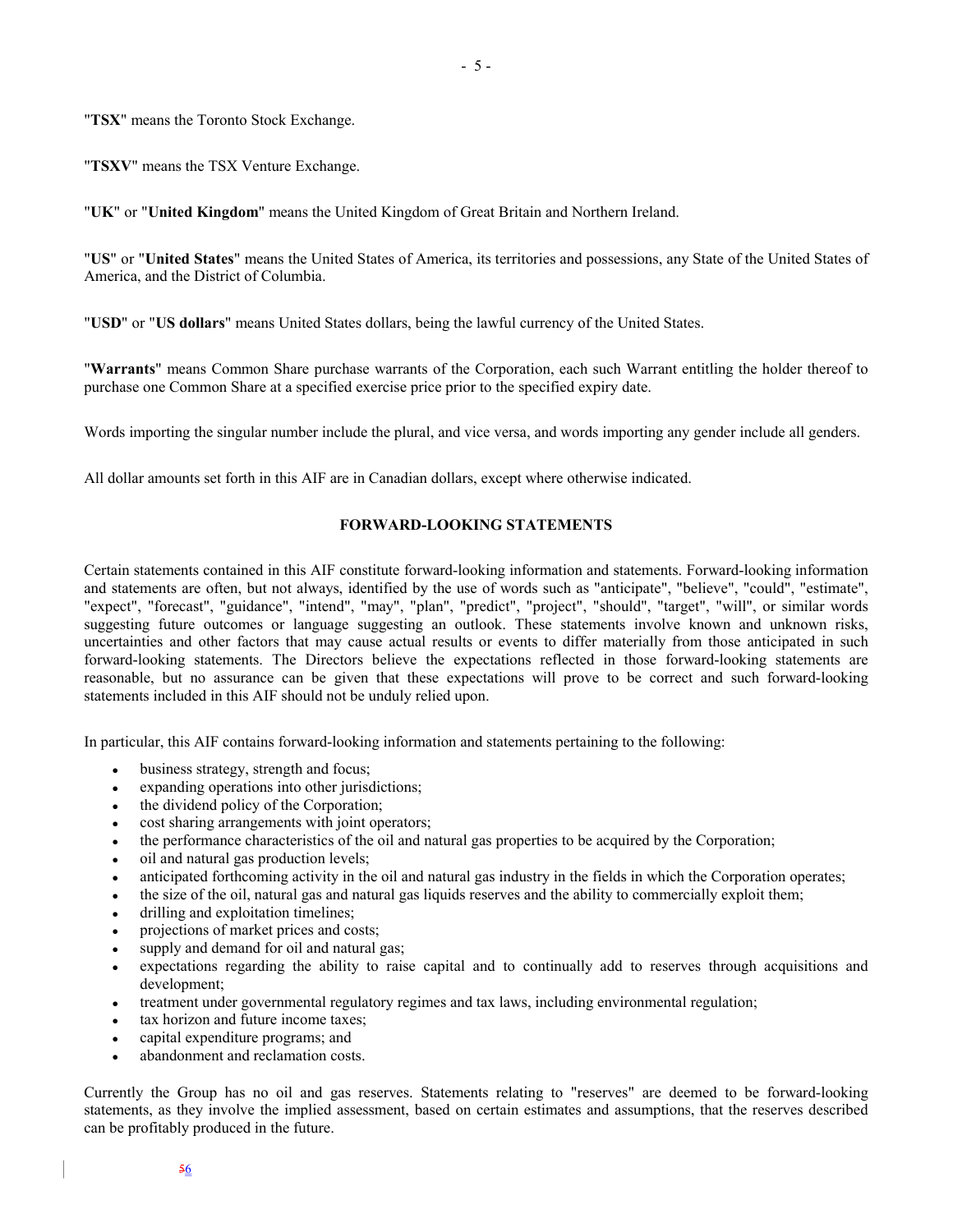Forward-looking information and statements are based on the Corporation's current beliefs as well as assumptions made by, and information currently available to, the Corporation concerning future oil and natural gas production levels, future commodity prices, the ability to add oil and natural gas reserves through farm-in, acquisition and/or drilling at competitive prices, future exchange rates, the cost and availability of equipment and services in the field, the impact of increasing competition and the ability to obtain financing on acceptable terms.

The actual results could differ materially from those anticipated in these forward-looking statements as a result of the risk factors set forth below and elsewhere in this AIF:

- possible failure to realize anticipated benefits of acquisitions;
- negative operating cash flow;
- outbreak of certain contagious diseases in the areas where the Group operates that may impact operations;
- "resources" vs "reserves", as discussed further under "*Risk Factors*" "*Resources*" *vs* "*Reserves*";
- estimates of resources:
- volatility of crude oil and natural gas prices;
- status and stage of development;
- operational dependence;
- reliance on key individuals;
- availability of capital to fund future operations;
- insurance;
- marketability of crude oil and natural gas;
- availability of equipment and access restrictions;
- nature of reserves and additional funding requirements;
- operatorship:
- project risks;
- third party credit risk;
- operating hazards and other uncertainties;
- competition;
- joint property ownership;
- access to production facilities;
- global financial instability;
- alternatives to, and changing demand for, petroleum products;
- interest rate cash flow risk;
- geo-political change;
- foreign operations;
- operations in African countries;
- the Group does business in Liberia, Tanzania and Namibia and plans to do business in other foreign jurisdictions, with inherit risks relating to fraud, bribery and corruption;
- changes in government policy could have a negative impact on the Group's business;
- permits, licenses, approvals and authorisations;
- the Group is exposed to the risk of changes in laws in the jurisdictions where it operates;
- working with local communities and indigenous peoples on property onshore;
- corporate tax regime;
- tax regimes in the jurisdictions in which the Group operates are subject to differing interpretations and are subject to change;
- foreign currency exchange risk;
- governmental regulation;
- environmental regulations;
- climate change:
- country-specific political risk—Liberia, Tanzania and Namibia;
- share price volatility;
- liquidity of the Common Shares and realisation of investment in Common Shares;
- dividends; and

 $56$ 

dilution and further sales.

With respect to forward looking statements contained in this Annual Information Form, COPL has also made assumptions regarding, among other things, the willingness of operators to conduct operations on certain properties in foreign jurisdictions; future oil and gas prices or cost of products sold; ability to obtain required capital to finance exploration,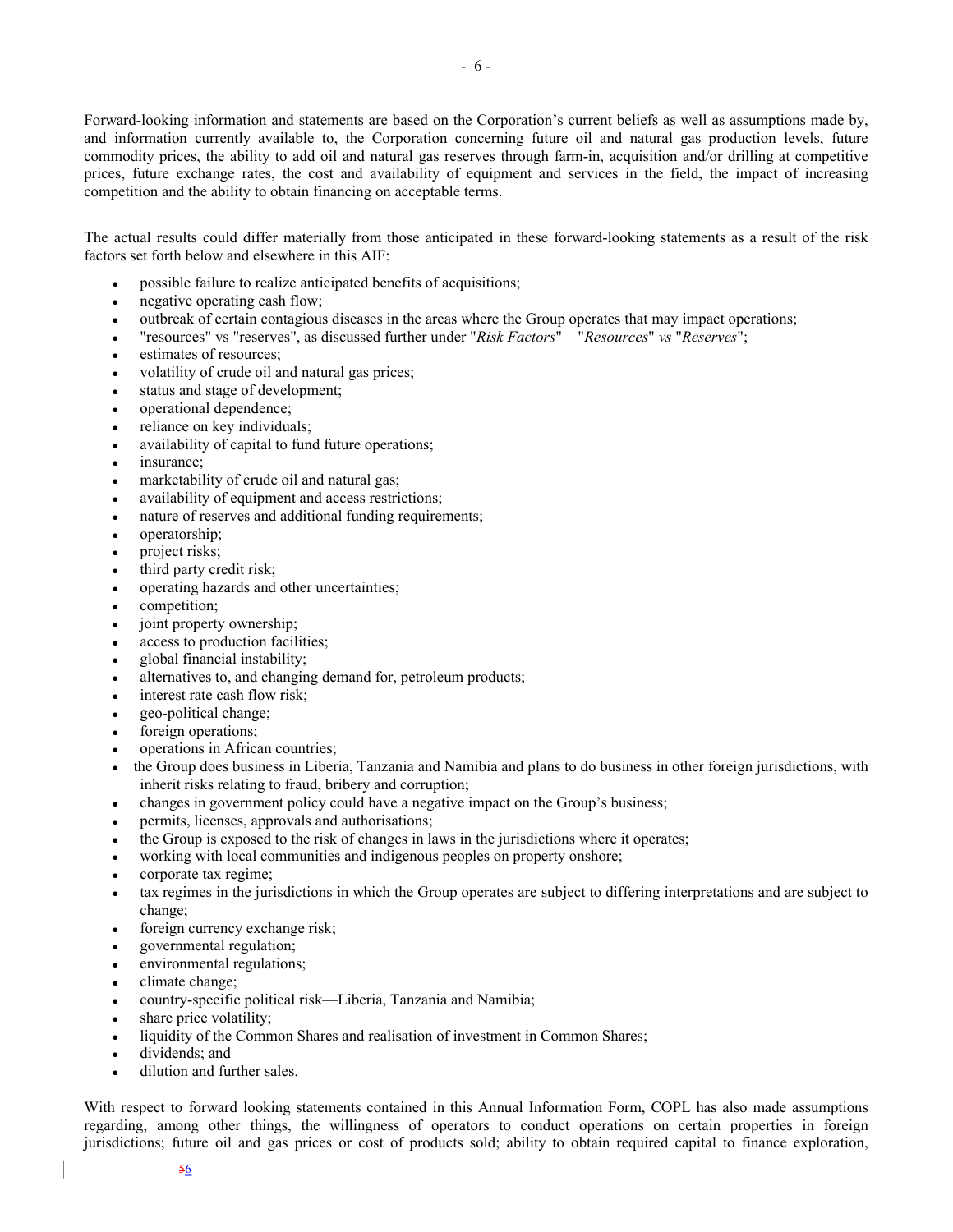development and operations; the timely receipt of any required regulatory approvals; ability to obtain drilling success consistent with expectations; the ability of COPL to secure adequate product transportation; no material variations in the current tax and regulatory environments; and the ability to obtain equipment, services, supplies and personnel in a timely manner to carry out its activities. Forward-looking statements and other information contained herein concerning the oil and gas industry and COPL's general expectations concerning this industry are based on estimates prepared by management of COPL, using data from publicly available industry sources as well as from reserve reports, market research and industry analysis and on assumptions based on data and knowledge of this industry, which COPL believes to be reasonable. Although this data is generally indicative of relative market positions, market shares and performance characteristics, it is inherently imprecise. While COPL is not aware of any misstatements regarding any industry data presented herein, the industry involves risks and uncertainties and is subject to change based on various factors.

The above summary of major risks and assumptions, related to forward-looking statements included or incorporated by reference in this AIF has been provided for readers to gain a more complete perspective on COPL's future operations. However, readers should be cautioned that the above list of factors is not exhaustive and that this information may not be appropriate for other purposes. Forward-looking statements included or incorporated by reference in this AIF are valid only as at the date of this AIF, and the Corporation does not intend to update or revise these forward-looking statements except as required by applicable securities laws. The forward-looking statements contained in this AIF are expressly qualified by this cautionary statement.

# **THE CORPORATION**

# **Name, Incorporation and Address**

Canadian Overseas Petroleum Limited was incorporated under the *Canada Business Corporations Act* on July 8, 2004 under the name Aureus Ventures Inc. The Corporation changed its name to Velo Energy Inc. on July 5, 2006, and to Canadian Overseas Petroleum Limited on July 22, 2010. The Common Shares were consolidated on July 23, 2010 on the basis of one post-consolidation Common Share for every four pre-consolidation Common Shares. COPL's head office is located at Suite 3200, 715 – 5th Avenue S.W. Calgary, Alberta T2P 2X6 and its registered office is located at Suite 400, 604 – 1st Street, S.W., Calgary, Alberta T2P 1M7.

COPL is an international oil and gas exploration and development company currently active in offshore sub-Saharan Africa. Senior management and strategic corporate functions are performed by COPL's head office in Calgary, and geological, geophysical, engineering, accounting and administrative functions are performed by COPL Technical. Drilling oversight and some geological and UK accounting functions are provided by COPL (UK). COPL Bermuda was incorporated in May 2011 in anticipation of operations offshore in Liberia.

#### **Intercorporate Relationships**

The following diagram sets forth the names of COPL's subsidiaries, their jurisdiction of incorporation and the percentage ownership held by COPL in each subsidiary. As of December 31, 2014, COPL had seven wholly-owned subsidiaries: (i) COPL Technical, incorporated under the *Business Corporations Act* (Alberta); (ii) COPL (UK), which is registered under the laws of England and Wales; (iii) Canadian Overseas Petroleum (Bermuda Holdings) Limited, which is registered under the laws of Bermuda; (iv) COPL Bermuda, which is registered under the laws of Bermuda; (v) COPL NZ, which is registered under the laws of New Zealand; (vi) COPL Nigeria, which is registered under the laws of Nigeria; and (vii) Canadian Overseas Petroleum (Namibia) Limited, which is registered under the laws of Namibia. The Corporation also holds a 50% interest in Shoreline Canoverseas Petroleum Development Corporation Limited, which is registered under the laws of Bermuda, through its wholly-owned subsidiary Canadian Overseas Petroleum (Bermuda Holdings) Ltd. On February 17, 2015, COPL Nigeria was dissolved. On February 23, 2015, the Corporation resolved to remove COPL NZ from the New Zealand Register of Companies.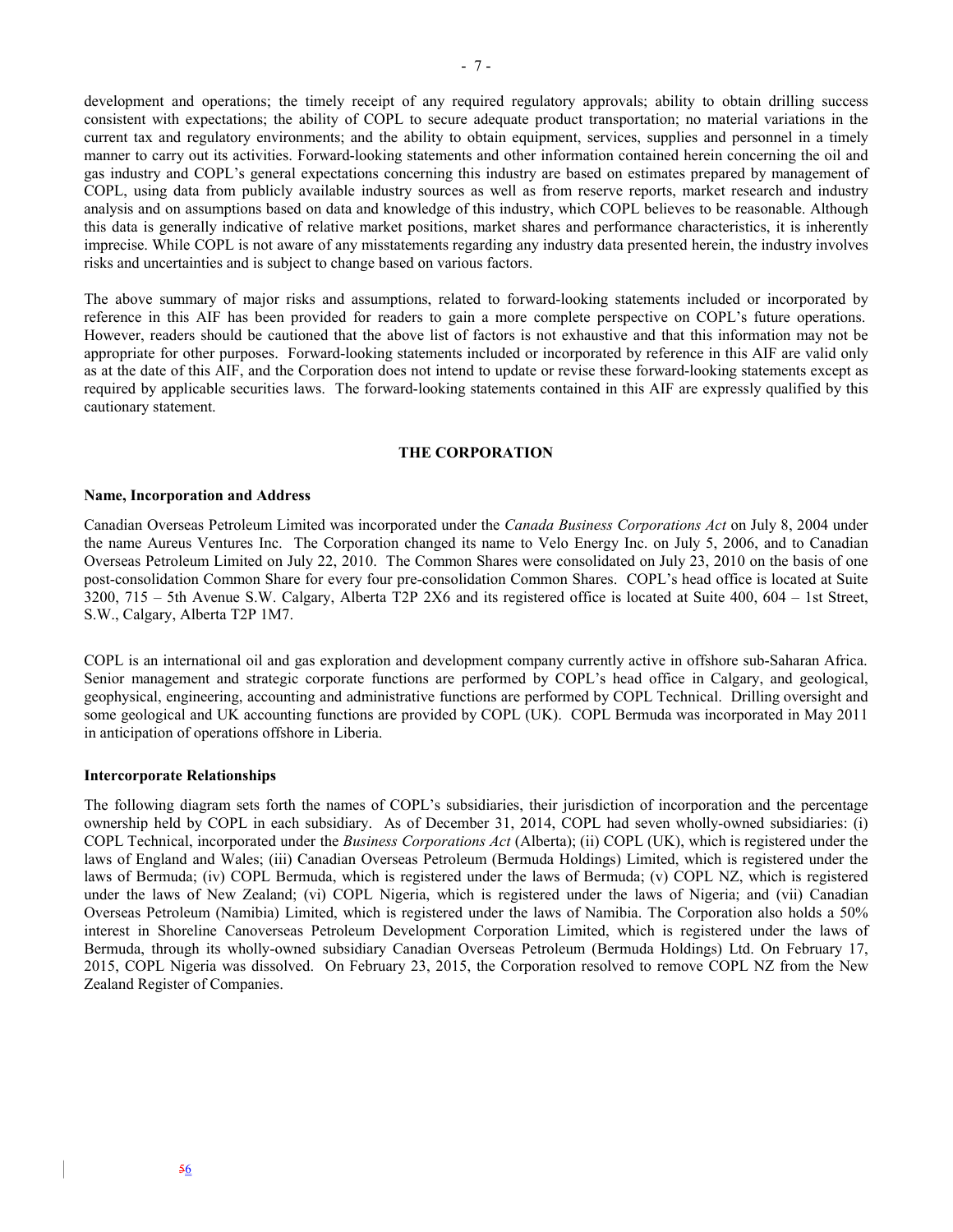

# **DESCRIPTION OF THE BUSINESS**

# **Business Objectives and Strategy**

The Corporation's strategy is to use the expertise and experience of its senior management team to grow its international oil and gas business offshore sub-Saharan Africa and elsewhere in the world. For its sub-Saharan Africa strategy, the Corporation currently holds a 17 percent interest in the Liberian PSC for Block LB-13 offshore Liberia. ExxonMobil Liberia holds the remaining 83 percent of the Liberian PSC and is the operator.

In order to execute this strategy the Corporation plans to:

- exploit management's experience at finding and investing in high return exploration, appraisal or development opportunities focused primarily on oil;
- continue to evaluate opportunities on the West African continental margin, similar to Block LB-13, that are focused on oil trapped in Late Cretaceous turbidite stratigraphic channel traps analogous to the Jubilee discovery offshore Ghana. While some parts of West Africa are relatively lightly explored for exploration drilling, it has the potential to offer high reward for large, undiscovered oil and gas deposits;
- partner with sub-Saharan Africa operators to explore for, appraise and/or develop properties, in particular onshore and offshore Nigeria;
- enter into joint ventures, with entities such as Shoreline, in an effort to diversify and balance its asset portfolio; and
- target desirable exploration and development prospects that contain similar seismic and geological characteristics of nearby existing discoveries or producing fields.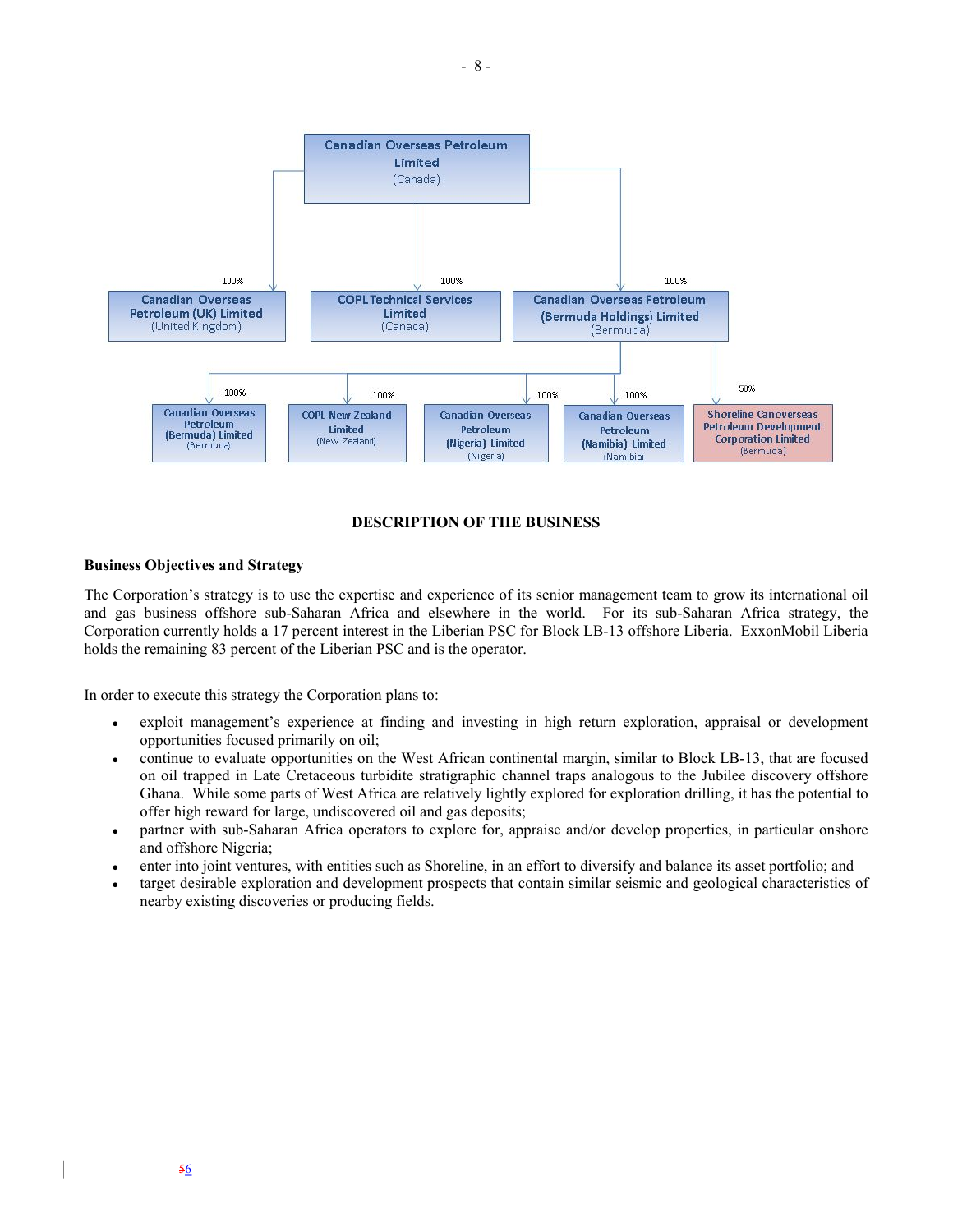

# **Offshore West Africa; The West African Transform Margin, Energy Industry Environment**

# **Overview**

The Transform Margin, offshore West Africa is an emerging region for offshore oil and gas exploration, and greater political stability in recent years in a number of the countries that comprise the region have encouraged oil and gas companies to engage in drilling activities there.

The countries of Sierra Leone, Liberia, Côte d'Ivoire and Ghana have long been thought to contain significant offshore oil targets but only recently, because of increased political stability, have been the sites of new exploration drilling.

The primary geological targets offshore West Africa are Cretaceous-aged turbidite fan systems that have high quality sands.

While the governments in the region are relatively young democracies, the United Nations, foreign governments such as the United States, Japan and China, and other not-for-profit agencies have provided considerable assistance to these countries to help develop good governance practices and enhanced legal and accounting processes and technology systems to provide a stable working environment within the countries.

#### **Status of exploration and development activity offshore Sub-Saharan Africa**

The Directors estimate that approximately 5.0 billion BO have been discovered in the West Africa Transform Margin in only five years of exploration. According to the U.S. Geological Survey, the *Agence de Gestion et de Coopération entre le Senegal et le Guinée Bissau* and Petrosen, the Dome Flore system is estimated to contain as much as 1.0 billion BO (Oligocene,  $10^{\circ}$  API, sour), and contains Maastricht sands with up to 30 percent porocity and light oil (33.6 $^{\circ}$  API).

Some of the recent and anticipated forthcoming activity offshore sub-Saharan Africa includes the following: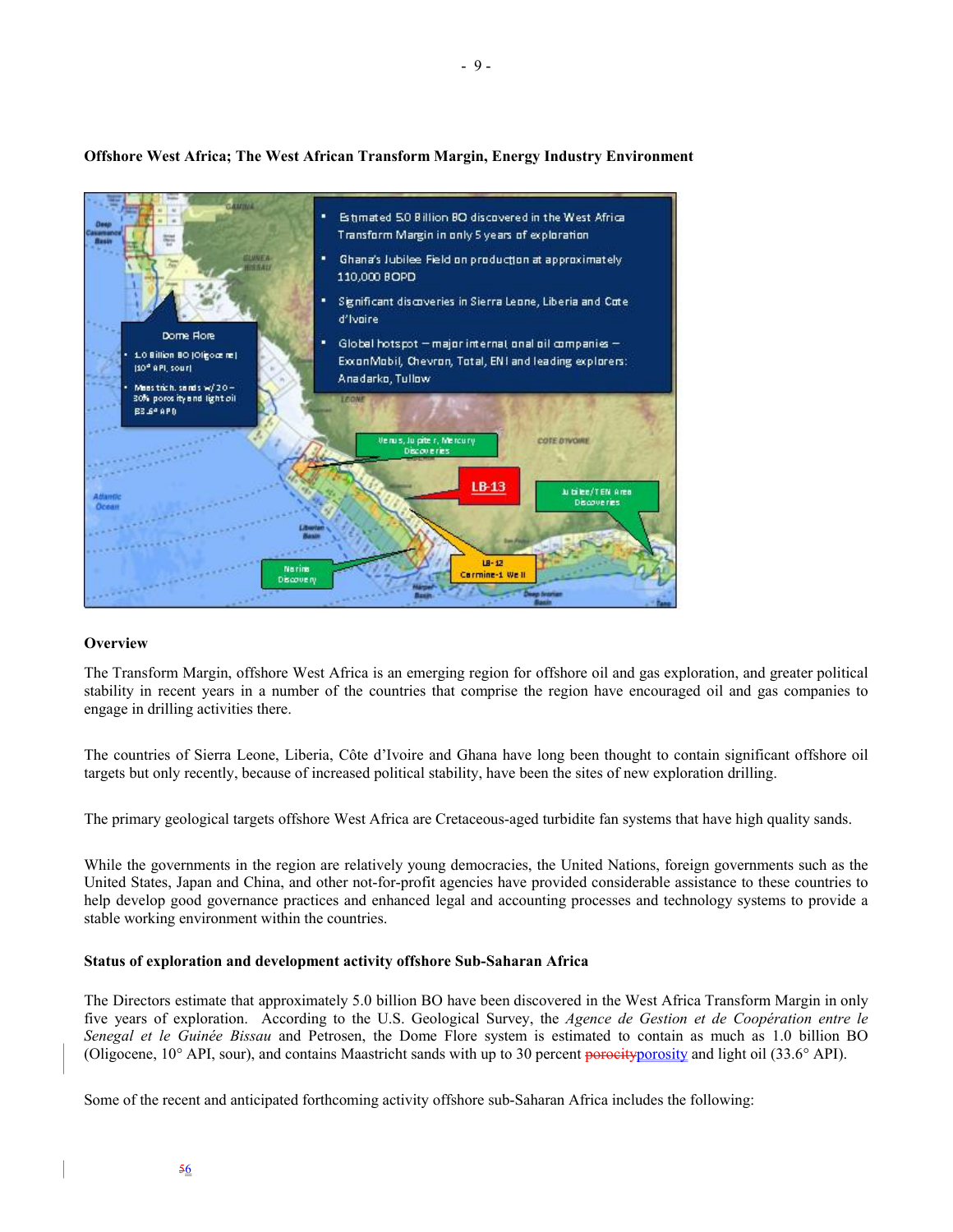# *Senegal*

In relation to offshore Senegal, Africa Fortesa Corporation has announced a Turonian gas condensate discovery, and Cairn Energy plc has drilled two exploration wells in 2014 with its partners ConocoPhillips Company and FAR Limited that were classified as oil discoveries.

#### *Sierra Leone*

In relation to offshore Sierra Leone, a total of six deep-water wells have been drilled to date, and although the recent Mercury appraisal was disappointing, OAO Lukoil has recently made a discovery.

#### *Guinea*

In relation to offshore Guinea, Hyperdynamics Corporation has recently drilled the Sabu-1 well which had oil shows, and is anticipated to drill a further well with Tullow Oil plc.

# *Liberia*

In addition to the matters described below, in relation to offshore Liberia, a total of six deep-water wells have been drilled to date. The Corporation understands that Anadarko Petroleum Corporation drilled two wells on Block LB-10 during the course of 2014 and that Chevron drilled a well on adjacent LB-012 in April 2014. These wells remain confidential.

#### *Côte d'Ivoire*

In relation to offshore Côte d'Ivoire, a total of eight deep-water wells have been drilled to date, with a total of five discoveries.

#### *Ghana*

In relation to offshore Ghana, a total of 10 deep-water wells have been drilled in recent years; and there have been a total of 11 discoveries, including the Tweneboa, Enyenra and Ntomme fields, and the Teak field, which is under development. The Jubilee field was discovered in 2007 and current production is approximately 110,000 bopd via FPSO.

#### **Competitive Environment**

The sub-Saharan Africa offshore energy industry has an active group of international companies that are participants. They include independent oil companies such as Kosmos Energy Ltd., Cobalt International Energy, Inc., Tullow Oil plc, Afren plc and OAO Lukoil. The larger independents in the US including Hess, Anadarko and Noble Energy have all made this area part of their portfolios along with European majors such as ENI, Statoil, Repsol and BG Group. The super majors are active in sub-Saharan Africa and include Exxonmobil Corp., Chevron Corporation, Royal Dutch Shell, and Total S.A. Many larger companies have recently entered the West African Transform Margin through the purchase of exploration rights via farm-in agreements over the last two to three years from other companies.

# **Liberia Energy Industry Environment**

#### **History**

Liberia was established in 1847 when African-American settlers, who had come to sub-Saharan Africa from the United States of America, issued a Declaration of Independence and promulgated a Constitution, based on the principles set out in the US Constitution. Liberia began to modernise during the middle of the  $20<sup>th</sup>$  Century, especially under the presidency of William Tubman (1944-71), who encouraged foreign investment and sought to bridge the economic and social gaps within the population. In 1980, a military coup led by Samuel Doe resulted in nearly a decade of authoritarian rule until a rebellion against Doe's regime, which was launched in 1989 and led by Charles Taylor, brought about the downfall of Doe's government. This rebellion, and the infighting which existed amongst the various rebel factions, resulted in a civil war which lasted from 1989 until 1996. A peace deal in 1996 allowed for elections which brought Charles Taylor to power. During Taylor's time in power, Liberia was widely regarded as a pariah state as a result of Taylor's use of blood diamonds and illegal timber exports to fund the then civil war in Sierra Leone. Major fighting started again in 2000, which lasted until 2003, at which time a peace agreement ended the war, and Taylor resigned and went into exile in Nigeria. After two years of a transitional government, democratic elections were held in 2005 which brought current President Ellen Johnson Sirleaf to power. She was re-elected in 2011.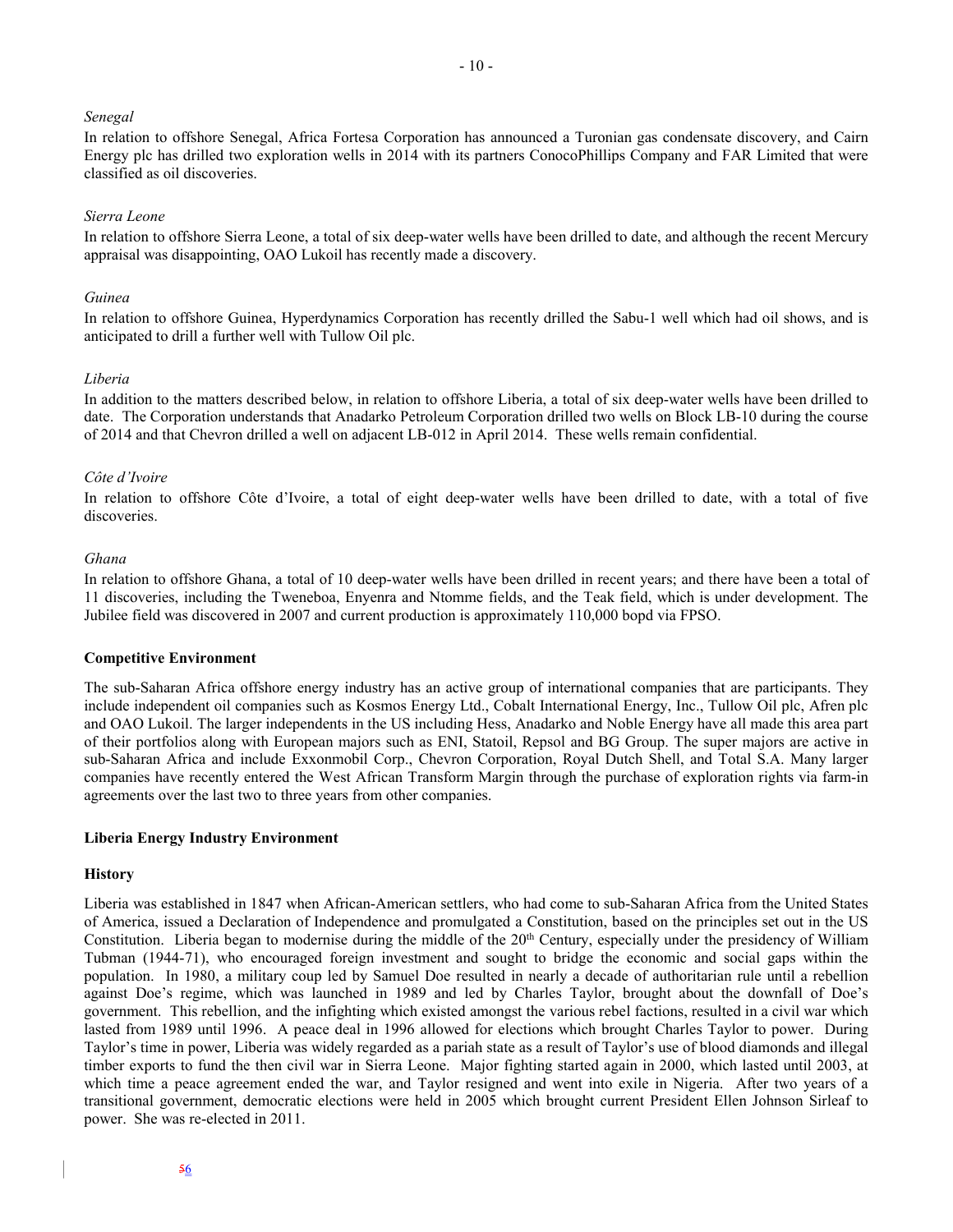President Sirleaf, who was educated at Harvard, has taken steps to reduce corruption in the country, build support from international donors, and encourage private investment. According to Transparency International's Corruption Perception Index 2012, Liberia was ranked 75<sup>th</sup>, which although low compares favourably to many other countries in the region (for example, neighbouring Sierra Leone and Côte d'Ivoire were ranked at 123<sup>rd</sup> and 130<sup>th</sup> respectively).

# **Overview of the oil industry in Liberia**

# *Development of the oil industry in Liberia*

Petroleum exploration initially commenced as early as 1948 and ceased in 1972 with four wells drilled. During this period, Union Carbide drilled two wells, and Chevron and Cestos each drilled one well. In 1948 Cities Services reportedly conducted surface geological studies in Liberia. This fieldwork appears to have led to no additional or extensive drilling.

In 1958 an exploration license was awarded to the Liberian American Exploration Corporation ("**LAEC**"), which led to geological fieldwork in 1959. It is understood that LAEC did not conduct any further activity. Exploration activity did not start again until 1968 when the government commissioned an onshore/offshore aeromagnetic survey. The survey indicated the presence of a thick sedimentary section. This was in contrast to the thin sedimentary interpretation suggested by the Tennessee Gas Transmission Company, which was conducting exploration work in neighbouring Sierra Leone. Also in 1968, Conoco and Chevron acquired certain magnetic, seismic and gravity data from the government and Union Carbide also acquired some offshore and onshore gravity data.

In 1969 a *Petroleum Code* was promulgated by the government of Liberia. Accordingly, three offshore blocks were awarded to Union Carbide (Block A), Frontier (Block B) and Chevron (Block C). Chevron Oil Company of Liberia drilled Chevron well No.1 (IIB-l), 25 miles southwest of Monrovia, to a depth of 9,504 feet. Union Carbide Company of Liberia drilled Union Carbide well No.1 (Al-l) 23 miles to the north of the mouth of the Lofa River, to a depth of 5,405 feet and well No.2 (A2-1) to 10,320 feet in the vicinity of Chevron well No.1.

Frontier Oil Company of Liberia drilled Frontier Oil well No.1 (Cestos-l) some 25 miles south of the mouth of the Cestos River, to a depth of 5,600 feet. Although shows were encountered in all four wells, no hydrocarbons were tested and the wells were plugged and abandoned as dry holes in 1972. This program lagged until a few years later, when it became clear that the rapid increase in the cost of oil imports to Liberia was seriously affecting the operation of major industries, for example, the iron ore mines and other vital areas of the economy.

The petroleum exploration program was accordingly reviewed, new objectives were defined, and in 1979 the government launched the Petroleum Project, with the assistance of the World Bank. In the early 1980's, The Ministry of Land, Mines and Energy commissioned J.C. Ferrand and Associates, a consulting firm, based in Houston, Texas, to conduct the assessment of hydrocarbon potential in Liberia and to assist the government throughout the various phases of the Petroleum Project.

With the successful completion of the assessment study, AMOCO Liberia Exploration Company ("**AMOCO**") in 1983 was awarded four offshore permits (H1, H4, S1 and S4) for petroleum exploration. AMOCO conducted an extensive seismic survey and drilled three exploratory wells offshore during 1983 and 1984. Well S/3-1 was drilled to a depth of 13,529 feet. Well S/3-1 was situated offshore of the mouth of the Cestos River, near the Cestos-1 site, and was drilled to an absolute depth of 9,926 feet. Well H/3-1 was drilled to a depth of 11,400 feet. Shows were also encountered in these wells. No hydrocarbons were tested.

According to AMOCO's analyses, S/1-1 had good reservoir qualities (average porosity of 23 percent and permeability of 37 md) in marine sandstones of lower Cretaceous age. Source potential was believed to be good at the top of the Lower Cretaceous, Upper Cretaceous and Tertiary, but generally the play was found to be immature. No commercial deposits were discovered. Oil shows, good reservoirs and source rocks identified in the wells indicate the possible existence of hydrocarbon accumulation. In June 1986 AMOCO pulled out of all its acreage and in March 1989 relinquished all blocks.

During one of the intermittent periods of Liberia's civil wars on August 30, 2000, TGS-NOPEC Geophysical Company ("**TGS**"), under the auspices of the then newly formed NOCAL, began the acquisition of seismic data offshore Liberia. With a transitional government installed on October 15, 2003, NOCAL set out to proceed with a planned licensing round – inviting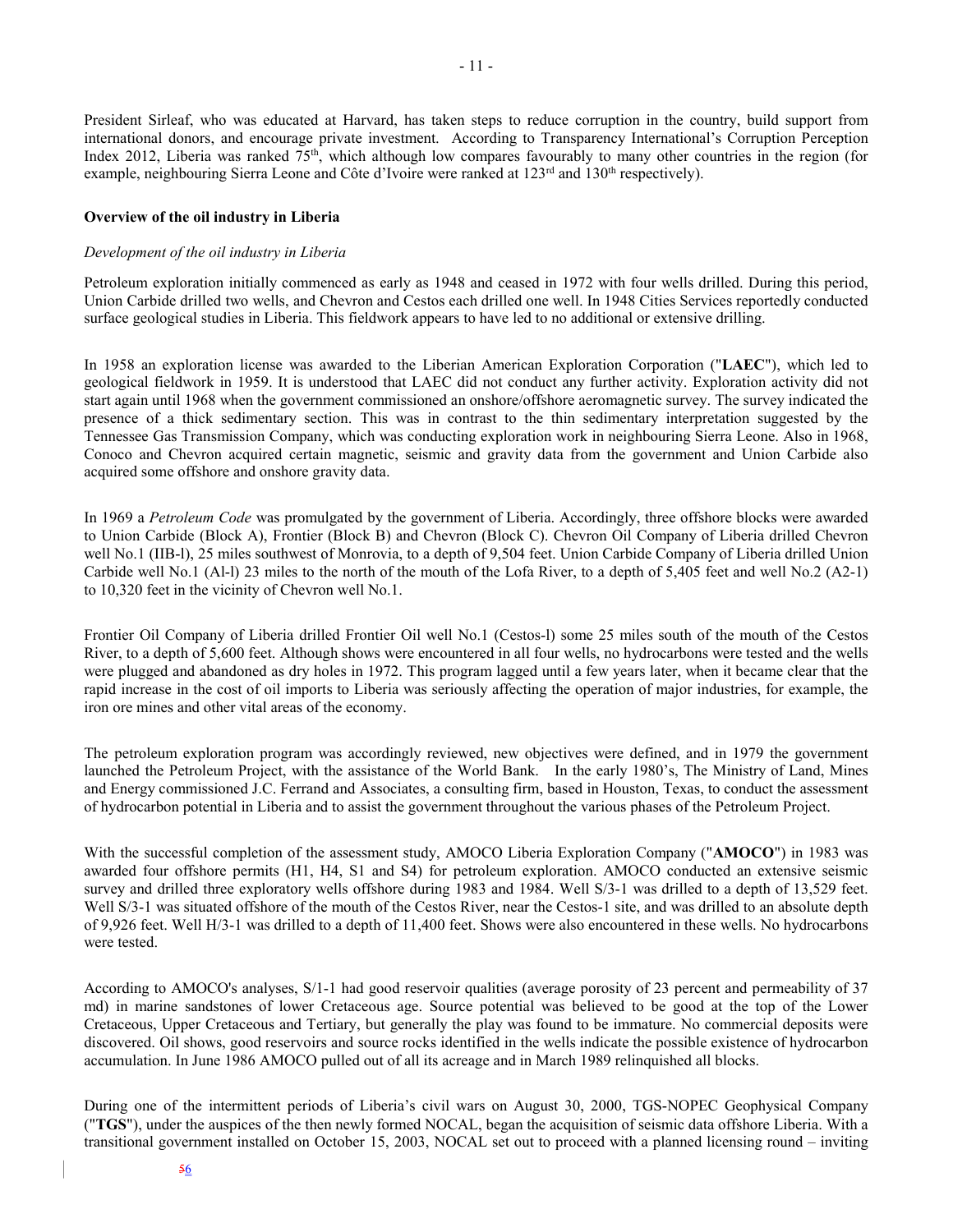Recent advances in deep-water technology have opened up the region to a new phase of exploration. In offshore Sierra Leone, the Venus B-1 discovery well (2009), drilled in 1,800 m (5,905 ft) water depth, found 14 m (46 ft) net of hydrocarbon pay in upper Cretaceous deep-water fan sands. This was followed by the Mercury-1 discovery in 2010. Mercury-1 was drilled in 1,600 m (5,245 ft) water depth and encountered 41 m (135 ft) net of oil pay within the same play.

In 2011, two exploration wells were drilled offshore Liberia, Apalis-1 and Montserrado-1. Apalis-1 found upper Cretaceous source and reservoir rock with oil shows. Montserrado-1 was drilled to a depth of 5,400 m (17,720 ft) and made a non-commercial oil discovery in late Cretaceous reservoir sands. The well encountered good-quality, water-bearing sands in the main objective. In a deeper secondary target, 8 m (26 ft) of hydrocarbon pay was intersected, and a sample of light oil was recovered.

# *Geology*

The Liberian basin is found offshore both Liberia and Sierra Leone. Historically, prospectivity and the regional structure of this margin were not well understood for a variety of reasons.

In 2000-2001, TGS acquired 9,382 line km (5,715 line miles) of regional 2D seismic data, and an interpretation report was released in 2007 and revised in 2010. Between 2007 and 2011, a series of 3D seismic surveys was acquired by TGS over several blocks in the Liberian basin. TGS has reported that all of these datasets have provided better understanding of the regional structure and petroleum prospectivity of this frontier margin. A summary of the findings of TGS, which were reported by TGS in E&P Magazine in April 2012, is set out in the paragraphs which follow.

"In 2009-2010, a new long-offset seismic survey was performed by TGS in Liberian ultra-deep waters to evaluate its hydrocarbon prospectivity and provide an extension of existing seismic data into ultra-deep waters.

# *Geological background*

12 blocks auctioned or negotiated and five blocks remaining.

The evolution of the Liberian basin on a geological level relates to the opening of the Atlantic Ocean. The offshore Liberia margin is bound in the South by the St. Paul transform system and in the North by the Sierra Leone transform system. Transpressional and transtensional systems associated with these major fault zones means that the area is structurally complex. Deposition of thick deep-water shales and turbidite sands has been enabled by upper Cretaceous depositional environments which were less affected by major faulting between the major fracture zones.

# *Petroleum systems evaluation*

There are two petroleum systems in the offshore Liberian basin, being early Cretaceous and late Cretaceous. A number of exploration wells which have been drilled demonstrates that that the early Cretaceous contains at least three oil-prone marine and lacustrine (Type II/III) source rock intervals, and that these extend in age from the Aptian to the Albian.

There are potential targets within the lower Cretaceous system in the form of abundant structural traps. These are mainly fault blocks and fault-associated structural closures related to transtensional regimes during the mid-Cretaceous rifting event. Where found as transpressional pop-ups, these structures can be associated with strike-slip motions. Fault blocks were the main exploration targets in wells drilled by TGS on the shelf. They also exist in ultra-deep water, and here they could be potential exploration targets.

TGS considers the late Cretaceous system to be the most important. Source rocks are formed by late Cenomanian to Turonian organic-rich (Type II) marine shales deposited throughout the central and southern Atlantic during a global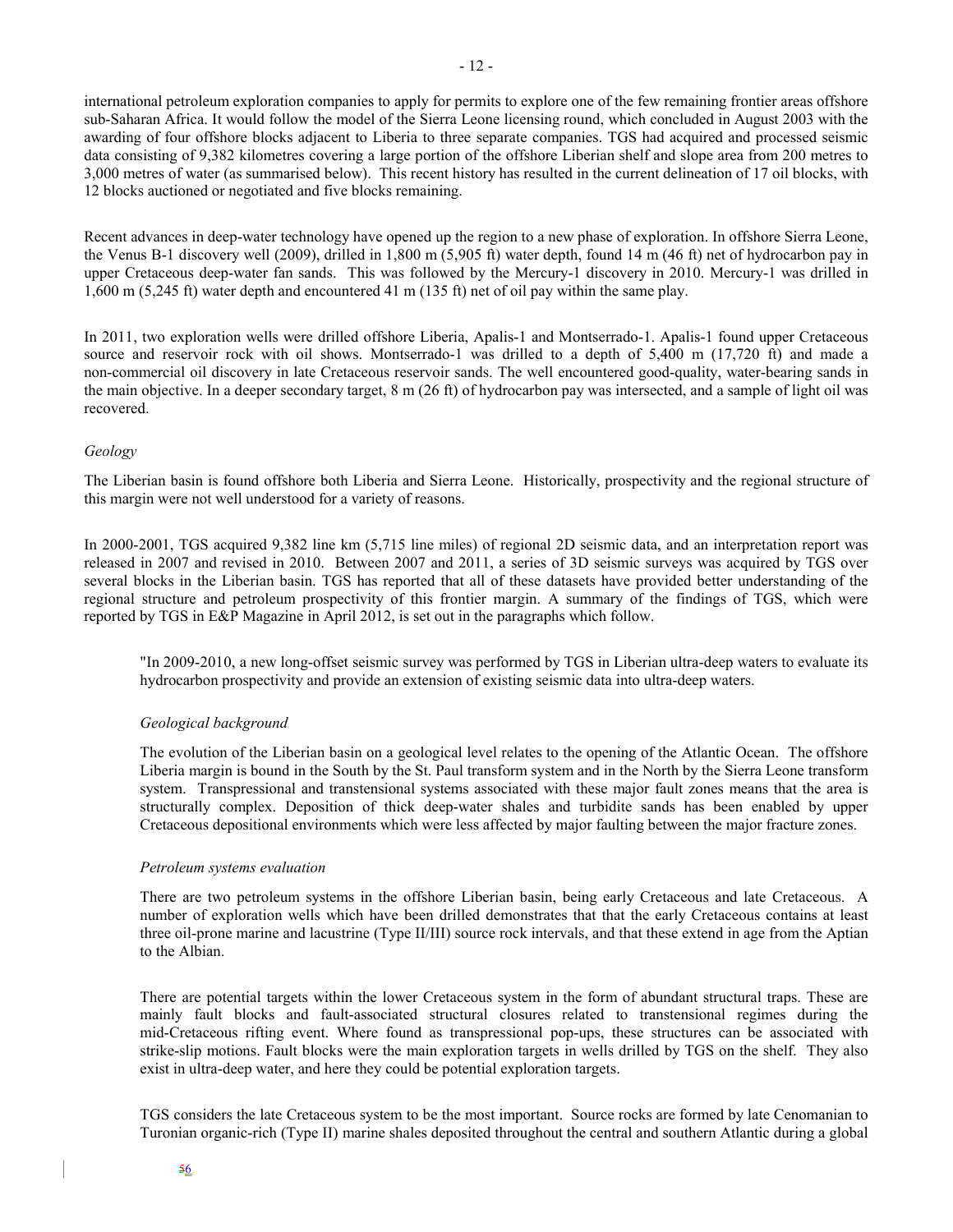anoxic event. Within this system, significant recent discoveries have been made offshore Ghana, Liberia, and Sierra Leone. Multiple sandstone reservoir targets overlie the potential source rock interval.

Following recent discoveries, stratigraphic traps are now seen by TGS as the most prospective play type in the offshore Liberian basin, and throughout the West African Transform Margin. Deepwater fan and lobe structures occur throughout the mid-to upper-Cretaceous sequence, providing potentially attractive opportunities. A regional channel/fan complex has been identified and mapped across from the slope extending into the deep basinal areas between intra-Campanian and top Cretaceous. Seismic imaging allowed delineation of multiple fans within this thick complex.

#### *Basin modeling*

Shelf wells were used by TGS to constrain a regional crustal model, which was used as the starting point for stretching-based thermo-tectonic geo-history modelling. In addition to the shelf wells, pseudowells were modelled by TGS at various selected deep-water locations to understand sediment paleo-temperatures within the study area. Extreme crustal stretching associated with early Cretaceous Atlantic rifting resulted in rapid subsidence to bathyal conditions in the late Albian.

Two main source rock intervals (Turonian-Cenomanian and late Albian) were modeled by TGS for hydrocarbon expulsion. This modelling indicated that:

- burial and temperature conditions in Liberia ultra-deep water are such that the Cretaceous source rocks expelled hydrocarbons during the late Cretaceous to present; and
- early Cretaceous source rocks would have undergone peak expulsion within the late Cretaceous.

The major phase of expulsion of Turonian-Cenomanian source rocks occurred throughout the late Cretaceous to early Paleogene. In summary, the study carried out by TGS indicated several aspects of Liberian basin geology:

- the study area is structurally complex in parts. Its evolution and architecture are controlled by ocean spreading and transform movements. It is bounded by the Sierra Leone and the St. Paul transform zones;
- extensive thick channel/stacked fan complexes (within late Albian-top Cretaceous) have been identified extending from mid-shelf across to the ultra-deep basin;
- Upper Cretaceous stratigraphic and Lower Cretaceous structural play types (tilted fault blocks) have been identified and evaluated;
- an Albian lacustrine shale and a regional Turonian-Cenomanian marine shale are the two main source rocks in the study area. Thermal modeling indicates that these source rocks are mature, with peak expulsion throughout the late Cretaceous to early Paleogene; and
- numerous potential hydrocarbon indicators (bright/dim amplitudes, gas chimneys) have been identified, suggesting working hydrocarbon systems that have been proven by recent drilling results. "

# *Recent oil industry activity in Liberia*

A number of other international oil companies are currently active offshore Liberia, including those whose recent activities are set out below.

#### Chevron

Chevron is the operator of and has a 45 percent interest in blocks LB-11, LB-12 and LB-14 offshore Liberia (ENI farmed into these Blocks in 2012). The three blocks are between 12 and 110 miles (20 to 180 km) south of Monrovia and cover an area of about 2 million acres (8,100 sq. km). Deepwater exploration wells were drilled by Chevron in the LB-11 block and in the LB-12 block during 2012 (the Carmine-1 well). Results from that drilling and 3D seismic data are being studied by Chevron. The wells, drilled with the support of several Liberian companies, were Chevron's first deep-water exploration wells in the country.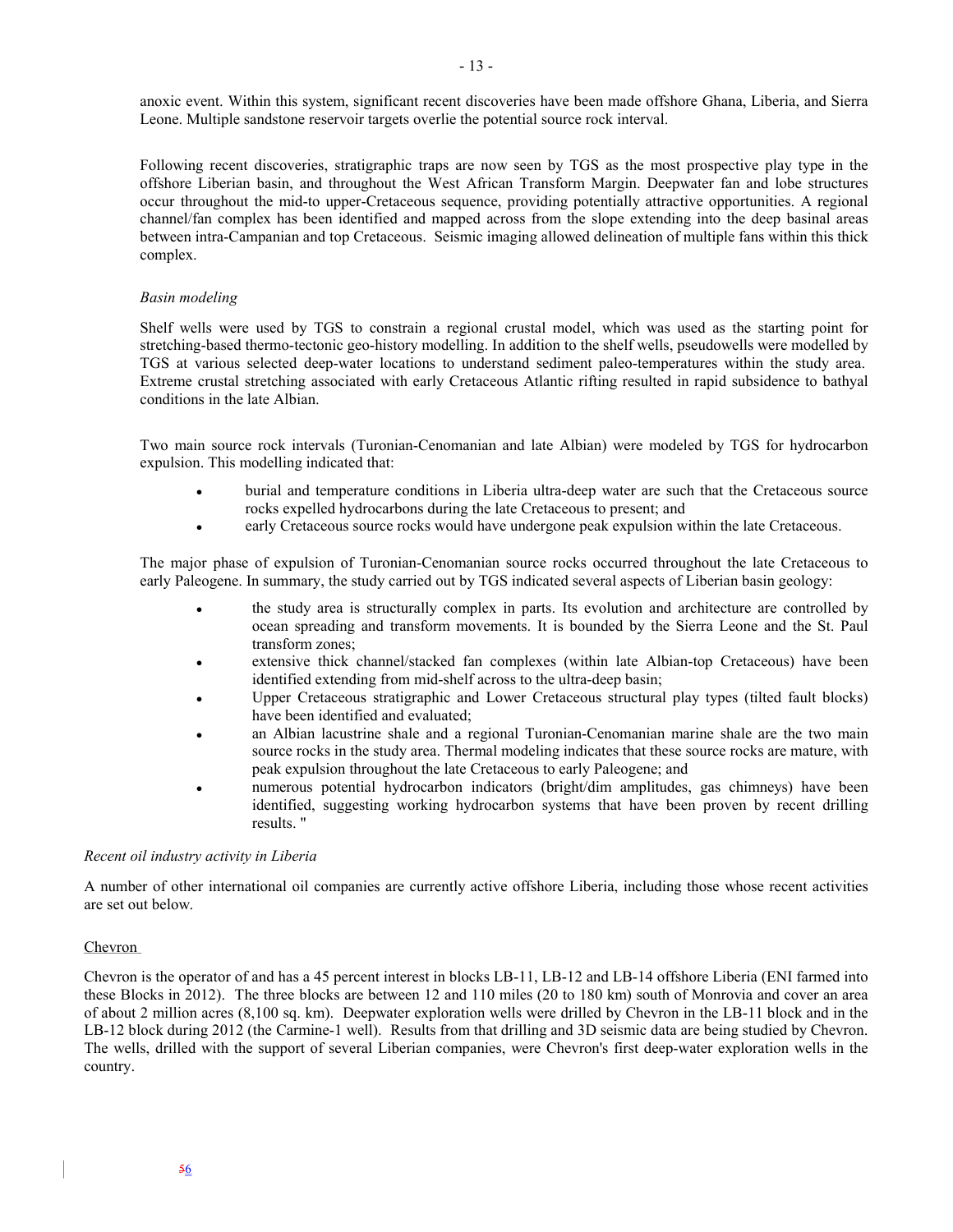On August 1, 2013, it was reported that Chevron had officially opened a storage compound in Grand Bassa County for its equipment. It was further reported that the "lay down yard" would allow Chevron to store certain of its drilling equipment, thus reducing transit time to the rig.

In addition to the above, the Corporation understands that Chevron is anticipating drilling a well on Block LB-12, which may benefit from read-across to Block LB-13.

# African Petroleum

African Petroleum has a 100 percent interest in blocks LB-08 and LB-09 offshore Liberia. African Petroleum drilled the first deep-water well offshore Liberia (Apalis-1) in August 2011. The well confirmed that African Petroleum's blocks are located in a prospective oil basin. In February 2012, African Petroleum announced that it had made a discovery in block LB-09. The Narina-1 well was drilled to a total depth of 4,850 metres (15,912 feet). The well encountered a total of 32 metres (105 feet) of net oil pay in two zones: 21 metres (69 feet) in the Turonian; and 11 metres (36 feet) in the Albian. Oil was found in a Turonian submarine fan system that extends across a prospective area of 250 sq. km.

African Petroleum spudded its third well, Bee Eater-1, on January 4, 2013. On February 20, 2013, African Petroleum announced a discovery at the Bee Eater-1 well. 48 metres of oil bearing Turonian sandstone was found, however, reservoir permeabilities over the hydrocarbon bearing section of the well were lower than anticipated and African Petroleum announced that it was carrying out further investigations. Bee Eater-1 was additionally designed to target the potential of two deeper prospective zones in the Cenomanian and the Albian. Oil bearing sandstone was encountered in both zones, and no oil water contacts or water bearing sands were found.

African Petroleum has also announced that it will incorporate the well results into the prospect portfolio for the Liberia licence blocks, and prepare follow-on drilling locations.

# Anadarko Petroleum Corporation

Anadarko Petroleum Company's wholly owned subsidiary, Anadarko Liberia Company, is the operator of block LB-15 offshore Liberia and holds a 47.5 percent working interest. Co-owners in the block include Repsol Exploracion S.A. (27.5 percent working interest) and Tullow Liberia B.V. (25 percent working interest).

On November 9, 2011 Anadarko announced, "Offshore Liberia in block LB-15, the Montserrado exploration well was drilled to a total depth of approximately 17,720 feet (5,400 meters). The well encountered good-quality, water-bearing sands in the main objective and 27 net feet (8 meters) of pay in a secondary objective. The well was plugged and abandoned, and the results are being incorporated into the company's geologic data for future exploration in the Liberian Basin".

# **Legal framework and process in Liberia**

# *Regulation of the oil industry*

The state oil company NOCAL, by means of various Acts of the Liberian government, regulates the oil industry in Liberia. Its mandate is as set out below:

# The Petroleum Law

The Liberian Petroleum Law mandates NOCAL to delineate, establish, and issue licenses for particular areas, fields, and blocks, as the case maybe, on such terms and conditions as shall be deemed appropriate, subject to the approval of the board of directors of NOCAL and final ratification by the President of Liberia. It is against this backdrop that Chapter II, sub section 2.1, of the *Act Adopting the New Petroleum Law of the Republic of Liberia*, stipulates that "all Petroleum contracts shall be negotiated by NOCAL on behalf of the State."

The Liberian Petroleum Law further gives NOCAL the mandate to undertake and/or facilitate the exploration and establishment of Liberia's liquid and gaseous hydrocarbons deposits, both on land and in its sovereign waters. All agreements and arrangements entered into by NOCAL require the final approval of the President of Liberia.

 $56$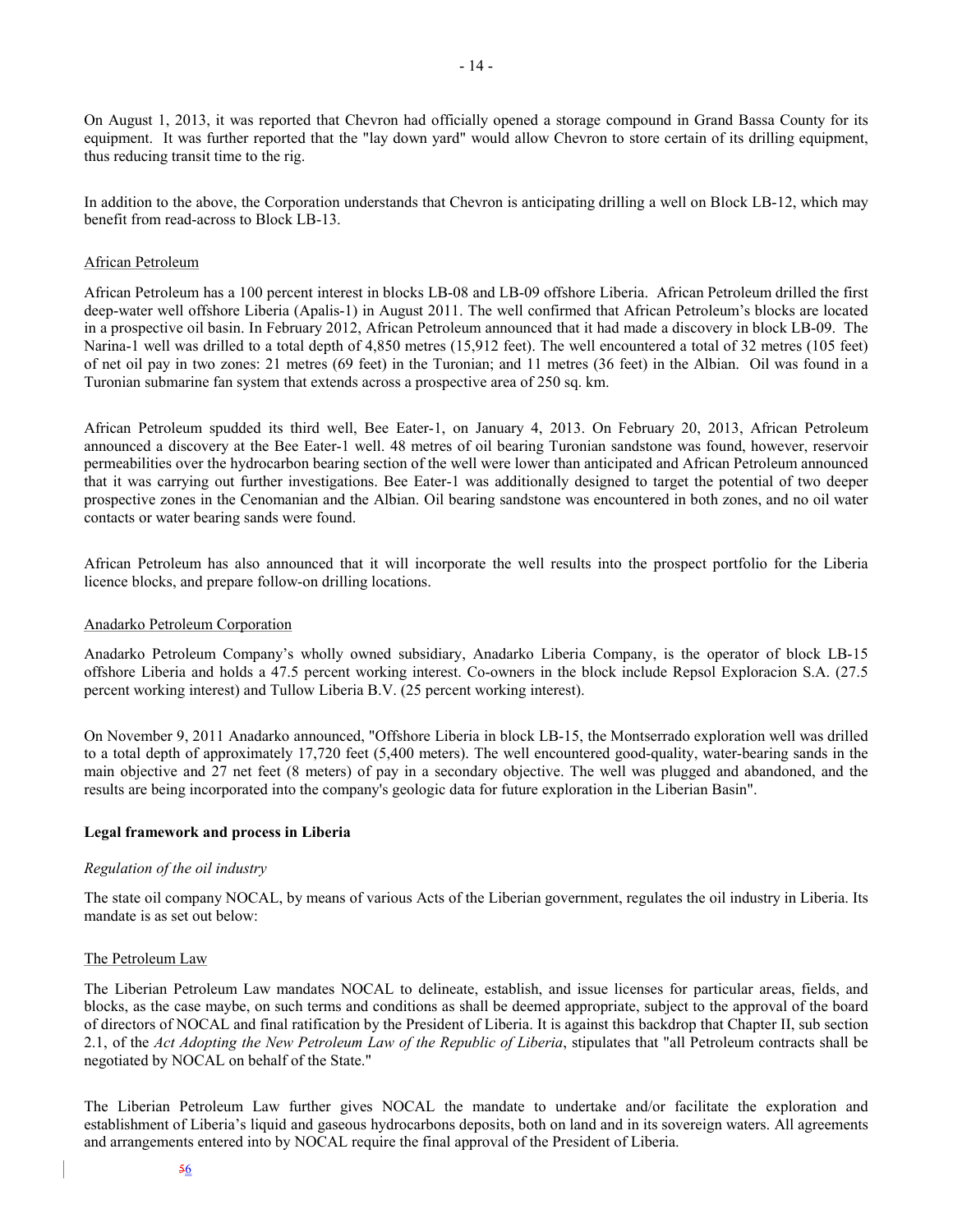#### NOCAL's Activities

NOCAL has embarked upon a vigorous seismic data promotion and marketing campaign to encourage new exploration and to ensure that companies now holding oil exploration blocks get on with their respective work programs as quickly as possible. This program includes data studies followed by detailed 3D seismic, which lead to the identification of drillable structures and the exploratory drilling program.

NOCAL's mandate also means the company will actively address Liberia's capacity and sustainability issues. An integrated approach with a focused technical program and structure is at the core of NOCAL's institutional reform agenda and the realization of its founding vision and mission.

# National Petroleum Policy

The *National Petroleum Policy* is the vehicle through which NOCAL's strategy for the governance of the oil and gas sector will be implemented. This policy will speak to issues related to reconnaissance, exploration, development, production, transportation of non-refined petroleum and decommissioning, as well as provisions for the management of revenues generated by upstream petroleum.

The *National Petroleum Policy* is expected to manage the reforms of the following existing instruments in Liberia: the *National Oil Company Act of 2000*, the Liberian Petroleum Law, the oil revenue framework, and the model Production Sharing Contract.

*Memberships of supranational organisations/international initiatives*

#### EITI

Liberia is a member of the EITI and has been a compliant member since 14 October 2009. The Liberia Extractive Industries Transparency Initiative ("**LEITI**") is led by a governing board called the LEITI multi-stakeholders Steering Group. Membership in the Steering Group includes:

- the government of Liberia, represented by the Minister of Finance, the Minister of Lands, Mines, and Energy, the Minister of Internal Affairs, and other agencies;
- civil society, represented by Publish What You Pay, the Liberia National Bar Association, and the National Council of Chiefs and Traditional Leaders; and
- the private sector, represented by Arcelor Mittal Liberia, Amlib, Liberia Timbers Association, and the Miners and Brokers Association.

The Steering Group is chaired by the Minister of Finance, who is also the LEITI champion. The Minister of Lands, Mines and Energy is the co-chairperson of the Steering Group. The LEITI also has a distinct Secretariat that is established, staffed and supported by the Steering Group.

#### International Initiatives

A series of proposed international initiatives, including the United States Energy Governance and Capacity Initiative and a program with the Norwegian government are guiding NOCAL's strategic vision and mission and providing useful opportunities for planning, programming and implementing critical interventions for increased capacity building and improved organizational effectiveness.

# *Geopolitical information*

Liberia has a population of approximately 3.9 million inhabitants, and a population growth rate of 2.56 percent. 48.2 percent of the population lives in urban areas. The life expectancy for the general population at birth is 57.81 years (56.2 for men, and 59.47 for women). English is the official language of Liberia, although some 20 ethnic group languages are used (few of which can be written or used in correspondence). Literacy (defined as those aged 15 or over who can read and write) is 64.8 percent for men and 56.8 percent for women. According to a 2008 census, 85.6 percent of the population is Christian, 12.2 percent is Muslim, with the remainder of the population belonging to a traditional or other religion, or having no religion.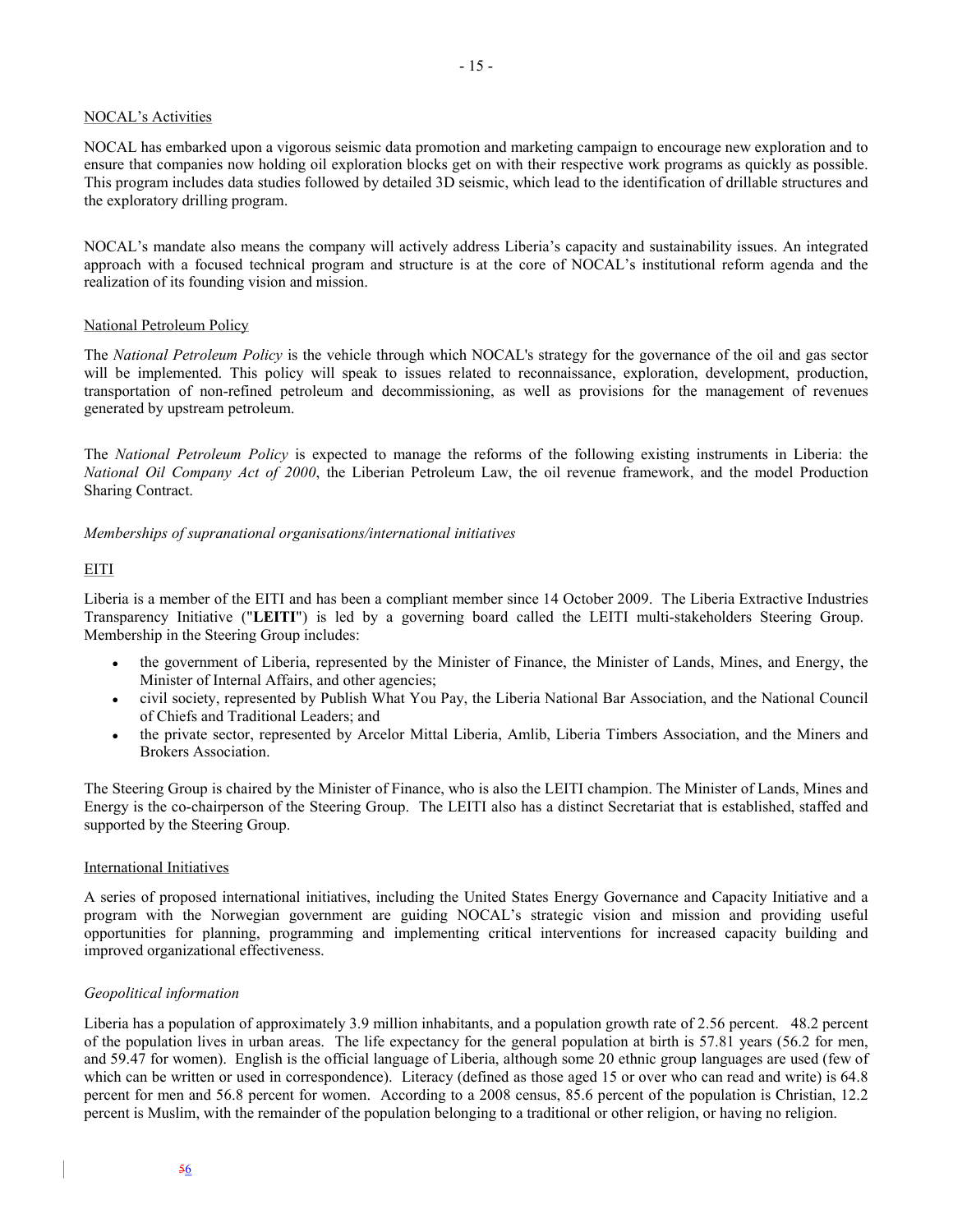Based on the most recent United Nations Human Development Report, Liberia's Human Development Index ("**HDI**"), a measure of health, education and income, was 0.388, giving it a ranking of 174 out of 186 countries with comparable data. The HDI for sub-Saharan Africa as a whole was 0.475, placing Liberia below the regional average.

Liberia's GDP per capita for 2012 was estimated at USD \$700, on a purchasing power parity basis. However, following an IMF mission to Liberia in March 2013, the IMF mission head stated: "Liberia's economic growth is on an upward trajectory and economic prospects over the medium term remain favourable. Real gross domestic product growth is estimated at about 8.3 percent in 2012 and 7.5 percent in 2013".

In March 2014 an outbreak of Ebola Haemorrhagic Fever was reported in Liberia, the disease having crossed from its initial source in adjacent Guinea. It quickly spread in various parts of Liberia and was prevalent in the capital Monrovia and constituted a major health matter. The WHO described it as an International Public Health Emergency. In all 4283 people were reported as having died from Ebola. Commerce and daily life were heavily impacted and international companies removed personnel and suspended business operations.

At the height of the outbreak the Liberian Government declared a State of Emergency and amongst other things entered into a letter of agreement with ExxonMobil Liberia in respect of LB13 such that the time limits set out in the PSC were to be suspended pending a resumption of normal operations. This letter remains in force. In recent months there has been a marked improvement in the situation with deaths and diagnosis of infection falling dramatically. There has been only one reported ease of Ebola. However, adjacent countries remain impacted by the health crisis and there remains a regional threat given the nature of the spread of the disease.

# **Overview of the oil and gas industry in Tanzania**

#### *Development of the oil industry in Tanzania*

Petroleum exploration initially commenced as early as 1952 when BP and Shell were awarded concessions along the coast in Tanganyika. These concessions included the islands of Mafia, Pemba, and Zanzibar. Drilling of wells between 1952 and 1964 did not result in the discovery of commercially viable hydrocarbons.

The second phase of exploration in Tanzania was characterized by the establishment of the Tanzania Petroleum Development Corporation ("**TPDC**") in 1969 and the first significant gas discovery offshore on Songo Songo island in 1974 by AGIP and AMOCO.

In the 1980s, gas was discovered in Mnazi Bay. TPDC made a significant contribution to exploration with seismic programs conducted onshore in the Ruvu, Kimbiji, Pemba, Mafia, and Ruvuma areas as well as offshore areas such as about Songo Songo and Zanzibar. In 1982-1983, TPDC drilled both the Kimbiji East-1 and Kimbiji Main-1 wells. TDPC also carried out an appraisal drilling program on the Songo Songo gas discovery by drilling a total of 7 wells.

In the 1990s, Tanzania offered acreage up for foreign investment. By the end of this decade, Western Geophysical signed an agreement to acquire deep sea speculative 2-D seismic surveys. Phase II of this speculative seismic survey work continued in the offshore Pemba Basin into the year 2000. This data needed to be available in time for the licensing round that had been planned for the fourth quarter of 2000 as the offshore area was divided into license blocks.

This licensing round saw several companies receive exploration blocks including BG, Statoil, and Petrobras. A new round of exploration drilling resulted in new discoveries of significant gas finds at Mzia, Jodari, Papa, and Chewa/Pwezi. In March 2012, Statoil and Exxon Mobil made the biggest offshore discovery of gas in the Zafarani Field. Songo Songo and Mnazi Bay went into full commercial operations in 2004 and 2006, respectively. Songo Songo was Tanzania's first significant hydrocarbon discovery where gas from Lower Cretaceous sands flowed up to 23 million cubic feet of gas per day with minor volumes of high API oil/condensate. Oil shows and oil seeps in this area suggest that significant oil fields may also be discovered in Tanzania with additional exploration drilling.

In 2012, the Tanzanian government initiated the "National Natural Gas Policy" that highlighted key challenges associated with management of natural gas in the mid-stream and down-stream activities in Tanzania. Previously, petroleum exploration and production had been guided by the *Petroleum (Exploration and Production) Act of 1980*.

Recent advances in deep-water technology have opened up the region to a new phase of exploration. As of February 2013, a total of 21,632 square kilometres of 3D seismic data had been acquired from the deeper offshore areas. A total of 67 wells for both exploration and development have been drilled between 1952 and 2013. A total of 53 wells have been drilled in onshore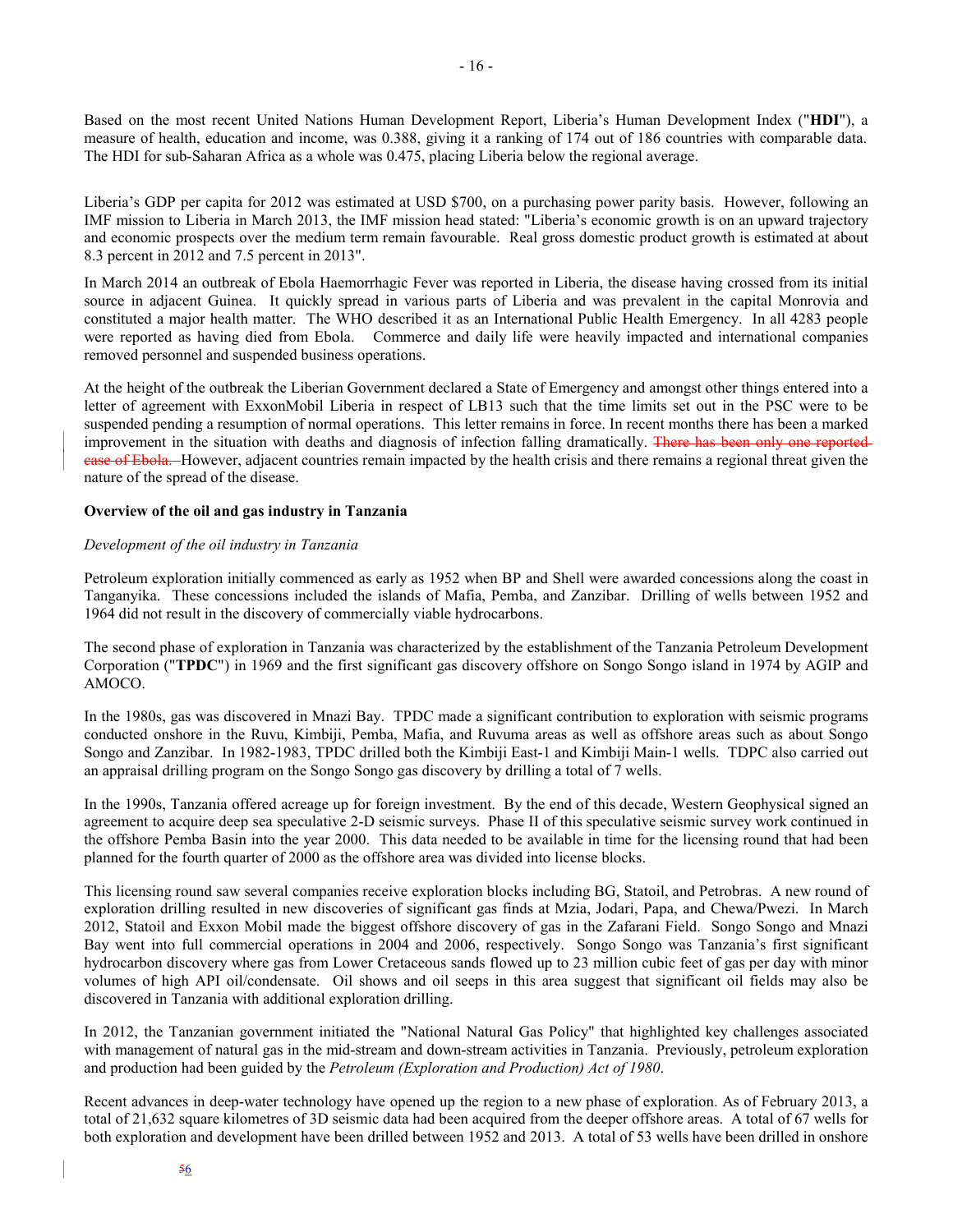basins and 14 wells have been drilled in offshore basins. As of June 2013, natural gas discoveries of 42.7 trillion cubic feet have been made from both onshore and offshore basins.

# *Geological background*

The evolution of the Tanzanian basins on a geological level relates to the breakup of the eastern portion of Gondwanaland. Before the early breakup of the eastern portion of Gondwanaland, Tanzania was linked with the Madagascar/Seychelles/India block directly to the east. The India portion of the block was fused with East Antarctica. During the early breakup of this portion of Gondwanaland, a series of grabens and half grabens were formed during the Karoo rifting phase of the Permian-Triassic periods. The Karoo rifting phase created a zone of weakness that led to the fragmentation of the Gondwana supercontinent.

A drift phase began in the Jurassic with the deposition of Late Jurassic reefs and platform limestones and continued into the Paleogene as Madagascar/Seychelles/India rifted away. The Lower Cretaceous and Upper Cretaceous was dominated by mud deposition within the passive margin basins. During periods of relative sea level fall, sands were introduced into the muddy environment by submarine turbidite processes. Offshore Tanzania is characterized by reservoirs that are associated with rotated fault blocks within the continental shelf, deep water fans, turbidite channels, as well as slope truncations of sands along the paleoshelf and current shelf edges. The primary seals are the Mesozoic and Cenozoic mudstones and shales.

#### *Petroleum systems evaluation*

According to the United States Geological Society ("USGS"), there are four petroleum systems in the offshore Tanzanian basins that included Mesozoic to Paleocene source rocks. The Permian to Triassic fluvial to lacustrine source rocks contain 1.0 to 6.7% total organic carbon ("TOC"). The Jurassic contains marine and deltaic Type II and III source rocks with 2.0 to 4.3% TOC. The Cretaceous Aptian source rocks contain 2.0 to 4.3% TOC. The source rocks formed by late Cenomanian to Turonian organic-rich (Type II) marine shales deposited along the East Africa margin during a global anoxic event contain kerogen ranging from 1.0 to 3.0% TOC.

According to the USGS, traps are mostly structural within the "syn-rift" rock units and both structural and stratigraphic in the "post-rift" rock units. Most of the recent discoveries in the offshore realm of Tanzania are in mid-Cretaceous sands with a secondary zone in the Upper Jurassic limestones. The primary targets are trapped in both structural and stratigraphic settings and mapped seismic amplitude events show positive characteristics of "amplitude versus offset" (AVO).

# **Legal framework and process in Tanzania**

#### *Regulation of the oil industry*

The state oil company TPDC, by means of various acts of the Tanzanian government, regulates the oil industry in Tanzania. Its mandate is as set out below:

#### Oil & Gas Law

Petroleum exploration and development in Tanzania is governed by the *Petroleum (Exploration and Production) Act 1980* (the "**Petroleum Act 1980**"). This act vests title to petroleum deposits within Tanzania in the state and is designed to create a favorable legal environment for exploration by oil companies.

The Petroleum Act 1980 expressly permits the government to enter into a petroleum agreement under which an oil company may be granted exclusive rights to explore for and produce petroleum. Under the Production Sharing Agreement ("**PSA**") arrangements currently in place in Tanzania, TPDC is granted licenses under the Petroleum Act 1980 with the government and TPDC entering into PSAs with the oil companies. The terms of the PSAs form the basis of the licenses and are negotiable. The legislative framework offers considerable flexibility to the government in negotiating acceptable terms with oil companies.

# **Natural Gas Policy**

The "National Natural Gas Policy" focuses on mid-stream and down-stream segments in the natural gas industry. This policy provides guidelines for the development of the natural gas industry to ensure optimal benefits to Tanzanians and the national economy in the short, medium, and long term. The formulation of this Policy was aligned with the "National Energy Policy of 2003".

#### EITI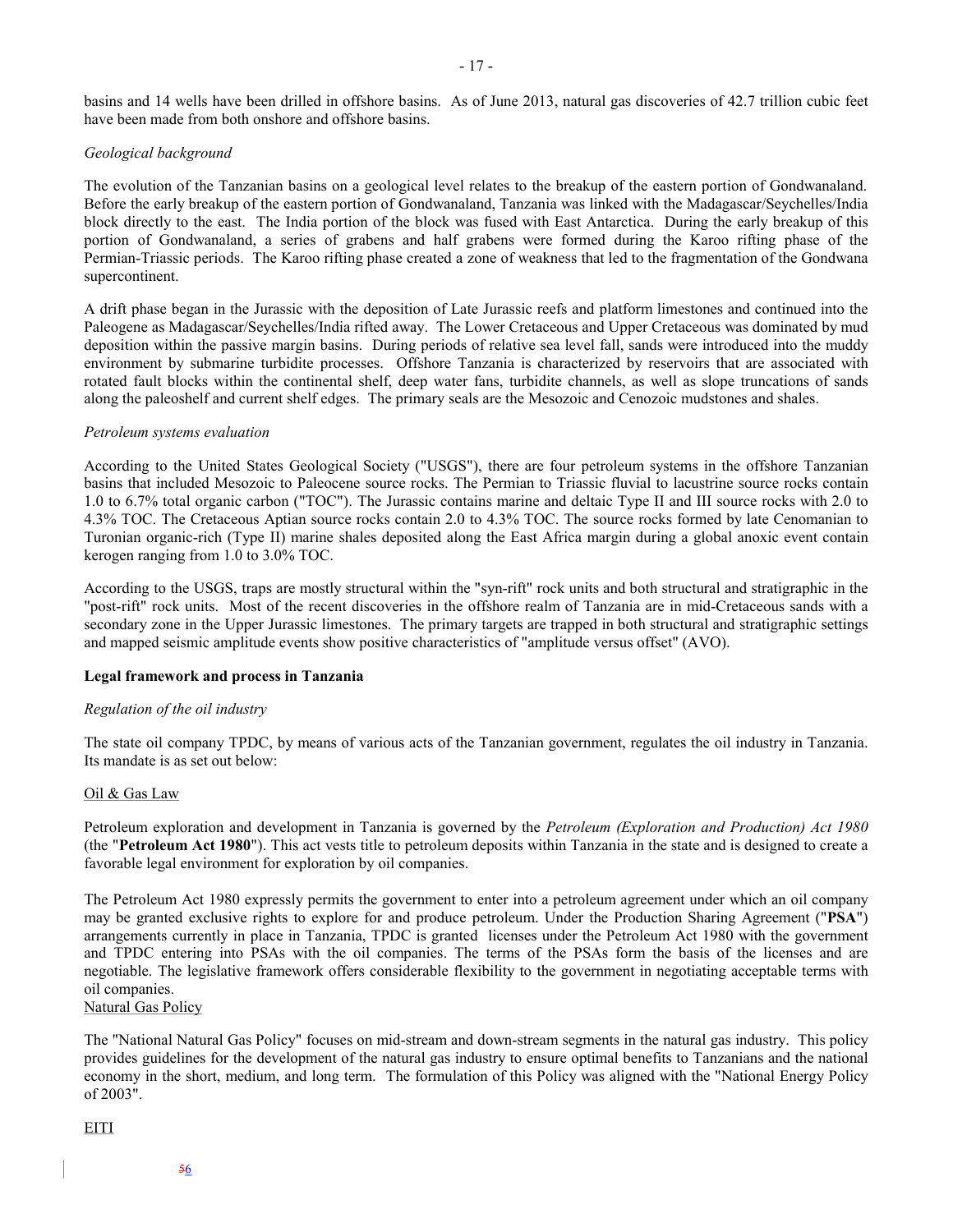Tanzania is a member of the EITI and has been a compliant member since 16 February 2009. The Tanzania Extractive Industries Transparency Initiative ("**TEITI**") is led by a governing board called the TEITI multi-stakeholders Steering Group.

Tanzania has undergone a significant transformation since independence. Now a multi-party democracy with strong economic growth, the government has taken a variety of steps towards good governance and anti-corruption through its "National Anti-Corruption Strategy and Action Plan". While there is an established media and civil society presence, the government's restrictions on freedom of press and association limit the role these stakeholders can play in the fight against corruption. Against this backdrop, corruption can still occur and is an issue of particular concern in the context of the country's growing extractives industry.

# *Geopolitical information*

Tanzania has a population of approximately 49.25 million inhabitants, and a population growth rate of 2.8 percent. 27.6 percent of the population lives in urban areas. The life expectancy for the general population at birth is 61.24 years (59.91 for men, and 62.62 for women). English is the official language of Tanzania, although Kiswahili (Swahili) and Arabic are also used. Literacy (defined as those aged 15 or over who can read and write) is 75.5 percent for men and 60.8 percent for women. According to a 2014 study, 30.0 percent of the population is Christian, 35.0 percent is Muslim, with the remainder of the population belonging to a traditional or other religion, or having no religion. The island of Zanzibar is over 99% Muslim.

Based on the most recent United Nations Human Development Report, Tanzania's Human Development Index ("**HDI**"), a measure of health, education and income, was 0.488, giving it a ranking of 159 out of 186 countries with comparable data. The HDI for sub-Saharan Africa as a whole was 0.475, placing Tanzania slightly below the regional average.

Tanzania's GDP per capita for 2013 was estimated at USD \$1700, on a purchasing power parity basis. Real gross domestic product growth is estimated at about 7.0 percent in 2013 and 6.9 percent in 2012.

# **Overview of the oil and gas industry in Namibia**

# *Development of the oil industry in Namibia*

The initial offshore exploration phase took place from the late 1960s to the early 1970s and one well was drilled during this time, Kudu 9A-1, which was the discovery well for the giant Kudu gas field. No further exploration for hydrocarbons was done by international operators until after Namibia became independent in 1990. In 1987-1988 Swakor, the predecessor company of the present National Petroleum Corporation of Namibia ("**NAMCOR**"), drilled a further 2 wells in the Kudu field. The Kudu-2 well was not tested but Kudu-3 proved the existence of a major gas field. The proven hydrocarbons were an asset in Namibia's first licensing round.

The first exploration licensing round was held in 1991-1992 with five licenses being awarded at this time, the operators of these being Norsk Hydro, Ranger, Sasol, Chevron and Shell. The second round in 1995 resulted in 2 new licences being awarded, both to Shell. One of these was an extension to the existing license that Shell had over the Kudu field. As a result of these licence awards over 28,000 kilometres of 2D seismic was acquired in addition to the 60,000 km of multi-client data, which is available. The third licensing round in 1998-99 resulted in no applications being received, partly because of the low oil price at the time as well as the numerous international company mergers that were ongoing. The mini-4th round in 2004 eventually resulted in the award of 2 blocks to BHP-Billiton west and south of Kudu.

To date, 16 wells have been drilled offshore Namibia, including 8 in the Kudu gas field, which have proven reserves of 1.45 TCF. In 2002, Shell withdrew from the Kudu Block and the license was taken over by ChevronTexaco and Energy Africa and eventually by Tullow Oil. Recently, many other licenses have been awarded for exploration both onshore and offshore Namibia. These exploration activities have resulted in an increase of the Namibian database both onshore and offshore. The database consists of data from both onshore and offshore wells; and more than 85,000 km of 2D seismic as well as about 15,000 square kilometres of 3D seismic data. Recent advances in deep-water technology have opened up the region to a new phase of exploration. As of February 2013, a total of 21,632 square kilometres of 3D seismic data had been acquired from the deeper offshore areas. A total of 67 wells for both exploration and development have been drilled between 1952 and 2013. A total of 53 wells have been drilled in onshore basins and 14 wells have been drilled in offshore basins. As of June 2013, natural gas discoveries of 42.7 trillion cubic feet have been made from both onshore and offshore basins.

*Geology*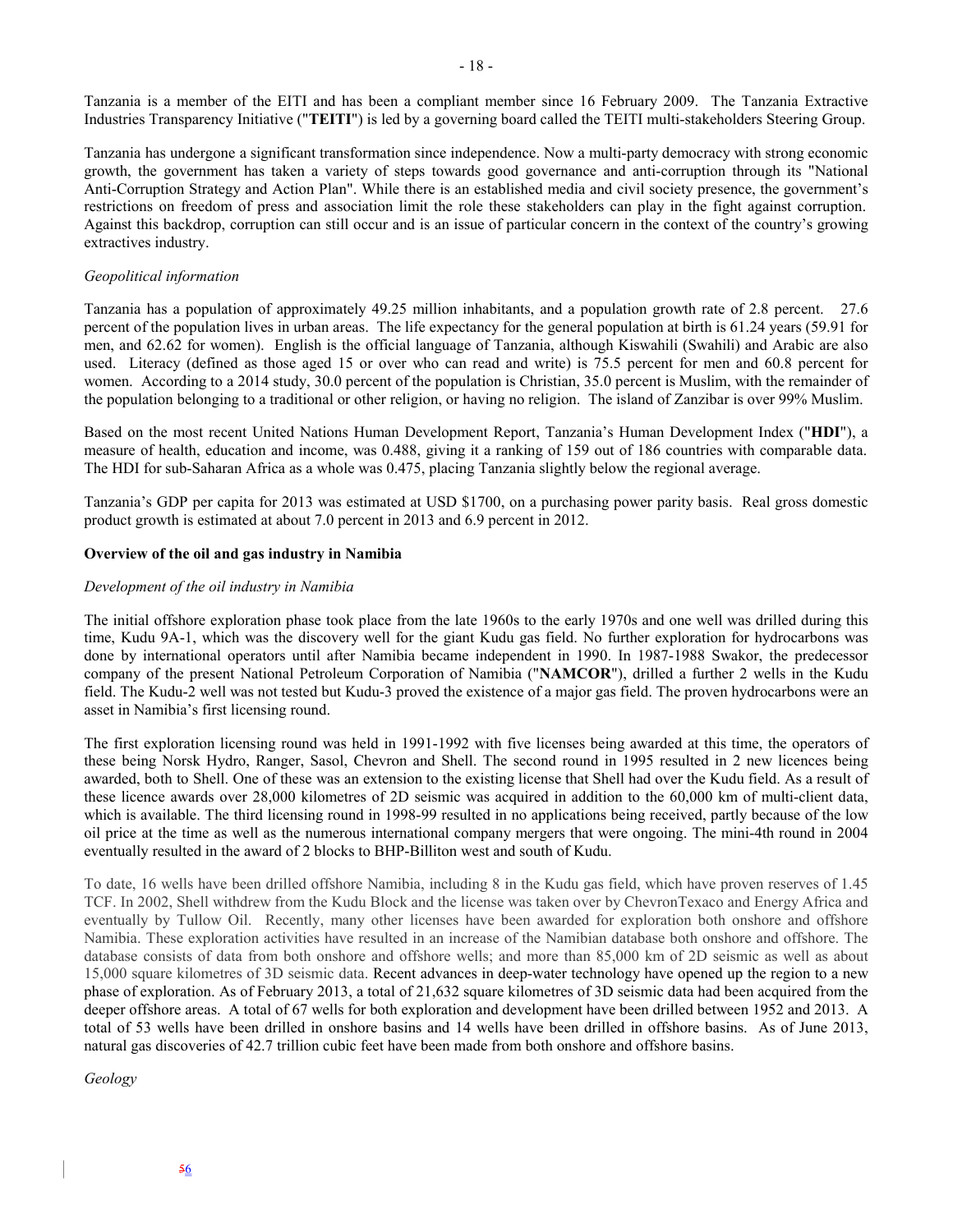Namibia is situated along the southern reach of the West African Transform Margin and has a series of geological basins that have developed between major transform shear zones. From north to south, the Namibe, Walvis, Luderitz, and Orange basins have been only lightly explored.

About 18 wells drilled in the past decade have failed to produce commercial oil deposits in Namibia. However, the Kudu gas field was discovered in the Orange basin by Chevron in 1974. The Kudu Field has 1.3 trillion cubic feet of proven natural gas reserves and nine trillion cubic feet of possible reserves, however, this field is not yet under production.

There have been oil-rich source rocks intersected in all Namibian basins and significant oil seeps reported from much of the offshore Namibia area. Some of the wells drilled in Namibia have encountered source rocks capable of generating oil. Additionally, oil seeps and oil slicks have been mapped in all the basins – that suggests the current generation of oil that is leaking in submarine settings due to lack of updip trapping in some settings.

#### *Geological background*

The evolution of the Namibian basins on a geological level relates to the breakup of the western portion of Gondwanaland. Before the breakup of the western portion of Gondwanaland, Namibia was linked with the southeastern portion of South America directly to the west. During the early rifting of this portion of Gondwanaland from Late Jurassic to Early Cretaceous, a series of grabens and half grabens were formed creating the precursors of numerous depositional basins. There is evidence that rich lacustrine source rocks were preserved in these basins during this time period.

It has been suggested that the Namibe Basin that is north of the Walvis Ridge (Rio Grande Transform system) is different from the West African Transform Margin basins to the south – since deposition of the organic muds might have been oxidized (not reduced) in the oxygenated open marine setting (south of the Walvis Ridge). Oil source rocks, however, and oil seeps and oil slicks attest to the likelihood of oil-prone source rocks being present in all four basins of Namibia. For example, the Wingat-1 well in the Walvis Basin, drilled by HRT Participacoes em Petroleo SA in 2013 ("HRT"), encountered oil source rocks. According to HRT, they identified "two well-developed source rocks, which are rich in organic carbon and both are within the oil-generating window. Also, the well encountered several thin-bedded-sandy reservoirs that are saturated by oil. HRT collected four samples of this oil, each of 450 cc, and the analysis of these samples indicated the presence of light oil,  $38^{\circ}$  to  $42^{\circ}$  API, with minimal contamination..." HRT stated that, "The fact that the source rock is in the oil window and generating liquid hydrocarbons of excellent quality confirms the source potential of the basin." This is significant since the Walvis Basin is south of the Walvis Ridge that created an Aptian-aged "yoked basin" to the north in the Namibe Basin.

The northernmost Namibe Basin (where ShoreCan holds three deep water licenses) lies offshore from the Skeleton Coast and extends north into southern Angola. The 80,000-square kilometer basin appears to be conjugate to Brazil's Santos Basin. The Namibe Basin extends northward into Angola. Both the Namibe Basin and opposing Brazilian conjugate offshore basins are part of the Aptian salt basin of the South Atlantic that extends from the southern edge of the Niger Delta to the Walvis Ridge.

A series of rift basins within the overall Aptian salt basin resulted in thick, lacustrine petroleum-rich source rocks deposited and preserved within the Namibe Basin. Very few wells have been drilled in the Namibe Basin. The first offshore well – the Kunene-1 well, encountered "gas shows" and the Tapir South  $(1811/5-1)$  well (drilled by Chariot Oil & Gas in 2012) in block 1811A encountered mature oil shale source rocks and good quality reservoirs (sandstone and carbonate) with oil shows. This well was drilled by the Maersk Deliverer drillship in 2,134 metres of water. Well logging results indicated 173 metres of Cretaceous-aged net reservoir sand with average porosities of 24% and good permeabilities as well as net porous carbonates with an average porosity of 18%. This basin remains, for the most part, unexplored. Due to its location north of the Walvis Ridge, the Namibe Basin would be an Aptian "yoked basin" that contains salt – similar to the Kwanza Basin to the north in Angola. Recently, Sonangol has announced that an offshore licensing round would extend to the southern reaches of the Kwanza Basin in Angola.

From north to south, the other basins within Namibia include the Walvis, Luderitz, and Orange basins have been only lightly explored

# *Petroleum systems evaluation*

According to the United States Geological Society (USGS), there are two petroleum system in the offshore Namibian basins that include an Albian to Cenomanian (marine) petroleum system that is present in the Campos, Santos, and Espirito Santo basins of offshore Brazil, and in their African conjugate Kwanza and Congo Basins in offshore Angola and the Namibe, Walvis, Ludderitz, and Orange Basins of offshore Namibia. These source rocks contain Type II kerogen with an average Total Organic Carbon ("TOC") content of 2%.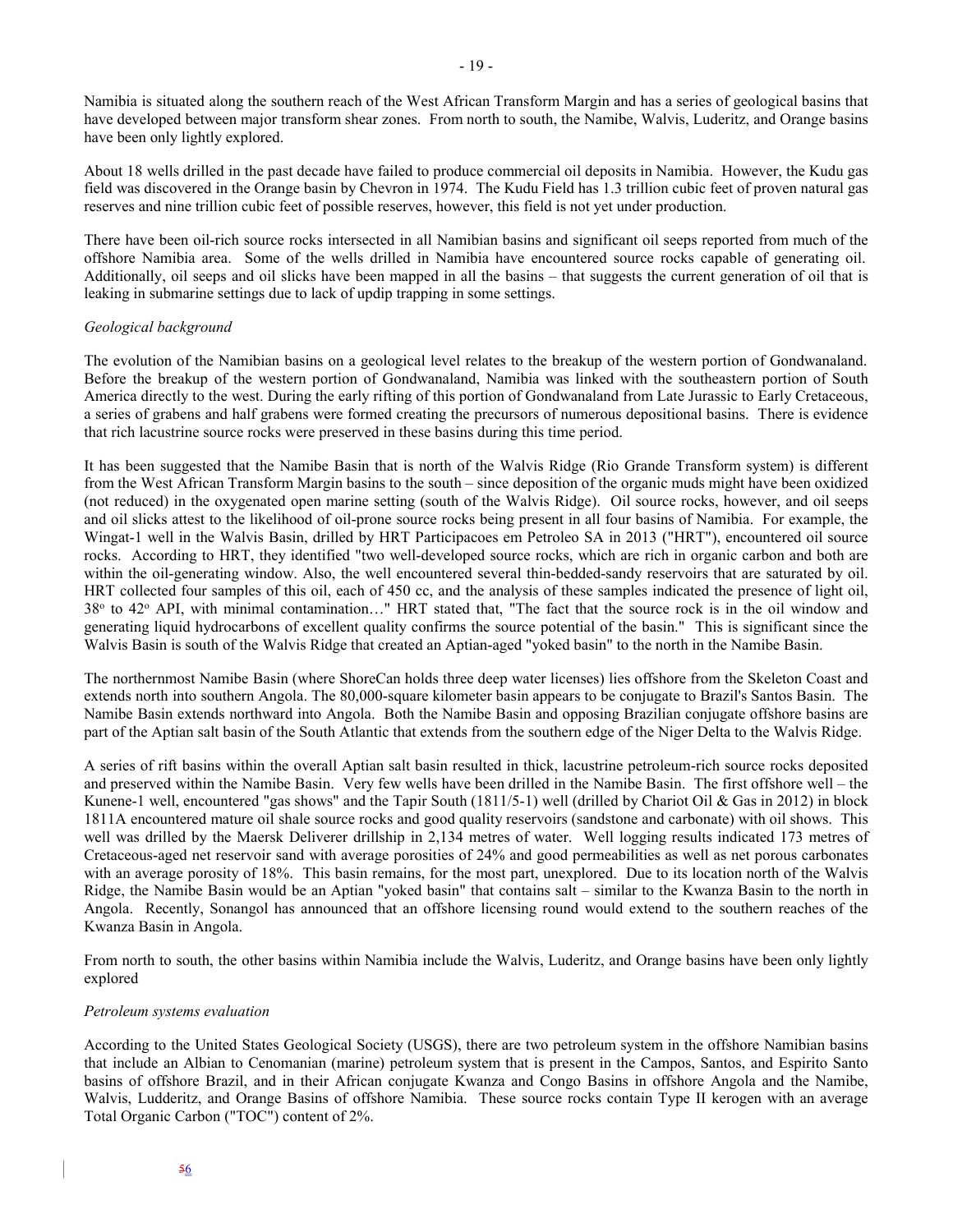The second petroleum systems is the Aptian to Barremian lacustrine (saline) system that is also present in the Campos, Santos, and Espirito Santo basins of offshore Brazil and in the conjugate Congo and Kwanza basins in Angola and only the Namibe Basin in Namibia. These source rocks contain Type II kerogen with an average TOC of 5%. In Brazil and Angola, this system is "overcharged" and represents more than 40 billion barrels of hydrocarbon reserves. Giant oil fields such as Tupi have been found in the conjugate transform basins in Brazil. The Tupi field was discovered in October 2006 by BG Group. It is the largest such discovery ever made in the region. The Tupi field lies under salt beds that are up to 2,000 metres in thickness. The Tupi area is estimated to have five to eight billion barrels of recoverable light oil and natural gas in the pre-salt reservoirs.

According to the USGS, the petroleum systems concepts suggests that within the Namibe Basin that is north of the Walvis Ridge (Rio Grande Fault Zone), the Namibian source rock systems are similar to those that have sourced more than 90% of the oil discovered in the Brazil and Angolan marginal basins and might be large enough to charge giant to supergiant oil and gas accumulations. The primary targets are trapped in both structural and stratigraphic settings and mapped seismic amplitude events are assumed to show positive characteristics of "amplitude versus offset" (AVO).

# **Legal framework and process in Namibia**

#### *Regulation of the oil industry*

The legal framework governing the upstream petroleum industry in Namibia is set out in the *Petroleum Act*, the *Petroleum (Taxation) Act 1991* and the *Model Petroleum Agreement (1998).* The Ministry of Mines and Energy is the government entity that regulates the Namibian oil and gas industry – principally through issuing petroleum licenses under the *Petroleum Act.* NAMCOR is a company that is wholly owned by the government of the Republic of Namibia.

#### Oil & Gas Law

Petroleum exploration and development in Namibia is governed by the *Petroleum (Exploration and Production) Act 1980*. Reconnaissance, exploration or production operations can be conducted in Namibia only under the authority of an appropriate license issued under the *Petroleum Act*. Applications for these licenses have to conform with the requirements of that act. The Minister, in granting a license, does so subject to conditions. Such conditions are in practice contained in the *Model Petroleum Agreement (1998)*. There are also a few mandatory statutory conditions which are set out in section 14 of the *Petroleum Act*. These relate to the licensee giving preference to qualified Namibian citizens in its recruitment of employees, etc.

# EITI

Namibia is a member of the EITI and has been a compliant member since 2006.

Namibia is characterized as a stable country that "The Economist" has given a BBB Country Risk Profile that encourages foreign investment and has significantly low political risk. Namibia, a former German colony, is the world's fourth-largest uranium producer, and its diamond mines operated by De Beers produce the highest-quality gems.

# *Geopolitical information*

Namibia has a population of approximately 2.303 million inhabitants, and a population growth rate of 1.9 percent. 38.0 percent of the population lives in urban areas. The life expectancy for the general population at birth is 63.88 years. English is the official language of Namibia, although Oshlwambo dialects and Kwangali language is spoken by a significant portion of the population. Literacy (defined as those aged 15 or over who can read and write) is 89.0 percent for men and 89.0 percent for women. According to a 2014 study, 85.0 percent of the population is Christian (predominantly Lutheran), with the remainder of the population belonging to a traditional or other religions, or having no religion.

Based on the most recent United Nations Human Development Report, Namibia's Human Development Index ("**HDI**"), a measure of health, education and income, was 0.624 in 2013, giving it a ranking of 127 out of 187 countries with comparable data. The HDI for sub-Saharan Africa as a whole was 0.475, placing Namibia considerably above the regional average.

Namibia's GDP per capita for 2013 was estimated at USD \$4581.75, on a purchasing power parity basis. Real gross domestic product growth is estimated at about 4.3 percent in 2014 and 4.2 percent in 2013.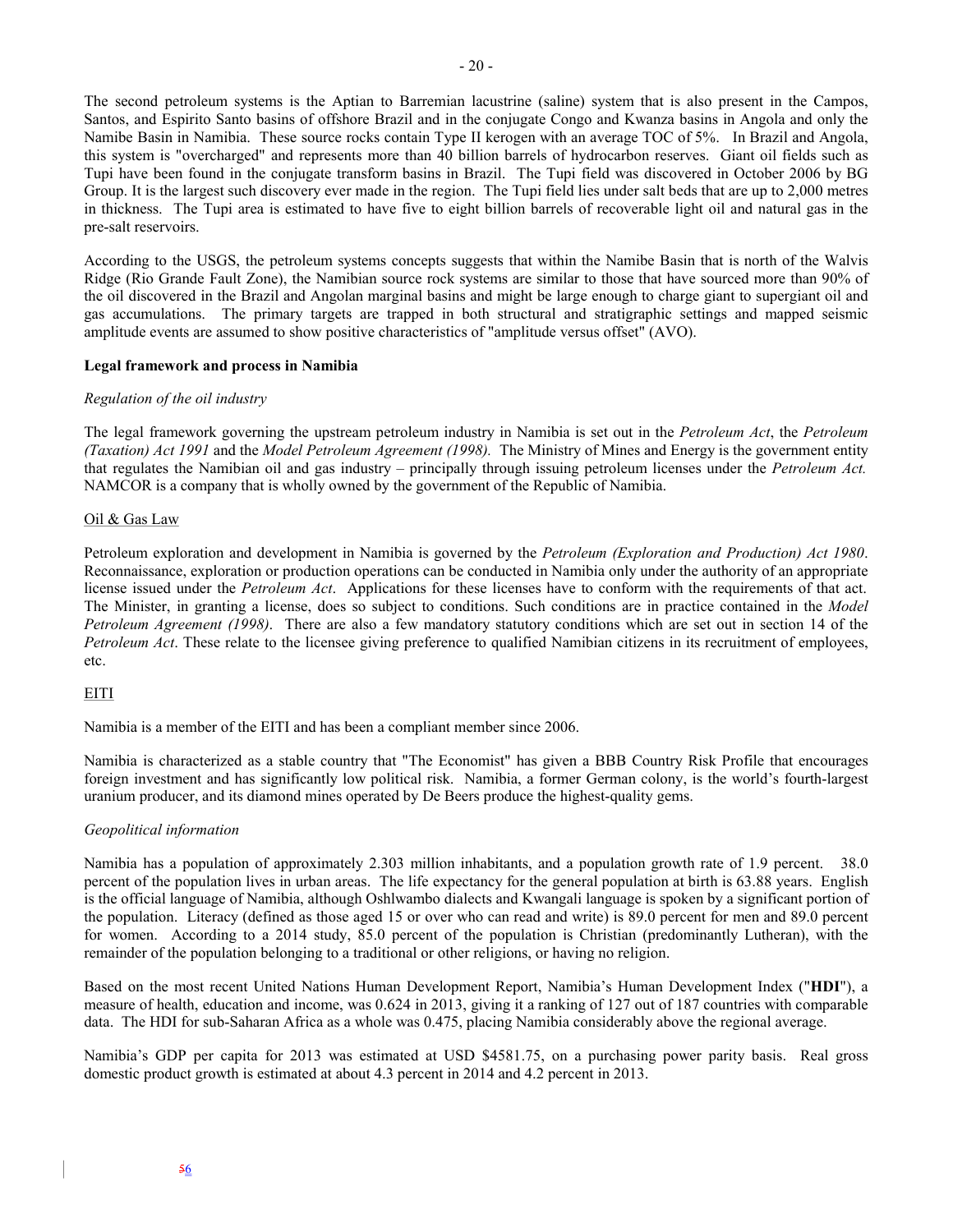#### **Economic Dependence**

# *Liberian PSC between the Republic of Liberia by and through NOCAL, ExxonMobil Liberia and COPL Bermuda relating to Block LB-13*

The following is a summary of the Liberian PSC, a contract upon which the business of COPL is substantially dependent. This summary does not purport to be complete and is subject to, and qualified in its entirety by reference to, the terms of the Liberian PSC, which has been filed with the applicable Canadian securities regulatory authorities and is available under COPL's profile on www.sedar.com.

The Republic of Liberia, through NOCAL, ExxonMobil Liberia and COPL Bermuda are parties to the Liberian PSC. The Liberian PSC was approved by the Liberian legislature, signed into law by the President of Liberia and became effective on April 1, 2013. The Liberian PSC is governed by the laws of Liberia. Pursuant to the terms and conditions of the Liberian PSC and commercial agreement within ExxonMobil Liberia, COPL Bermuda holds 17 percent of the participating interest in Block LB-13 and the remaining 83 percent is held by ExxonMobil Liberia. Through NOCAL, the Liberian state has the right to assume a 10 percent participating interest in Block LB-13 on the start of commercial production. This participating interest will be taken from ExxonMobil Liberia and COPL Bermuda (and any other participant at the time which is not a Liberian state-owned entity) in proportion to their respective participating interest shares. Through NOCAL, the Liberian state has the right to assume a further 5 percent participating interest in Block LB-13 on the start of commercial production to be allocated to Liberian citizens. This participating interest will be taken from ExxonMobil Liberia and COPL Bermuda (and any other participant at the time which is not a Liberian state-owned entity) in proportion to their respective participating interest shares.

The Liberian PSC grants an exclusive exploration authorization to the contractor (as defined under the Liberian PSC, being ExxonMobil Liberia and COPL Bermuda) for a period of three years from April 1, 2013, which may be renewed for a further two years if all work obligations have been fulfilled and 33 percent of the surface of the block is relinquished. During the three years from April 1, 2013, ExxonMobil Liberia and COPL Bermuda have committed to carry out a minimum work program consisting of the analysis of 3D seismic at a cost of no less than USD \$10 million and the drilling of one exploration well.

The Liberian PSC contemplates that upon the discovery of oil or gas, an exclusive appraisal period of two years may be granted following approval of a work program and budget for the appraisal. If the discovery is deemed to be commercial, an exclusive exploitation period of 25 years, which may be renewed for a further 10 years, may be granted. During the exploitation phase, NOCAL is to receive a share of the oil produced of 40 to 60 percent (depending on the level of daily production) of the volumes after deduction of the cost recovery volumes, and 35 percent of the gas volumes after deduction of cost recovery volumes; this share may be taken in cash or kind, at NOCAL's option. The royalty payable on volumes produced will be either five (5) or ten (10) percent, depending on the water depth of the well head. Bonus payments of USD \$2 million, USD \$3 million and USD \$5 million will be payable when production reaches 30,000, 50,000 and 100,000 barrels (respectively) in a continuous 30 day period. Up to ten (10) percent of the production from Block LB-13 is to be sold to NOCAL for the domestic market, at the market price determined in accordance with the Liberian PSC.

A parent company guarantee was required from COPL under the Liberian PSC; the guaranteed amount is COPL Bermuda's pro rata participating interest share of the minimum work program required under the Liberian PSC, which amounts to USD \$8,500,000 prior to the grant of the initial exclusive exploitation authorization under the Liberian PSC, and USD \$17,000,000 following the grant of the initial exclusive exploitation authorization until the first commercial production of any field.

NOCAL and ExxonMobil Liberia, the operator, continue to meet regularly to discuss Corporate Social Responsibility activities and the fulfillment of the Block LB-13 work program. As part of that interaction process, the government of Liberia has provided its assurances that it will act under the terms of the Liberian PSC to provide NOCAL and ExxonMobil Liberia sufficient time to complete its work program, extending the current exploration period if necessary.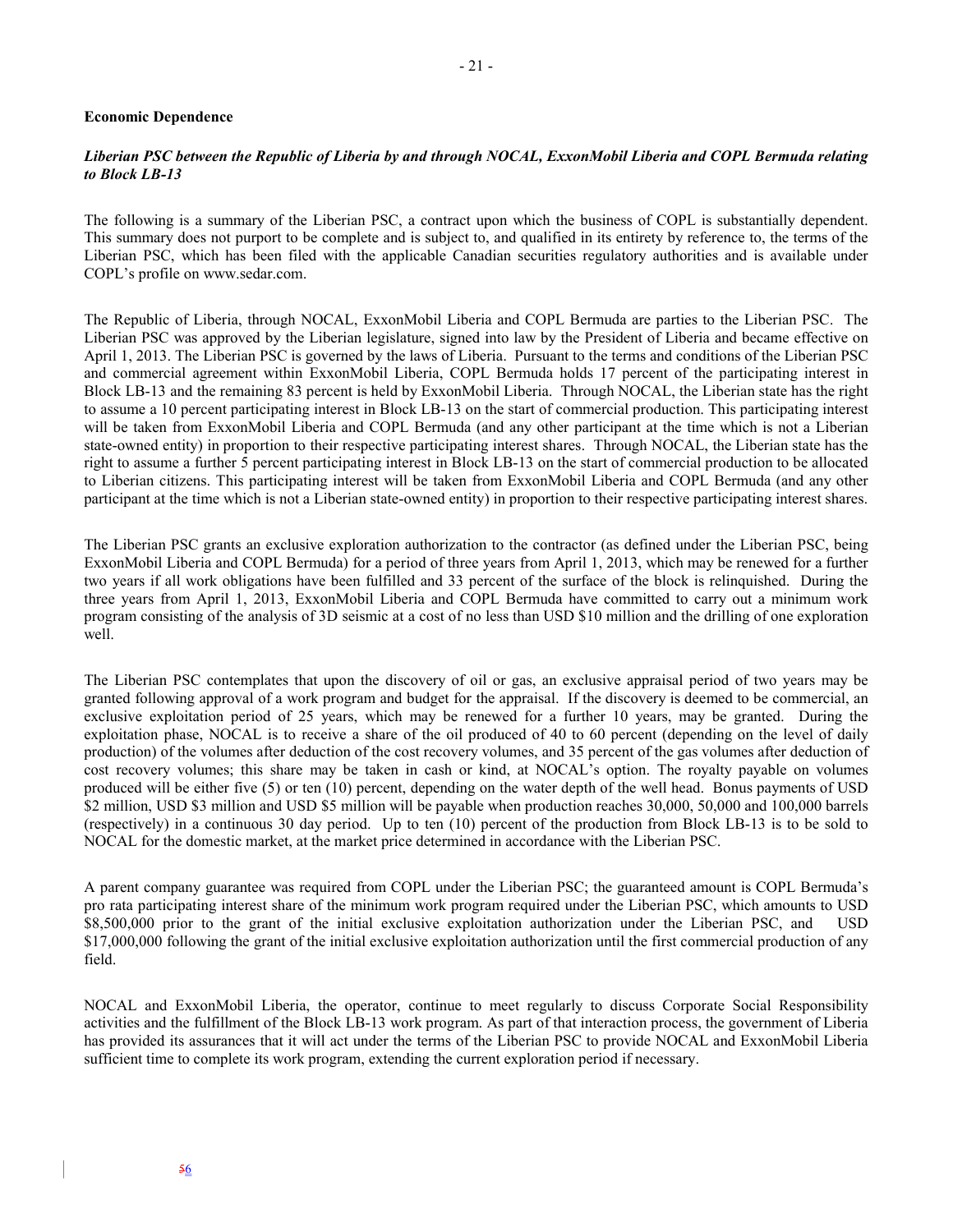#### *Tanzanian Option Agreement*

On March 6, 2015, ShoreCan entered into an option agreement with Petrodel Resources (Nevis) Limited granting ShoreCan the right to acquire a 60% interest in 2 blocks – Kimbiji and Latham. The option consideration is the payment by ShoreCan of \$331,125 in respect of 2014 Licence and Training Fees for both blocks and a consideration of \$20,000 per calendar month to Petrodel Resources (Nevis) Limited. The option is exercisable at any time before 31st December 2015. On exercise ShoreCan will assume 100% of the Explorations Operations (to include one well) and will become operator. On exercise of the option ShoreCan has agreed to increase its monthly payment to Petrodel to \$26,000 to cover overhead and in-country costs to be deployed. On expiry of the exploration period, the parties shall fund petroleum operations in proportion to their equity interests. The option agreement is based on a standard AIPN Farm In Agreement style on standard terms (including numerous warranties granted by Petrodel, all subject to a limitation of liability of \$500,000 US). The agreement is governed by English law. The parties have agreed to negotiate an AIPN standard Joint Operating Agreement. ShoreCan may terminate the option at any time before 31st December 2015 with no further liability to Petrodel.

# *Namibian Farm-Out Agreement*

On or around 31st December 2014 ShoreCan entered into a Farm Out Agreement with Camelot Investment Group (Pty) Ltd ("**Camelot**"), a Namibian registered company, whereby ShoreCan acquired an 80% working interest in Block 1708, 1709, 1808 offshore Namibia deepwater blocks. ShoreCan is to be the Operator of the blocks. Camelot retains a 10% carried interest and the Namibian National Oil Company, NAMCOR, also has a 10% carried interest. ShoreCan paid a signature bonus to Camelot of \$150,000 US Dollars and licence rental fees of Namibian Dollars 1,367,644.80 and training fees of \$49,000 US Dollars. ShoreCan will meet 100% of the exploration costs (the "carried costs") and such costs will be adjusted by inflation and recoverable by ShoreCan from any Cost Oil as defined in the Farm Out Agreement. The Farm Out Agreement was amended on 4th February 2015 to clarify that Camelot would be entitled to 40% of the net gain to ShoreCan on disposal of the assets or any company holding such assets. In the event of a corporate disposal, the Namibian assets would be independently valued and such value ascribed to them for the purposes of determining any sum due to Camelot. The assignation of the interest and re-issuance of the Petroleum Exploration Licence to include ShoreCan was signed by the Minister of Mines and Energy on the 20th February 2015. The Parties have agreed to negotiate an AIPN standard Joint Operating Agreement

#### **Specialized Skill and Knowledge**

Operations in the oil and natural gas industry mean that the Corporation requires professionals with skills and knowledge in diverse fields of expertise. In the course of its exploration and operation, the Corporation utilizes the expertise of geophysicists, geologists, petroleum engineers and landmen. Domestically COPL is based in Calgary, Alberta, which is the center of Canada's energy industry and, as such, is a costly labor market. The Group's operations are based in sub-Saharan Africa, an area in which international competitors include major integrated oil and gas companies and numerous other independent oil and gas companies. The Group competes with these major competitors for skilled industry personnel and the Group's competitors include companies that have greater financial and personnel resources available to them. As a result, COPL faces the challenge of attracting and retaining sufficient employees to meet its needs, both in Alberta and sub-Saharan Africa. See "*Risk Factors*".

# **Environmental Protection and Regulation**

Offshore oil and gas operations such as those with which the Group is involved in Liberia, and which the Group may in the future be involved with in other foreign jurisdictions, such as Tanzania and Namibia, are subject to certain environmental laws and regulations and the federal, provincial/state and local levels. These laws and regulations generally require the Group to limit, remove or remedy the effect of its activities on the environment at present and former operating sites, including limiting emissions to the environment, dismantling wells, pipelines and production facilities, decommissioning and remediating damage caused by the disposal or release of specified substances, and reclaiming former sites. Compliance with such legislation can require significant expenditures. A breach of such legislation may result in the imposition of material fines and penalties, the suspension or revocation of necessary licenses and authorizations, civil liability for pollution damage or the issuance of clean-up orders. The Group intends to operate in a manner intended to ensure that the Group's projects meet appropriate environmental standards. The Group did not incur any material expenditure in the past year as a result of environmental protection requirements, nor does it anticipate environmental protection requirements to have any material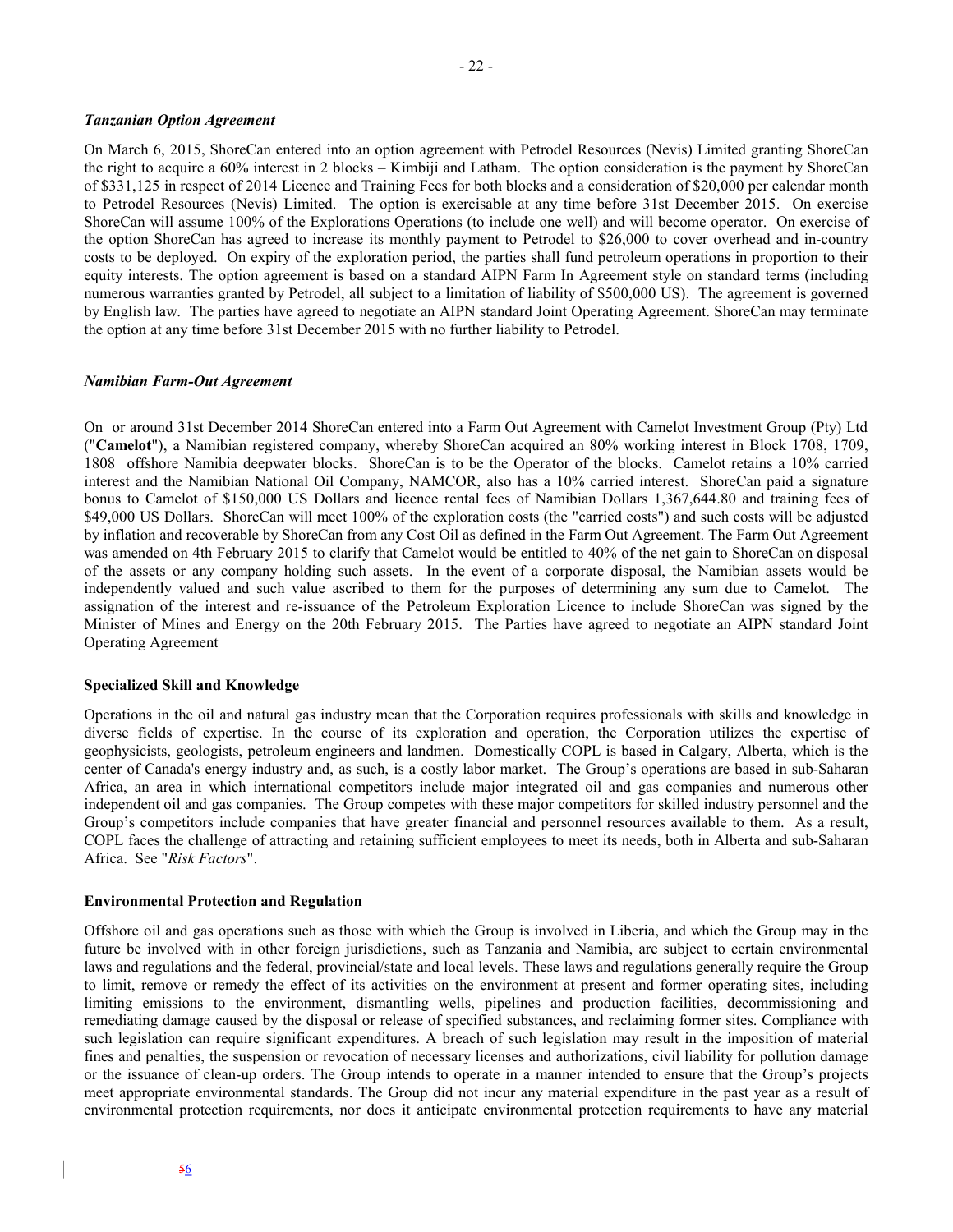financial or operational effects on the capital expenditures, earnings or competitive position of the Group in 2015. See "*Risk Factors*".

# **Industry Conditions**

In addition to the risk factors mentioned in the "*Risk Factors*" section of this AIF, there are other risks inherent to the oil and natural gas industry, which is subject to extensive controls and regulations imposed by various levels of government in the regions in which the Group operates and may operate in the future. Outlined herein are some aspects of the legislation, regulations and agreements governing the oil and natural gas industry in sub-Saharan Africa but other legislation and regulations may be applicable in other regions in which the Group may operate in the future. All current legislation is a matter of public record and the Group is unable to predict what additional legislation or amendments may be enacted.

# **Sub-Saharan Africa Government Regulation**

The oil and natural gas industry is subject to extensive controls and regulations imposed by various levels of government. It is not expected that any of these controls or regulations will affect the operations of the Group in a manner materially different than they would affect other oil and natural gas companies of a similar size operating in the geographic areas in which the Group operates.

#### **Pricing and Marketing of Oil**

In sub-Saharan Africa, producers of oil negotiate sales contracts directly with oil purchasers, with the result that the market determines the price of oil. The price depends in part on oil quality, prices of competing fuels, distance to market, the value of refined products, the supply/demand balance and other contractual terms, as well as the world price of oil.

#### **Employees**

As at December 31, 2014, COPL and its subsidiaries had a combined total of 13 full-time employees and 2 consultants.

# **GENERAL DEVELOPMENT OF THE BUSINESS**

COPL is an international oil and gas exploration and development company that focuses in sub-Saharan Africa. The following describes COPL's recent developments and developments during the past three years.

#### **Recent Developments**

On February 12, 2015, COPL Nigeria was dissolved and removed from the Register of Companies in Bermuda, as the company ceased to carry on business, had discharged in full the liabilities to all its known creditors, and distributed its surplus assets in accordance with the *Companies Act* 1981.

On February 23, 2015, the Corporation resolved to remove COPL NZ from the New Zealand Register of Companies as the company ceased to carry on business, had discharged in full the liabilities to all its known creditors, and distributed its surplus assets in accordance with its constitution and section 318(1)(d)(i) of the *Companies Act* 1993.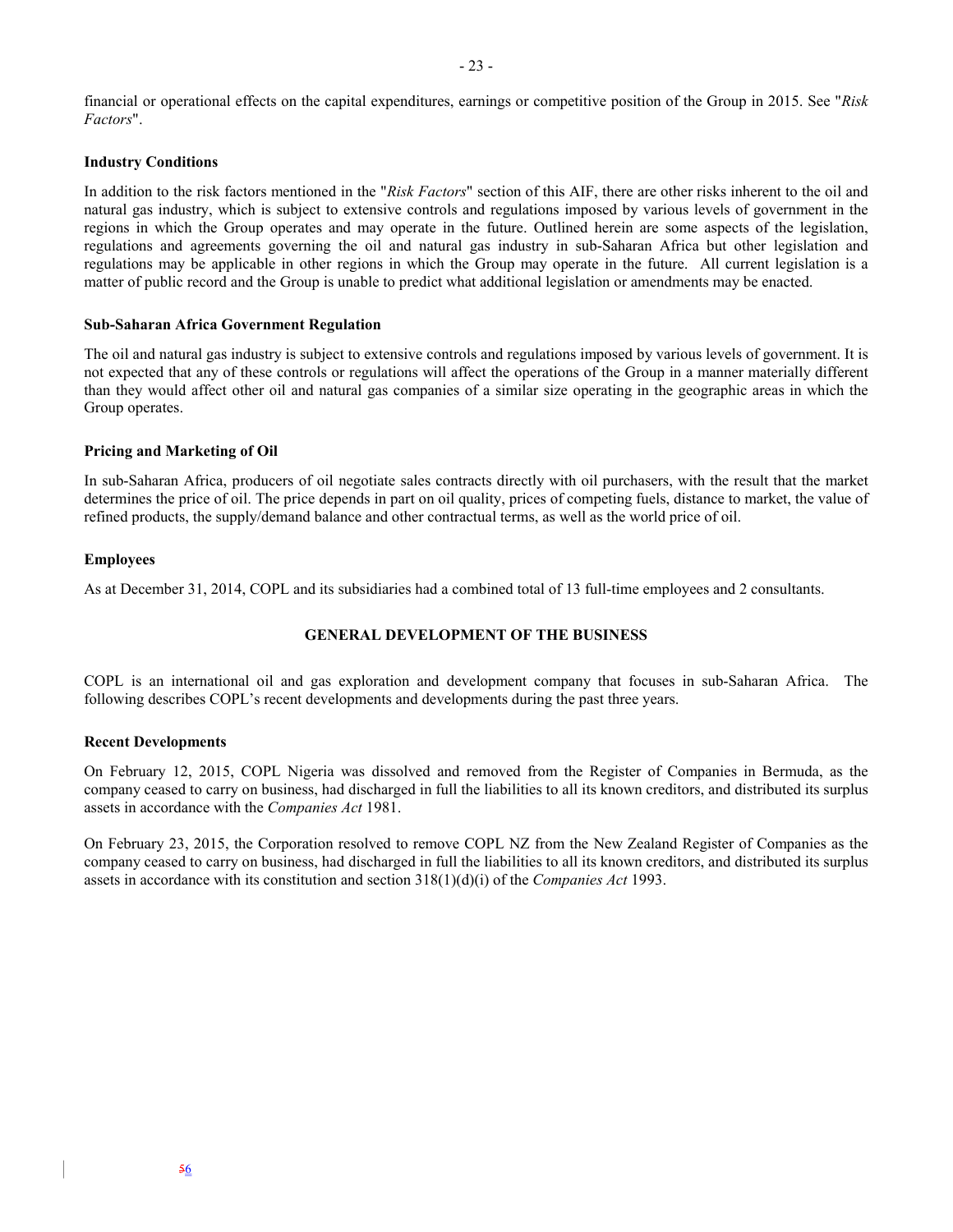On February 26, 2015, COPL announced details of the joint venture partnership it entered into with Shoreline, a conglomerate with interests across sub-Saharan Africa including interests in oil and gas and power generation. In line with COPL's stated strategy to diversify and balance its asset portfolio, the joint venture partnership with Shoreline is focused on acquiring upstream oil and gas exploration, development and producing assets in sub-Saharan Africa. Assets acquired through this joint venture partnership will be held in a special purpose vehicle registered in Bermuda, called ShoreCan. ShoreCan is currently building a portfolio of exploration and development assets in sub-Saharan Africa. To date, ShoreCan has taken positions in Tanzania and Namibia, and continues to evaluate a variety of assets in Nigeria, Ghana, and the Republic of Mozambique.

On February 26, 2015, COPL announced that the ShoreCan partnership had entered into an option agreement to acquire a 60% working interest in two offshore blocks. Identified as the Latham License Area (5056 km<sup>2</sup> ) and the Kimbiji License Area (4298 km<sup>2</sup>) that extend from the shore to offshore depths of approximately 500 to 1000 metres. On exercise of the option and receipt of approval from the Tanzanian authorities, ShoreCan will assume operatorship of the offshore blocks. Currently, ShoreCan is evaluating the historic 2D seismic and regional information.

On February 26, 2015, COPL announced that ShoreCan had enetered into a commercial acquisition, ratified by the Ministry of Energy in Namibia, of an 80% interest in three blocks offshore Namibia. The blocks are defined as blocks 1708, 1808, and 1709. These blocks are situated north of the Walvis Ridge on the Namibian/Angola border within the Namibe Basin.

# **Three Year History**

# *Year-Ended December 31, 2014*

On February 12, 2014, COPL was recognized as one of the "TSX Venture 50" for 2014, which identifies the top 50 performing companies in the sectors of Clean Technology, Diversified Industries, Mining, Oil & Gas and Technology & Life Sciences on the TSXV. The rankings are made based on the criteria of market capitalization growth, share price appreciation, trading volume and analyst coverage.

On March 31, 2014, COPL received approval from the UK Listing Authority for the publication of a prospectus relating to its admission to the standard listing segment of the Official List, and to trading on the main market for listed securities of the LSE. The Corporation issued 17,777,777 Common Shares at a price of £0.135 per Common Share for gross proceeds of £2,400,000. The Corporation also announced that it had reached a non-binding agreement-in-principle for the potential acquisition of an interest in OPL 2010 in the Niger Delta in Nigeria (the "**Option**").

On April 4, 2014, COPL began its first day of trading on the main market of the London Stock Exchange.

On July 23, 2014, COPL announced that the drilling program in Liberia had been delayed due to the Ebola outbreak in the region. The Corporation also announced that the Option on OPL 2010 had expired.

On July 29, 2014, COPL filed a preliminary short form prospectus to issue Common Shares in an offering in certain provinces of Canada and on a private placement basis in the United States, the United Kingdom and Europe (the "**2014 Offering**"). On August 21, 2014, COPL closed the 2014 Offering. The Corporation raised \$10.1 million aggregate gross proceeds by issuing 50,555,000 Common Shares at \$0.20 per Common Share.

On September 16, 2014, COPL announced that it appointed Dr. Richard Mays Vice President, Business Development and General Council.

On November 27, 2014, COPL announced that it and its partners remain committed to completing their work program and obligations under the Liberian PSC, when the situation in Liberia improves. The Corporation announced that the government of Liberia has provided its assurances that it will act under the terms of the Liberian PSC to provide them with sufficient time to complete the work program, extending the current exploration period if necessary.

# *Year-Ended December 31, 2013*

On March 7, 2013, COPL announced that the Corporation was aware of certain statements made by the Chief Executive Officer of NOCAL made March 7, 2013 in Liberia in relation to the proposed acquisition of a significant interest in offshore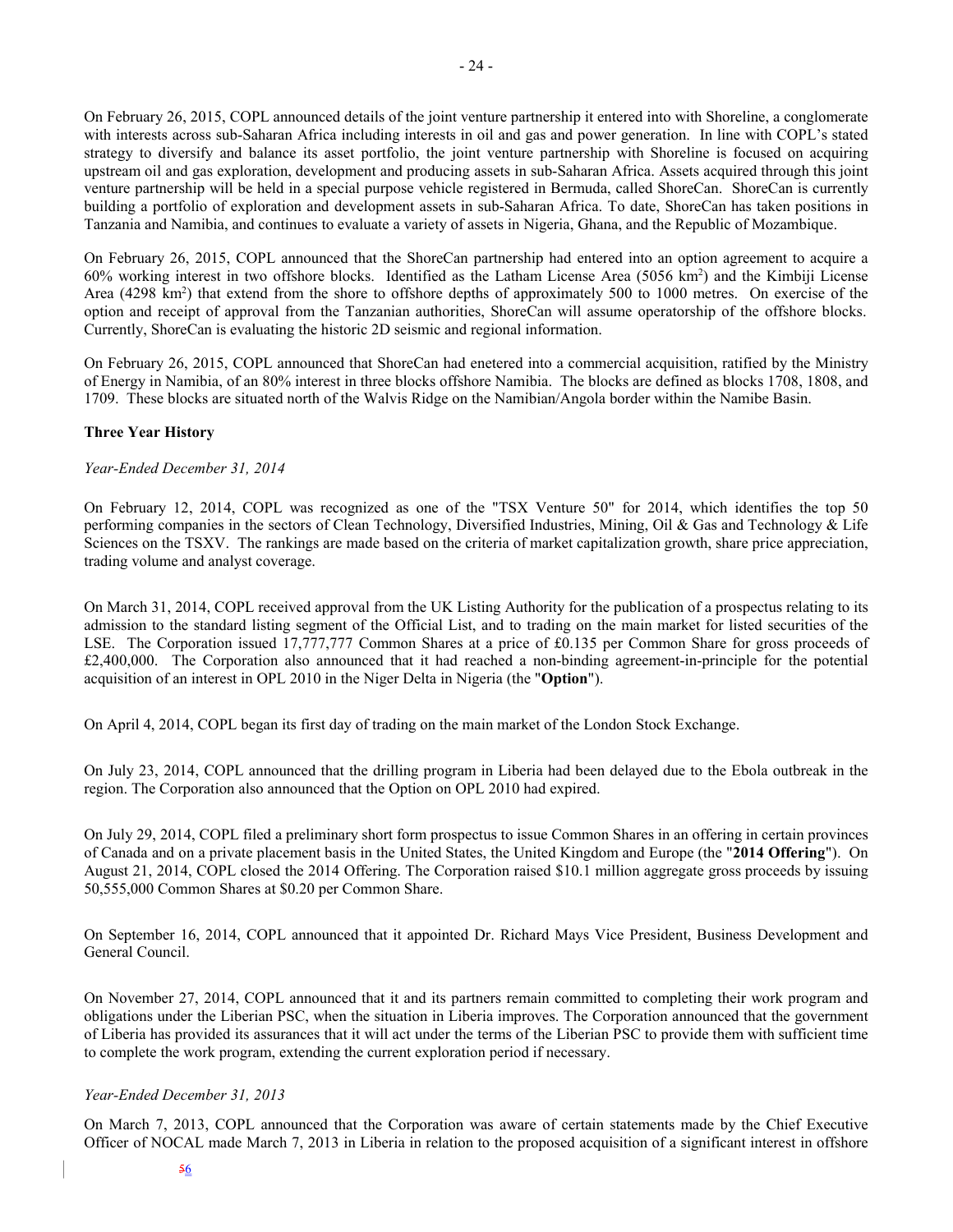Liberia Block LB-13 by a wholly-owned subsidiary of the Corporation. COPL issued the news release as a result of unusual trading in its Common Shares on the morning of Thursday, March 7, 2013, in consultation with the Investment Industry Regulatory Organization of Canada.

On March 8, 2013, COPL announced that the Liberian PSC for Block LB-13 offshore Liberia had been agreed with ExxonMobil Liberia and NOCAL.

In addition, certain terms of the purchase agreements between COPL, COPL Bermuda, and Peppercoast and between COPL Bermuda and ExxonMobil Liberia were amended. COPL Bermuda and ExxonMobil Liberia amended the Asset Purchase Agreement announced November 16, 2011, such that COPL Bermuda has a 20% working interest in Block LB-13 and ExxonMobil Liberia as operator has an 80% working interest. ExxonMobil Liberia has continued to pay COPL Bermuda's working interest portion of drilling expenses for the first \$120 million of gross drilling costs committed under the Liberian PSC, and COPL Bermuda's share of joint venture costs up to the completion of those operations. As part of the new arrangements, the payment terms as between COPL Bermuda and Peppercoast also changed from the agreement announced in May 2011.

As a result of these changes, COPL did not issue any shares to Peppercoast to complete the transaction. Further, other than legal costs, usual closing costs and on-going fees under the Liberian PSC, COPL and COPL Bermuda had no net cash outlay or cost in connection with the closings other than forgiveness of accounts receivable related to the \$15 million 3D seismic license fee owing by Peppercoast to COPL and other inter-company amounts and \$7 million of fees payable to the government of Liberia.

On March 27, 2013, COPL announced that the Liberian legislature, consisting of the Senate and the House of Representatives, voted in favour of ratifying the Restated and Amended Production Sharing Contract for offshore Block LB-13.

On March 28, 2013, Viscount William Astor was appointed to COPL's Board. He is an independent business man and politician who sits as an elected hereditary peer in the House of Lords.

On April 5, 2013, COPL Bermuda closed all the transactions with Peppercoast and ExxonMobil Liberia related to Block LB-13 in Liberia.

On April 9, 2013, COPL appointed Christopher McLean to the position of Chief Financial Officer and Aleksandra Owad to Chief Accounting Officer.

On April 15, 2013, COPL filed a preliminary short form prospectus to issue Common Shares to fund its activities in Liberia and for general corporate purposes (the "**2013 Offering**"). On July 25, 2013, COPL closed the 2013 Offering. The Corporation raised \$6.0 million aggregate gross proceeds by issuing 30,000,000 Common Shares at \$0.20 per Common Share.

On August 12, 2013, COPL issued its second quarter results, which included the information that COPL Bermuda did not make a \$7.2 million payment to ExxonMobil Liberia within 75 days of the closing of Block LB-13. As such, COPL Bermuda's equity interest in LB-13 became 17% and ExxonMobil Liberia's equity interest became 83%.

On August 28, 2013, COPL announced a second tranche closing of its Common Share offering. The Corporation issued an aggregate of 12,311,000 Common Shares at a price of \$0.20 per Common Share for aggregate gross proceeds of \$2,462,200.

On October 18, 2013 COPL announced that its Chief Accounting Officer, Aleksandra Owad, had departed the Corporation.

On November 1, 2013, COPL entered into a shares for debt agreement with a service provider/creditor to issue to the creditor an aggregate of 7,389,781 Common Shares in the capital of the Corporation at a deemed price of \$0.245 per Common Share. The total amount to be settled by the agreement is \$1,810,496.44 at the date of the agreement.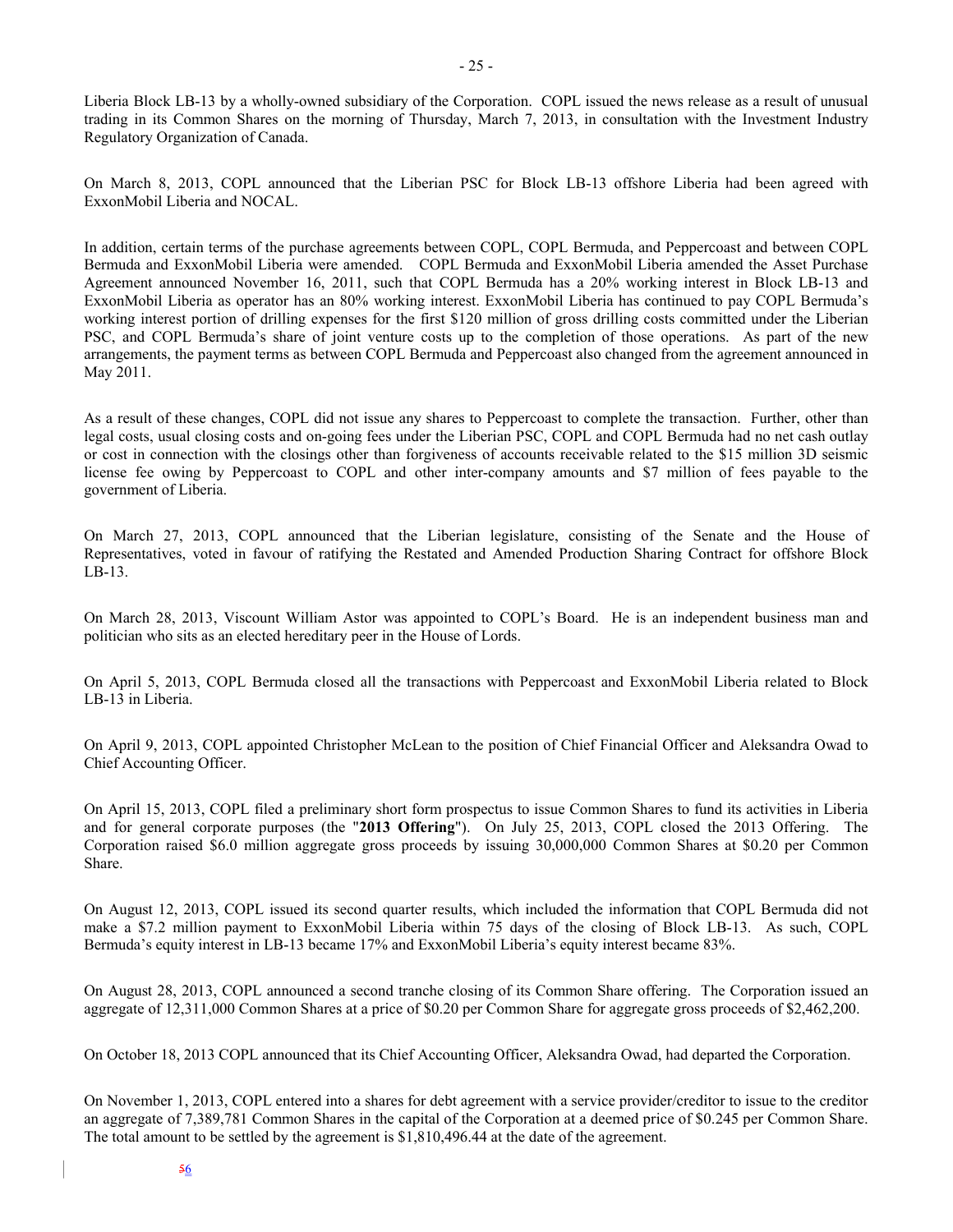On November 19, 2013, COPL granted 11,025,000 options under its stock option plan to purchase Common Shares at an exercise price of \$0.23 per Common Share. The options are for a five year term and were awarded to directors, officers and employees.

On December 3, 2013, COPL issued an aggregate of 7,389,781 Common Shares at a price of \$0.245 per Common Share which settled a debt of \$1,810,496.44 with a service provider/creditor.

On December 20, 2013, COPL provided an operational update about its plans for Block LB-13 in Liberia and PEP 53806 in New Zealand, and opportunities the Corporation was exploring in Nigeria.

*Year-Ended December 31, 2012*

In February 2012, COPL announced that its sale and purchase agreement, dated June 7, 2011, with BG Group pertaining to License P.089, relating to Block 22/15, and License P.101, relating to Block 23/21, rest of block was terminated.

In March 2012, COPL announced drilling in the Bluebell exploration prospect that spans Blocks 15/24c and 15/25f in the UK Central North Sea did not encounter any commercial volumes of hydrocarbons, and that the well was plugged and abandoned.

In April 2012, COPL announced that NOCAL had written to advise its acceptance, in-principle, of the proposed joint venture arrangement with ExxonMobil Liberia in the Liberian PSC governing Block LB-13.

In October 2012, COPL announced that the High Court of Justice in England directed JPMorgan Chase Bank, as escrow agent, to release approximately \$16.1 million of escrowed funds to BG Group pending resolution of the underlying dispute between the parties.

Also in October 2012, the operator of Block 206/5a and 206/10a, known as the Fulla and Freya targets, informed the Corporation that it intended to relinquish the license for Fulla/Freya on the basis that a development of the existing discoveries was not commercially viable, and that there was insufficient prospectivity to conduct further exploration/appraisal work. A well had been drilled into Block 206/5a in August 2011 and encountered a gross oil column of 133 ft. in the Cretaceous-aged Whiting Sands, of which there was a total of 45 feet of net oil pay. However, a post-well analysis determined that there was sufficient risk in the project such that a further appraisal well was not viable given the likely economics and remaining uncertainties.

In November 2012, COPL announced that its partner, Marauder Resources East Coast (NZ) Limited, which has recently changed its name to Endeavour Energy (NZ) Limited, had been awarded PEP 53806 in the East Coast Basin offshore New Zealand. The agreement between COPL NZ and its partner provides for each company to hold a 50% working interest in the license. The permit covers 965 square kilometres and has an initial term of 5 years. The East Coast Basin onshore New Zealand contains a number of large oil and gas accumulation targets focusing on unconventional resource plays within the Paleocene to Cretaceous aged Whangai and Waipawa shales. These formations exhibit characteristics similar to the productive Bakken Formation in Saskatchewan and North Dakota.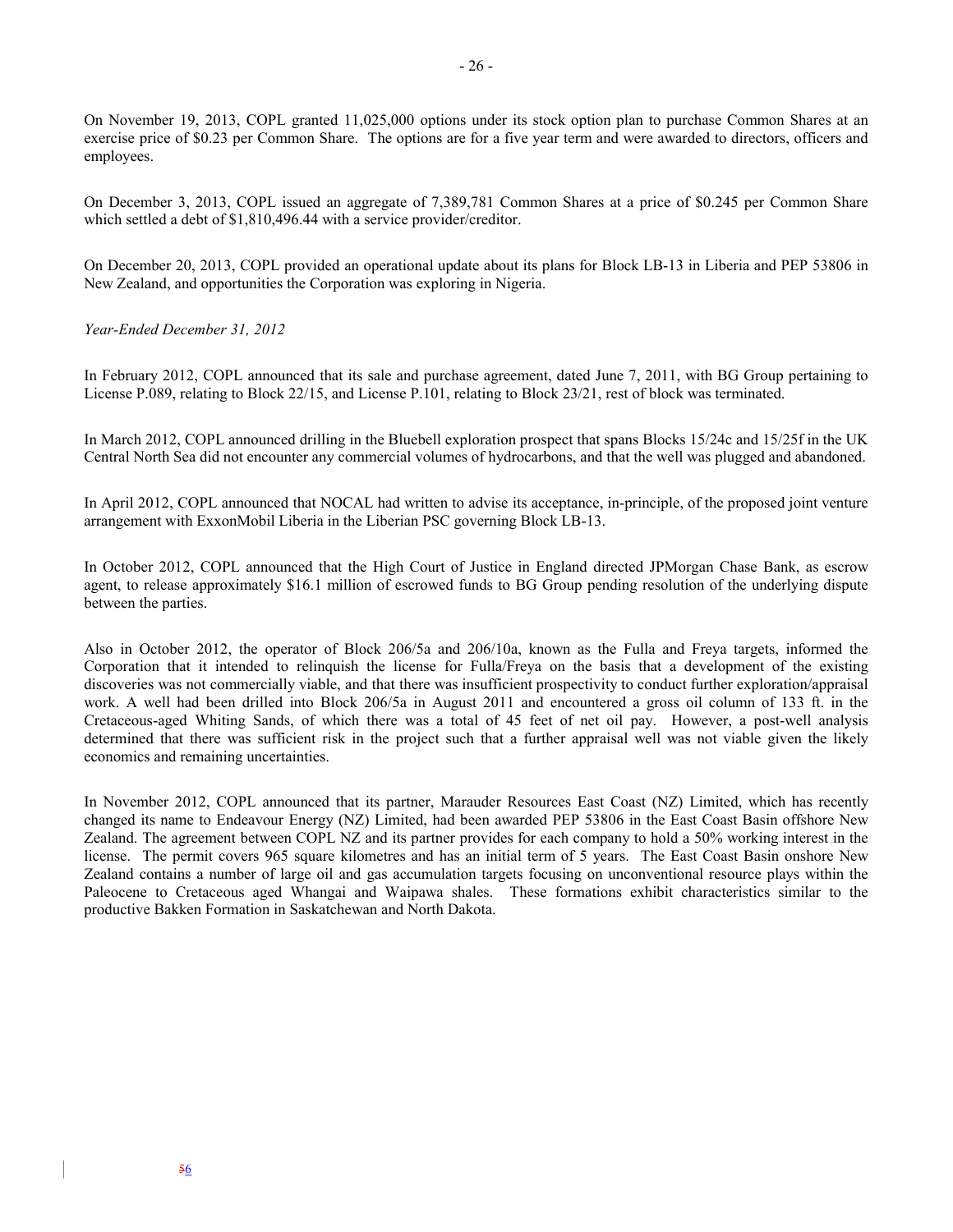# **OIL AND GAS PROPERTIES**



#### **Block LB-13, Offshore Liberia, 17% Equity Interest**

Block LB-13 covers an area of approximately 2,540 square kilometers. The nature of the geology and geophysical signature of the drilling prospects identified to date on Block LB-13 is very familiar to the technical staff of the Corporation. The drilling targets the Corporation has identified on Block LB-13 are Cretaceous turbidite sand stratigraphic traps. The Corporation has identified a number of drilling prospects on Block LB-13 each having strong seismic amplitude versus offset anomalies and other direct hydrocarbon indicators which possibly suggest the presence of hydrocarbons.

The Corporation has a licence to 2,023 square kilometers of long offset 3D seismic data that was shot in 2010 to evaluate the oil potential of deep-water Cretaceous sands analogous to the recent deep-water oil discoveries offshore Ghana and Sierra Leone. Reviews of the seismic data conducted internally by the Corporation, and externally by D&M, have identified the potential for a number of Cretaceous turbidite sand stratigraphic traps on Block LB-13.

#### **The D&M Report for Block LB-13**

The Corporation engaged the services of D&M to evaluate the prospective resources of the exploration prospects in Block LB-13 in the Liberian Basin, Liberia. D&M's evaluation of the Corporation's prospective petroleum resources in Block LB-13 is contained in the D&M Report.

The prospective resources estimated in the D&M Report and presented in this AIF are those quantities of petroleum that are potentially recoverable from accumulations yet to be discovered.

Although the Corporation has identified prospective resources, there are numerous uncertainties inherent in estimating oil and gas resources, including many factors beyond the Corporation's control and no assurance can be given that the indicated level of resources or recovery of oil and gas will be realized. The resources reported herein and in the D&M Report are estimates only and there is no certainty that it will be economically or technically viable to produce any portion of the reported prospective resources. In general, estimates of recoverable oil and gas resources are based upon a number of factors and assumptions made as of the date on which the resources estimates were determined, such as geological and engineering estimates which have inherent uncertainties and the assumed effects of regulation by governmental agencies and estimates of future commodity prices and operating costs, all of which may vary considerably from actual results. All such estimates are, to some degree, uncertain and classifications of resources are only attempts to define the degree of uncertainty involved. For these reasons, estimates of the recoverable oil and gas and the classification of such resources based on risk of recovery, when prepared by different engineers or by the same engineers at different times, may vary substantially.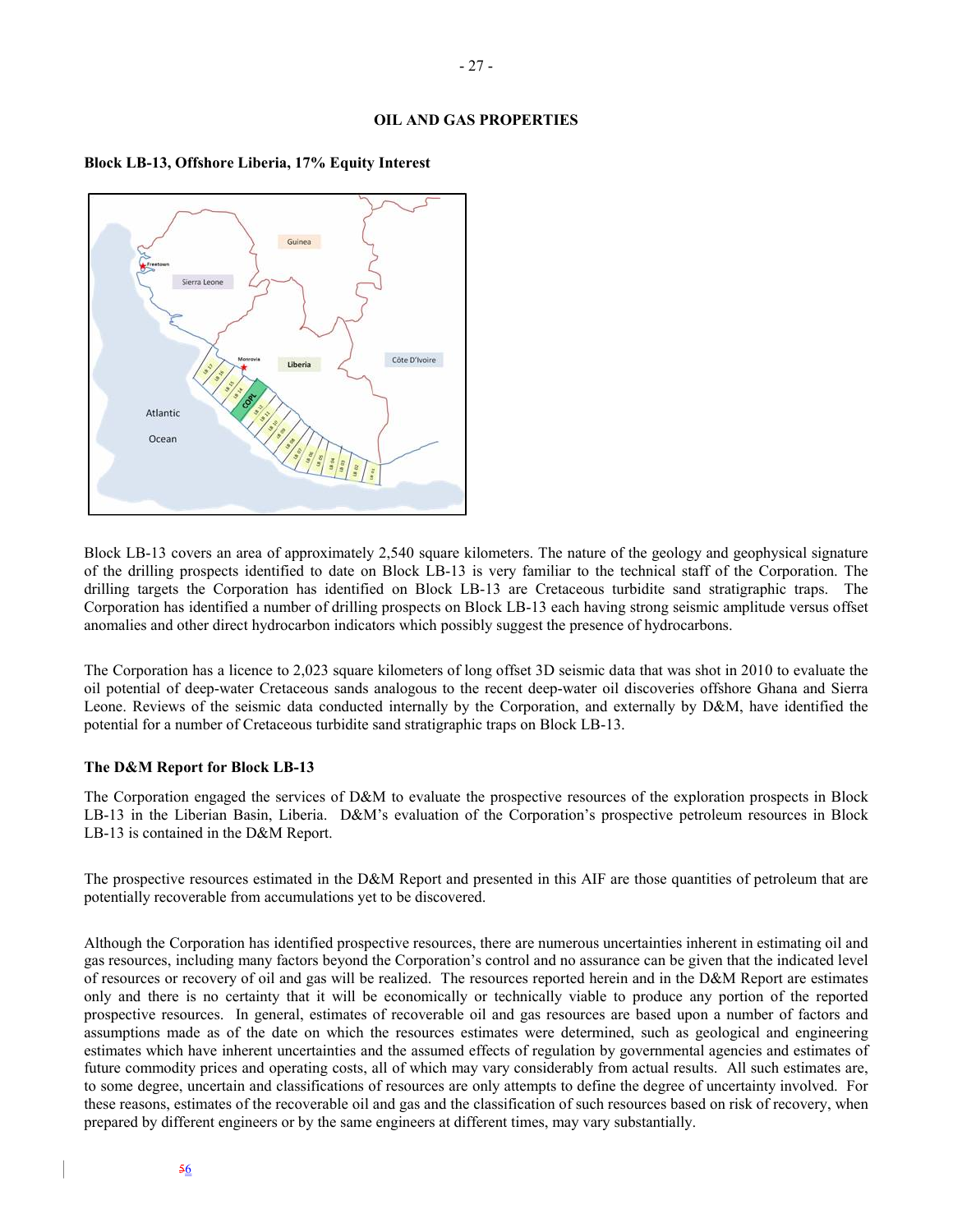Estimates of resources always involve uncertainty, and the degree of uncertainty can vary widely between accumulations/projects and over the life of a project. Consequently, estimates of resources should generally be quoted as a range according to the level of confidence associated with the estimates. An understanding of statistical concepts and terminology is essential to understanding the confidence associated with resources definitions and categories.

The range of uncertainty of estimated recoverable volumes may be represented by either deterministic scenarios or by a probability distribution. Resources should be provided as low, best, and high estimates as follows:

- *Low Estimate* The low estimate is the P<sub>90</sub> quantity. P<sub>90</sub> means there is a 90 percent chance that an estimated quantity, such as a prospective resources volume or associated quantity, will be equaled or exceeded.
- *Best (Median) Estimate* The best (median) estimate is the P<sub>50</sub> quantity. P<sub>50</sub> means there is a 50 percent chance that an estimated quantity, such as a prospective resources volume or associated quantity, will be equaled or exceeded.
- *High Estimate* The high estimate is the P<sub>10</sub> quantity. P<sub>10</sub> means there is a 10 percent chance that an estimated quantity, such as a prospective resources volume or associated quantity, will be equaled or exceeded.

This approach to describing uncertainty may be applied to reserves, contingent resources, and prospective resources. There may be significant risk that sub-commercial and undiscovered accumulations will not achieve commercial production. However, it is useful to consider and identify the range of potentially recoverable quantities independently of such risk.

# **Oil and Gas Resources**

Prospective resources are those quantities of petroleum estimated, as of a given date, to be potentially recoverable from accumulations yet to be discovered, by application of future development projects. Prospective resources have both an associated chance of discovery and a chance of development. The prospective resources included in the D&M Report indicate exploration opportunities and development potential in the event a petroleum discovery is made and should not be construed as reserves or contingent resources. D&M did not perform an economic analysis on these resources; as such the economic status of these resources is undetermined.

Prospective resources in the 13 oil prospects in Block LB-13 have been identified in the Liberian Basin, Liberia. The prospective resources presented below are based on the statistical aggregation method.

Knowledge of concepts including uncertainty and risk, probability and statistics, and deterministic and probabilistic estimation methods is required to properly use and apply resources definitions.

In this section, the following terms have the meanings set forth below:

"**Pg**" means the probability of discovering reservoirs that flow petroleum at a measurable rate. Pg is estimated by quantifying the probability of each of the following individual geologic factors: trap, source, reservoir, and migration. The product of these four probabilities or chance factors is computed as  $P_g$ .

"**prospect**" means a potential accumulation that is sufficiently well defined to be a viable drilling target. For a prospect, sufficient data and analyses exist to identify and quantify the technical uncertainties, to determine reasonable ranges of geologic chance factors and engineering and petrophysical parameters, and to estimate prospective resources. In addition, a viable drilling target requires that 70 percent of the median potential production area be located within the block or license area of interest.

"**prospective resources**" means those quantities of petroleum estimated, as at a given date, to be potentially recoverable from undiscovered accumulations by application of future development projects. Prospective resources have both an associated chance of discovery and a chance of development.

"**resources**" is a general term that may refer to all or a portion of total resources.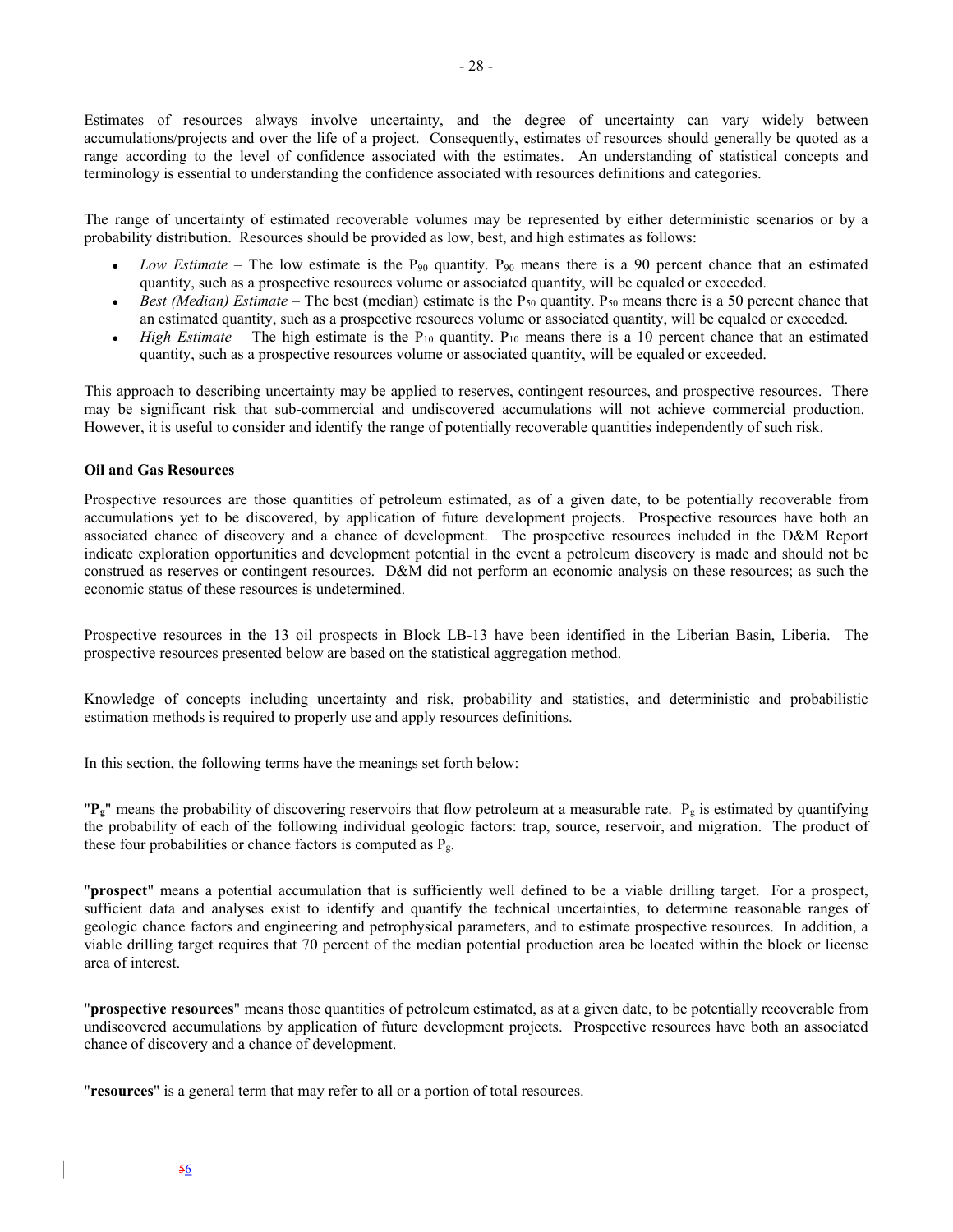#### **Prospective Resources**

The following tables set forth summary information relating to the Corporation's prospective resources broken down by commodity type and in the aggregate, as evaluated in the D&M Report.

# **Estimate of the Gross Prospective Oil Resources as of September 1, 2014 For Canadian Overseas Petroleum (Bermuda) Limited in Certain Oil Prospects Liberia-Sierra Leone Basin, Liberia**

**Gross Prospective Oil Resources Summary**

|                                 |         |                      |                   | Gross I rospective On Resources Summary |                                    |                             |                             |                                                                    |                                                     |
|---------------------------------|---------|----------------------|-------------------|-----------------------------------------|------------------------------------|-----------------------------|-----------------------------|--------------------------------------------------------------------|-----------------------------------------------------|
| <b>Prospect</b>                 | Country | Area/Basin           | License/Bloc<br>k | Low<br>Estimate<br>(Mbbls)              | <b>Best</b><br>Estimate<br>(Mbbls) | High<br>Estimate<br>(Mbbls) | Mean<br>Estimate<br>(Mbbls) | Probability<br>of Geologic<br>Success, P <sub>g</sub><br>(decimal) | $P_{\rm g}$ Adjusted<br>Mean<br>Estimate<br>(Mbbls) |
| Location A                      | Liberia | Liberia-Sierra Leone | 13                | 110,155                                 | 265,559                            | 659,517                     | 343,544                     | 0.212                                                              | 72,816                                              |
| Location B                      | Liberia | Liberia-Sierra Leone | 13                | 73,166                                  | 180,811                            | 430,554                     | 225,040                     | 0.190                                                              | 42,844                                              |
| Location C                      | Liberia | Liberia-Sierra Leone | 13                | 96,366                                  | 192,727                            | 368,975                     | 213,754                     | 0.127                                                              | 27,232                                              |
| Location E                      | Liberia | Liberia-Sierra Leone | 13                | 16,200                                  | 53,880                             | 152,608                     | 75,733                      | 0.256                                                              | 19,383                                              |
| Location F                      | Liberia | Liberia-Sierra Leone | 13                | 51,942                                  | 130,447                            | 288,833                     | 151,891                     | 0.167                                                              | 25,417                                              |
| Location G                      | Liberia | Liberia-Sierra Leone | 13                | 11,282                                  | 36,262                             | 103,957                     | 49,914                      | 0.222                                                              | 11,072                                              |
| Location H                      | Liberia | Liberia-Sierra Leone | 13                | 5,202                                   | 17,345                             | 47,121                      | 23,146                      | 0.137                                                              | 3,159                                               |
| Tuba                            | Liberia | Liberia-Sierra Leone | 13                | 13,708                                  | 38,657                             | 98,017                      | 49,027                      | 0.332                                                              | 16,253                                              |
| Ganta                           | Liberia | Liberia-Sierra Leone | 13                | 8,482                                   | 25,875                             | 65,806                      | 33,405                      | 0.287                                                              | 9,597                                               |
| Seta                            | Liberia | Liberia-Sierra Leone | 13                | 14,407                                  | 55,526                             | 180,353                     | 85,201                      | 0.215                                                              | 18,359                                              |
| Fali Lobe                       | Liberia | Liberia-Sierra Leone | 13                | 57,151                                  | 218,799                            | 667,021                     | 309,503                     | 0.232                                                              | 71,820                                              |
| Fali Channel                    | Liberia | Liberia-Sierra Leone | 13                | 136,126                                 | 483,426                            | 1,571,820                   | 698,582                     | 0.221                                                              | 154,387                                             |
| Bene                            | Liberia | Liberia-Sierra Leone | 13                | 106,224                                 | 414,768                            | 1,309,837                   | 592,222                     | 0.286                                                              | 169,139                                             |
| <b>Statistical</b><br>Aggregate |         |                      |                   | 1,797,816                               | 2,643,648                          | 4,238,596                   | 2,850,961                   | 0.225                                                              | 641,477                                             |
| Arithmetic<br>Summation         |         |                      |                   | 700,412                                 | 2,114,080                          | 5,944,418                   | 2,850,961                   | 0.225                                                              | 641,477                                             |

#### **Notes:**

- (1) Low, best, high, and mean estimates follow the NI 51-101 guidelines for prospective resources.
- (2) Low, best, high, and mean estimates in this table are P90, P50, P10, and mean respectively.
- (3)  $P_g$  is defined as the probability of discovering reservoirs which flow petroleum at a measurable rate.
- (4) P<sub>g</sub> has been rounded for presentation purposes. Multiplication using this presented P<sub>g</sub> may yield imprecise results. Dividing the  $P_g$  adjusted mean estimate by the mean estimate yields the precise  $P_g$ .
- (5) Application of any geological and economic chance factor does not equate prospective resources to contingent resources or reserves.
- (6) Recovery efficiency is applied to prospective resources in this table.
- (7) Arithmetic summation of probabilistic estimates produces invalid results except for the mean estimate. Arithmetic summation of probabilistic estimates is presented in this table is in compliance with NI 51-101 guidelines.
- (8) Summations may vary from those here due to rounding.
- (9) There is no certainty that any portion of the prospective resources estimated herein will be discovered. If discovered, there is no certainty that it will be commercially viable to produce any portion of the prospective resources evaluated.

# **Estimate of the Gross Prospective Solution Gas Resources as of September 1, 2014 for Canadian Overseas Petroleum (Bermuda) Limited in Certain Oil Prospects Liberia-Sierra Leone Basin, Liberia**

|                 |         |                      |              | <b>Gross Prospective Solution Gas Resources Summary</b> |                                          |                            |                                   |                                                                    |                                                     |
|-----------------|---------|----------------------|--------------|---------------------------------------------------------|------------------------------------------|----------------------------|-----------------------------------|--------------------------------------------------------------------|-----------------------------------------------------|
| <b>Prospect</b> | Country | Area/Basin           | License/Bloc | Low<br><b>Estimate</b><br>(MMcf)                        | <b>Best</b><br><b>Estimate</b><br>(MMcf) | High<br>Estimate<br>(MMcf) | Mean<br><b>Estimate</b><br>(MMcf) | Probability<br>of Geologic<br>Success, P <sub>g</sub><br>(decimal) | $P_g$ Adjusted<br>Mean<br><b>Estimate</b><br>(MMcf) |
| Location A      | Liberia | Liberia-Sierra Leone | 13           | 97.771                                                  | 251.779                                  | 697.925                    | 343.544                           | 0.212                                                              | 72,816                                              |
| Location B      | Liberia | Liberia-Sierra Leone | 13           | 67.254                                                  | 172.646                                  | 420,566                    | 225,040                           | 0.190                                                              | 42,844                                              |
| Location C      | Liberia | Liberia-Sierra Leone | 13           | 86.095                                                  | 189.252                                  | 370.093                    | 213.754                           | 0.127                                                              | 27,232                                              |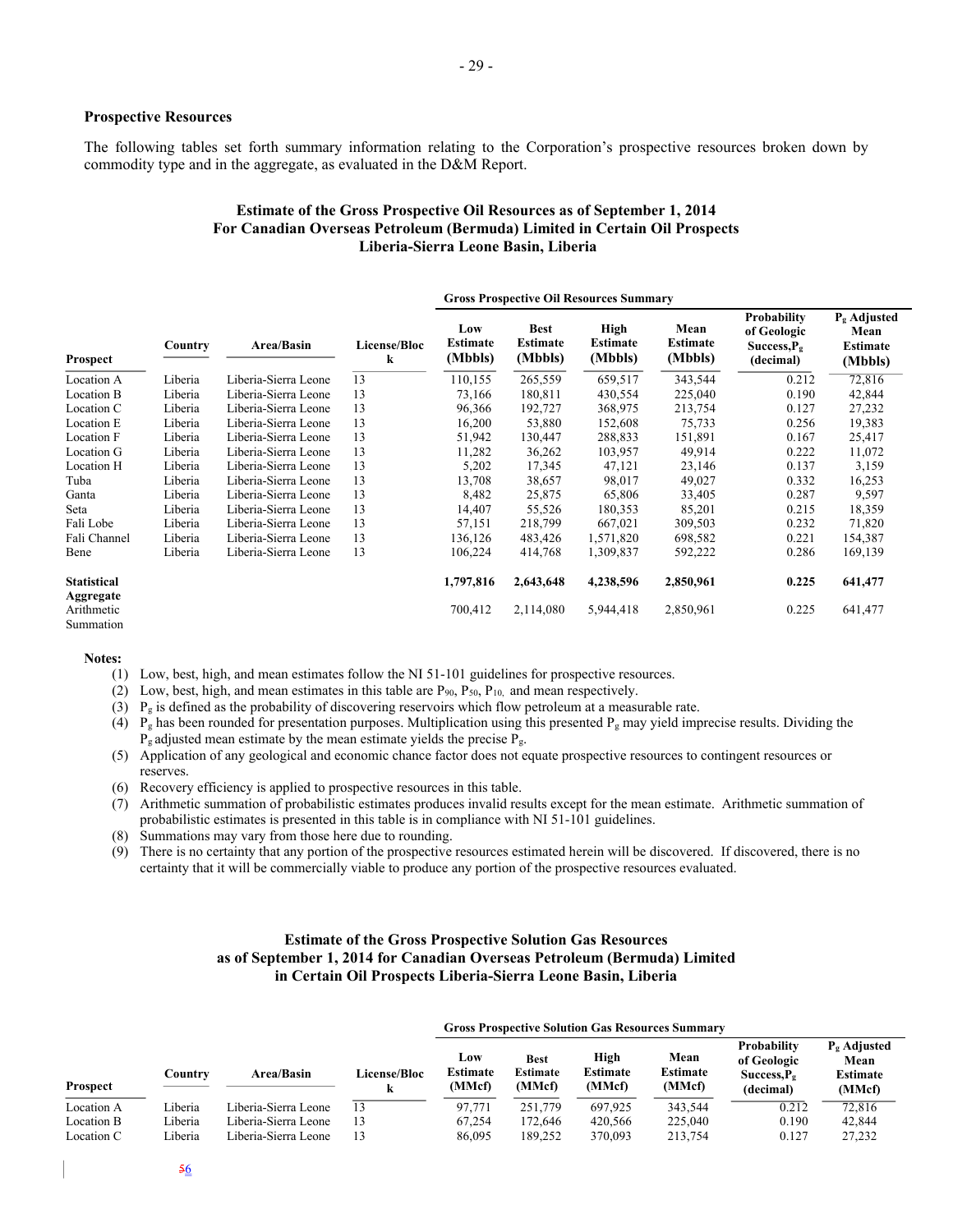| Location E         | Liberia | Liberia-Sierra Leone | 13 | 14,321    | 50.237    | 157,879   | 75.733    | 0.256 | 19,383  |
|--------------------|---------|----------------------|----|-----------|-----------|-----------|-----------|-------|---------|
| Location F         | Liberia | Liberia-Sierra Leone | 13 | 48,298    | 127,158   | 288,890   | 151,891   | 0.167 | 25,417  |
| Location G         | Liberia | Liberia-Sierra Leone | 13 | 10.060    | 34,207    | 103.429   | 49.914    | 0.222 | 11,072  |
| Location H         | Liberia | Liberia-Sierra Leone | 13 | 4,566     | 16,438    | 48,010    | 23,146    | 0.137 | 3,159   |
| Tuba               | Liberia | Liberia-Sierra Leone | 13 | 11,832    | 35,623    | 103,381   | 49,027    | 0.332 | 16,253  |
| Ganta              | Liberia | Liberia-Sierra Leone | 13 | 7.701     | 24,572    | 69,552    | 33,405    | 0.287 | 9,597   |
| Seta               | Liberia | Liberia-Sierra Leone | 13 | 12.667    | 53,865    | 187,230   | 85,201    | 0.215 | 18,359  |
| Fali Lobe          | Liberia | Liberia-Sierra Leone | 13 | 52,442    | 211,237   | 676,815   | 309,503   | 0.232 | 71,820  |
| Fali Channel       | Liberia | Liberia-Sierra Leone | 13 | 117.982   | 470,045   | 1,572,209 | 698,582   | 0.221 | 154,387 |
| Bene               | Liberia | Liberia-Sierra Leone | 13 | 98.666    | 400.648   | 1.245.180 | 592.222   | 0.286 | 169,139 |
| <b>Statistical</b> |         |                      |    | 1,680,334 | 2,664,905 | 4,143,779 | 2,850,961 | 0.225 | 641,477 |
| Aggregate          |         |                      |    |           |           |           |           |       |         |
| Arithmetic         |         |                      |    | 629,654   | 2,037,707 | 5,941,158 | 2,850,961 | 0.225 | 641,477 |
| Summation          |         |                      |    |           |           |           |           |       |         |
|                    |         |                      |    |           |           |           |           |       |         |

- 30 -

**Notes:**

- (1) Low, best, high, and mean estimates follow the NI 51-101 guidelines for prospective resources.
- (2) Low, best, high, and mean estimates in this table are  $P_{90}$ ,  $P_{50}$ ,  $P_{10}$ , and mean respectively.
- (3)  $P_g$  is defined as the probability of discovering reservoirs which flow petroleum at a measurable rate.
- (4) P<sub>g</sub> has been rounded for presentation purposes. Multiplication using this presented P<sub>g</sub> may yield imprecise results. Dividing the  $P_g$  adjusted mean estimate by the mean estimate yields the precise  $P_g$ .
- (5) Application of any geological and economic chance factor does not equate prospective resources to contingent resources or reserves.
- (6) Recovery efficiency is applied to prospective resources in this table.
- (7) Arithmetic summation of probabilistic estimates produces invalid results except for the mean estimate. Arithmetic summation of probabilistic estimates is presented in this table is in compliance with NI 51-101 guidelines.
- (8) Summations may vary from those here due to rounding.
- (9) There is no certainty that any portion of the prospective resources estimated herein will be discovered. If discovered, there is no certainty that it will be commercially viable to produce any portion of the prospective resources evaluated.

# **Estimate of Gross Prospective Resources (statistical aggregate)**

|                                         | <b>Low Estimate</b> | <b>Best Estimate</b> | <b>High Estimate</b> | <b>Mean Estimate</b> |
|-----------------------------------------|---------------------|----------------------|----------------------|----------------------|
| Gross Prospective Oil Resources (Mbbls) | 1,797,816           | 2,643,648            | 4,238,596            | 2,850,961            |
| Gross Prospective Solution              | 1.680.334           | 2,664,905            | 4.143.779            | 2,850,961            |
| Gas Resources (MMcf)                    |                     |                      |                      |                      |

**Notes:**

- (1)  $P_g$  has not been applied to the volume in this table.
- (2) Low, best, high, and mean estimates follow the PRMS guidelines for prospective resources.
- (3) Low, best, high, and mean estimates in this table are  $P_{90}$ ,  $P_{50}$ ,  $P_{10}$ , and mean respectively.
- (4) Application of any geological and economic chance factor does not equate prospective resources to contingent resources or reserves.
- (5) Recovery efficiency is applied to prospective resources in this table.
- (6) Arithmetic summation of probabilistic estimates produces invalid results except for the mean estimate. Arithmetic summation of probabilistic estimates as presented in this table is in compliance with PRMS guidelines.
- (7) Summations may vary from those here due to rounding.
- (8) There is no certainty that any portion of the prospective resources estimated herein will be discovered. If discovered, there is no certainty that it will be commercially viable to produce any portion of the prospective resources evaluated.

#### **History of the Corporation's interest in Block LB-13**

On May 18, 2011 COPL Bermuda and the Corporation (as guarantor only) entered into an agreement with Peppercoast in respect of the acquisition by COPL Bermuda of the whole of Peppercoast's 100 percent participating interest share in Block LB-13; this transaction did not complete as the consent of the Liberian authorities to the transfer of interests could not be obtained. On November 16, 2011, COPL Bermuda entered into an agreement to sell 70 percent (later increased to 80 percent) of COPL Bermuda's rights in the Block LB-13 to ExxonMobil Liberia, subject to the completion of the transfer from Peppercoast to COPL Bermuda. ExxonMobil Liberia and COPL Bermuda then entered into negotiations with NOCAL for the amendment of the production sharing contract applicable to Block LB-13.

On March 8, 2013, COPL Bermuda entered into an amended and restated asset purchase agreements in relation to (a) the acquisition of 100 percent of the participating interest in Block LB-13 from Peppercoast and (b) the sale of 80 percent of such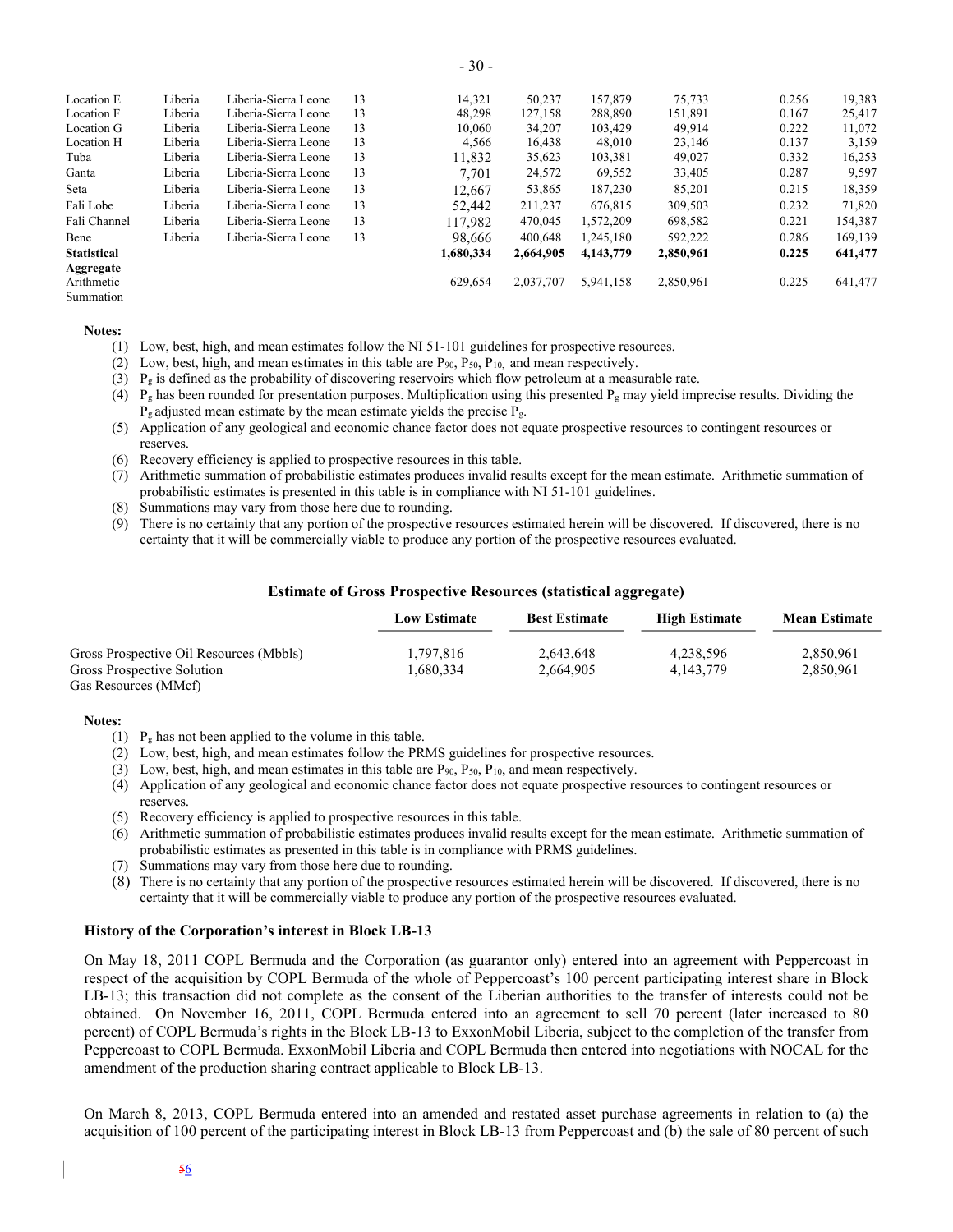interest to ExxonMobil Liberia. Also on March 8, 2013, COPL Bermuda and ExxonMobil Liberia entered into the Liberian PSC with the Republic of Liberia (represented by NOCAL); the Liberian PSC was ratified by the Liberian legislature and signed into law by the President of Liberia on March 26, 2013. The two restated asset purchase agreements were completed on April 5, 2013, at which date COPL Bermuda acquired a 100 percent interest in Block LB-13 and simultaneously transferred an 80 percent interest in Block LB-13 to ExxonMobil Liberia.

The Group and ExxonMobil Liberia have executed an assumption of rights and obligations agreement dated October 25, 2013, with an effective date of June 22, 2013, which transferred an additional 3 percent gross interest in Block LB-13 to ExxonMobil Liberia in lieu of making a cash payment of USD \$7.2 million in respect of closing payments made by ExxonMobil Liberia to the Government of Liberia under the Liberian PSC, which transfer was subsequently approved by NOCAL. Therefore, the Group holds a 17 percent interest in Block LB-13 as at the date of this AIF.

# **Joint Operating Agreement with ExxonMobil Liberia**

The Block LB-13 joint operating agreement (the "**JOA**")provides, amongst other things, that ExxonMobil Liberia will pay COPL Bermuda's participating interest share of the costs, expenses and liabilities charged to the joint account under the Block LB-13 JOA of drilling the first exploration well up to the first USD \$120 million of gross drilling costs committed under the Liberian PSC (which may be carried over to further costs, expenses and liabilities charged to the joint account under the Block LB-13 JOA to the extent that the first exploration well costs less than USD \$120 million), and, save for certain ongoing payments under the Liberian PSC, COPL Bermuda's costs, expenses and liabilities charged to the joint account under the Block LB-13 JOA up to release of the rig for the first exploration well as well as costs, expenses and liabilities charged to the joint account under the Block LB-13 JOA thereafter (up to USD \$1 million).

Although the Corporation has not yet received ExxonMobil Liberia's estimated costs for the drilling of the first exploration well on Block LB-13, the Corporation anticipates that ExxonMobil Liberia's obligation to pay COPL Bermuda's participating interest share of costs expenses and liabilities charged to the joint account under the Block LB-13 JOA will continue for at least the first exploration well, and may also include a second exploration well (depending on the costs associated with the first exploration well).

# **Work program**

ExxonMobil Liberia and COPL Bermuda have certain work obligations under the Liberian PSC, relating to the analysis of seismic data and the drilling of a well. ExxonMobil Liberia is the operator of Block LB-13 and the Corporation anticipates that the first exploration well is to be drilled no earlier than Q4 of 2015.

# **STATEMENT OF RESERVES DATA AND OTHER OIL AND GAS INFORMATION**

As of December 31, 2014 COPL had no reserves. Consequently, no reserves data is reported for "Disclosure of Reserves Data" on the annual reporting of NI 51-101F1.

### **DIVIDENDS**

The Corporation has not declared or paid any dividends on its outstanding Common Shares. The Directors do not anticipate paying dividends in the near future. Payment of dividends in the future will be dependent on, among other things, the cash flow, results of operations and financial condition of the Corporation, the need for funds to finance ongoing operations and other considerations as the Board considers relevant.

# **DESCRIPTION OF CAPITAL STRUCTURE**

The Corporation's authorized share capital consists of an unlimited number of Common Shares and an unlimited number of Preferred Shares. As at December 31, 2014, there were 402,050,497 Common Shares outstanding. As at the date of this AIF, there were 402,050,497 Common Shares outstanding. There were no Preferred Shares outstanding as at December 31, 2014 or at the date of this AIF.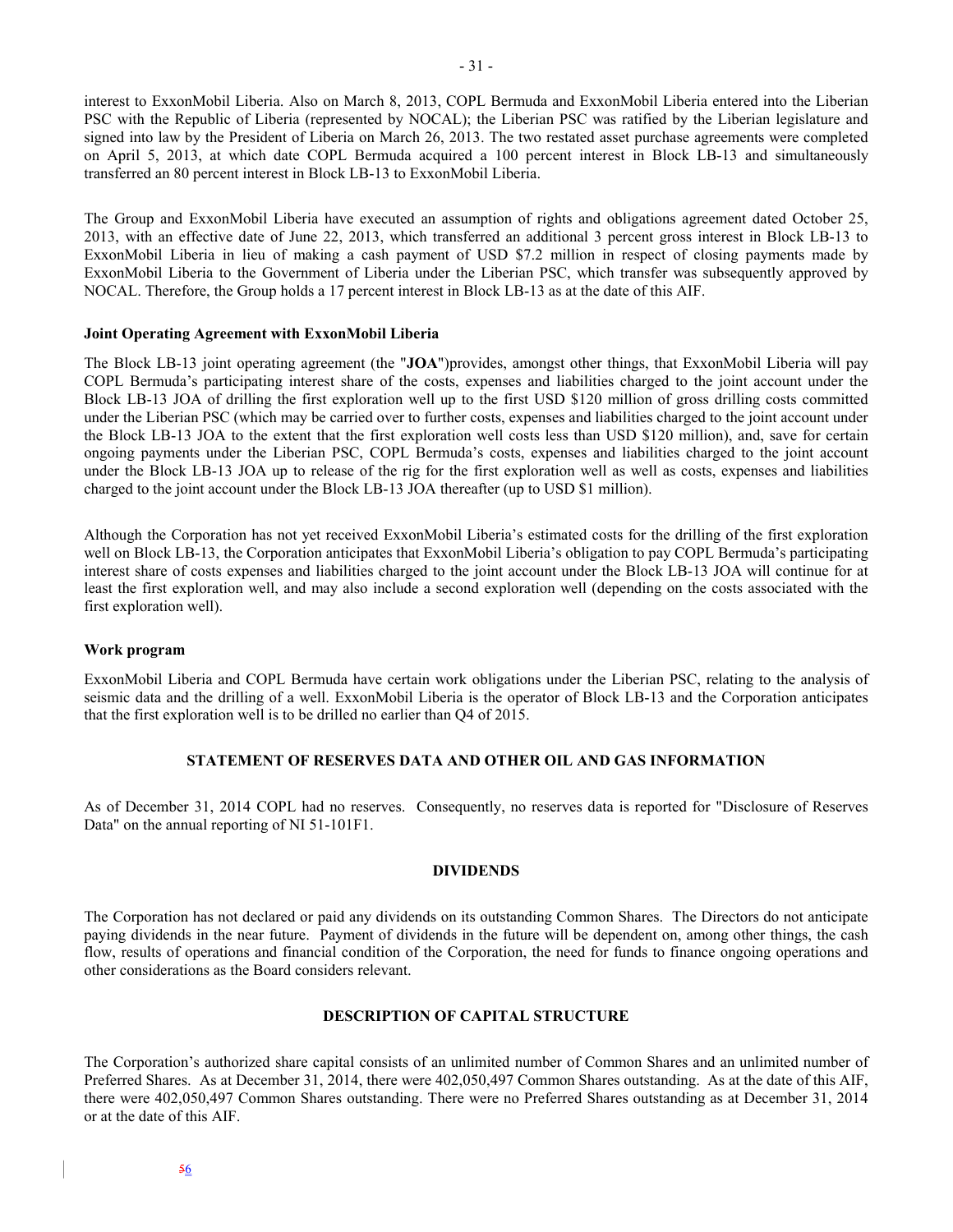#### **Common Shares**

The holders of Common Shares are entitled to notice of and to vote at all meetings of Shareholders (except meetings at which only holders of a specified class or series of shares are entitled to vote) and are entitled to one vote per Common Share. Subject to the preferences accorded to holders of preferred shares and any other shares of the Corporation ranking senior to the Common Shares from time to time with respect to the payment of dividends, holders of Common Shares are entitled to receive, if, as and when declared by the Board, such dividends as may be declared thereon by the Board from time to time. In the event of the liquidation, dissolution or winding-up of the Corporation, or any other distribution of assets among its Shareholders for the purpose of winding-up its affairs (such event referred to herein as a "**Distribution**"), holders of Common Shares, subject to the preferences accorded to holders of preferred shares and any other shares of the Corporation ranking senior to the Common Shares from time to time with respect to payment on a Distribution, are entitled to share equally, share for share, in the remaining property.

# **Preferred Shares**

In respect of the Preferred Shares, such shares are issuable in series and the Board may fix the number of such Preferred Shares in each series and the designation, rights, privileges, restrictions and conditions attached to each such series. As at the date of this AIF, there are no Preferred Shares issued and outstanding.

# **RISK FACTORS**

The risks and uncertainties discussed below are not the only ones facing the Corporation. Additional risks and uncertainties not presently known to the Corporation or which the Corporation currently considers immaterial may also impair the business and operations of the Corporation and cause the value of the securities of the Corporation to decline. If any of the following risks actually occur, the Corporation's business may be harmed and the financial condition and results of operation of the Corporation may suffer significantly. In that event, the trading price of the Corporation's Common Shares could decline and shareholders may lose all or part of their investment. Prospective investors should review the risks with their legal and financial advisors and should consider, in addition to the matters set forth elsewhere in this AIF, the following risks. An investment in the securities of the Corporation is suitable only for purchasers who are aware of such risks and who have the ability and willingness to accept the risk of total loss of their invested capital.

An investment in COPL should be considered speculative due to the nature of its activities and the present stage of its development. Investors should carefully consider the risk factors set forth below.

#### **Risk Related to the Group's Business**

## **Possible Failure to Realise Anticipated Benefits of Acquisitions**

Previously, the Group completed an acquisition of a 17 percent interest in Block LB-13 offshore Liberia and may complete other acquisitions in the future with a view to strengthening its position in the oil and natural gas industry and to create the opportunity to realise certain benefits. Achieving the benefits of these acquisitions depends in part on factors outside of the Group's control.

The consideration and rationale for acquisitions is based in large part on engineering, environmental and economic assessments made by the Group, independent engineers and consultants. These assessments include a series of assumptions regarding such factors as recoverability and marketability of oil and gas, environmental restrictions and prohibitions regarding releases and emissions of various substances, future prices of oil and gas and operating costs, future capital expenditures and royalties and other government levies which may be imposed. Many of these factors are subject to change and are beyond the control of the Group. All such assessments involve a measure of geologic, engineering, environmental and regulatory uncertainty that could result in lower production and reserves or higher operating or capital expenditures than anticipated.

Although title and environmental reviews are conducted prior to any purchase of resource assets, such reviews cannot guarantee that any unforeseen defects in the chain of title will not arise to defeat the Group's title to certain assets or that environmental defects or deficiencies do not exist. Such deficiencies or defects could result in a reduction of the value of an investment in the Corporation.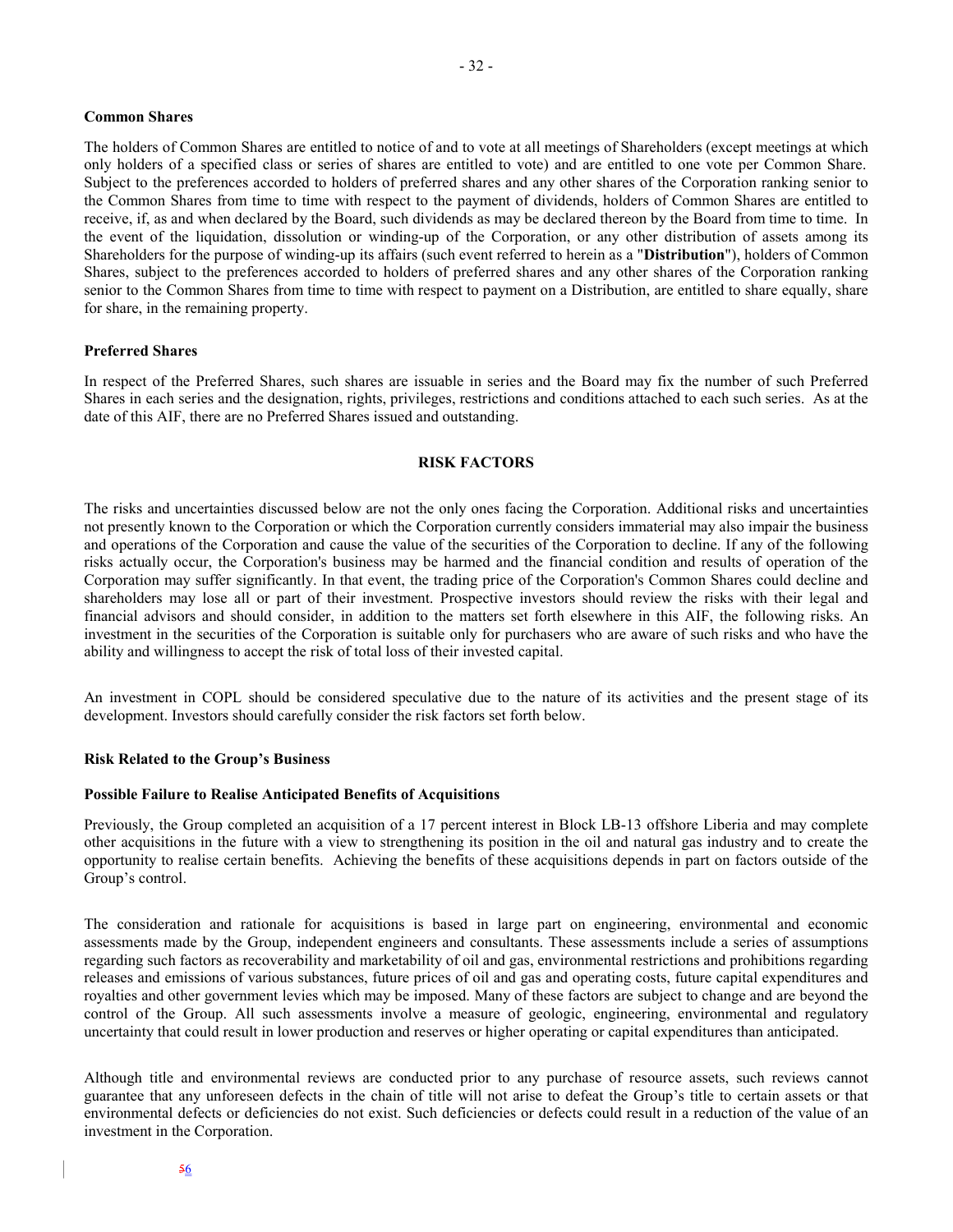#### **Negative Operating Cash Flow**

The Group has had negative operating cash flow in prior financial periods before the date of this AIF and will have negative operating cash flow until such time that sufficient cash flows from operating activities are generated based on the Group's success in developing producing assets. The Group's current general and administrative expenses total approximately \$600,000 per month. It is anticipated that the Group's general and administrative expenses will remain approximately at this level for the foreseeable future, not including project costs relating to specific projects. In order to fund future capital, general, administrative and other expenditures in the period after the 12 months following the date of this AIF, the Group will need to obtain additional capital, including through equity financing, or the disposition of assets including the possible disposition of a portion of the Group's interest in Block LB-13 or other assets or such other means of financing as may be available to the Group. There can be no assurance that the Group will be able to obtain adequate financing in the period after the 12 months following the date of this AIF or that such financing will be obtained on terms advantageous to the Group.

# **The Risk of Ebola**

The Corporation is aware of the regional threat of the Ebola virus on its operations. The affected countries include Guinea, Liberia, Sierra Leone and Nigeria. On July 23, 2014, COPL announced that the drilling program in Liberia had been suspended due to the Ebola outbreak in the region. At this time, it is not known when the drilling program will be able to resume, if at all. As COPL is not the operator of Block LB-13, it will likely have limited control over the timing of a resumption of the drilling program. Any of the above events could delay or prevent the Corporation from exploring or developing its properties even if economic quantities of resources or reserves are found, and could have a material adverse impact upon the Corporation's foreign operations.

# **"Resources" vs. "Reserves"**

The Group currently has no reserves. Throughout this AIF, the Group has attempted to provide an appreciation of the potential that the Group's asset base offers. In doing so, the Group often uses the terms "resource" or "resources". These terms refer to the estimated original resource size of a particular prospect and it should be distinguished from reserves. Reserves are the amount of hydrocarbons that are estimated to be economically recoverable from a particular resource base from a given date forward. Ultimate recoverable reserves can range widely depending on resource characteristics, available technologies and economic and contractual parameters.

# **Estimates of Resources**

The resources estimates presented in the D&M Reports have been classified as prospective resources. The resources estimates in the D&M Reports are estimates only. There is no certainty that any portion of the resources will be discovered. If discovered, there is no certainty that it will be commercially viable to produce any portion of the resources. Investors are cautioned that the quantities presented are estimates only and should not be construed as being exact quantities. The Group's proposed exploration program must be considered as a high risk exploration play.

# **Volatility of Crude Oil and Natural Gas Prices**

The Group's plan is to explore for and/or appraise oil and gas properties which could then lead to eventual development. Crude oil and natural gas are commodities that are sensitive to numerous worldwide factors, many of which are beyond the Group's control, and are generally sold at contract or posted prices. Changes in world crude oil and natural gas prices may significantly affect the Group's results of operations and cash generated from operating activities. Consequently, such prices may also affect the value of the Group's oil and gas properties and the level of spending for oil and natural gas exploration and development.

The economics of producing from some wells may change as a result of lower prices, which could result in a reduction in the volumes of the Group's reserves. The Group might also elect not to produce from certain wells at lower prices. All of these factors could result in a material decrease in the Group's net production revenue. All of the Group's expenditures are subject to the effects of inflation and prices received for the product sold are not readily adjustable to cover any increase in expenses from inflation.

Crude oil prices are influenced by various reference prices, primarily Brent Crude. Adjustments are made to the reference price to reflect quality differentials and transportation. Reference prices are affected by numerous and complex worldwide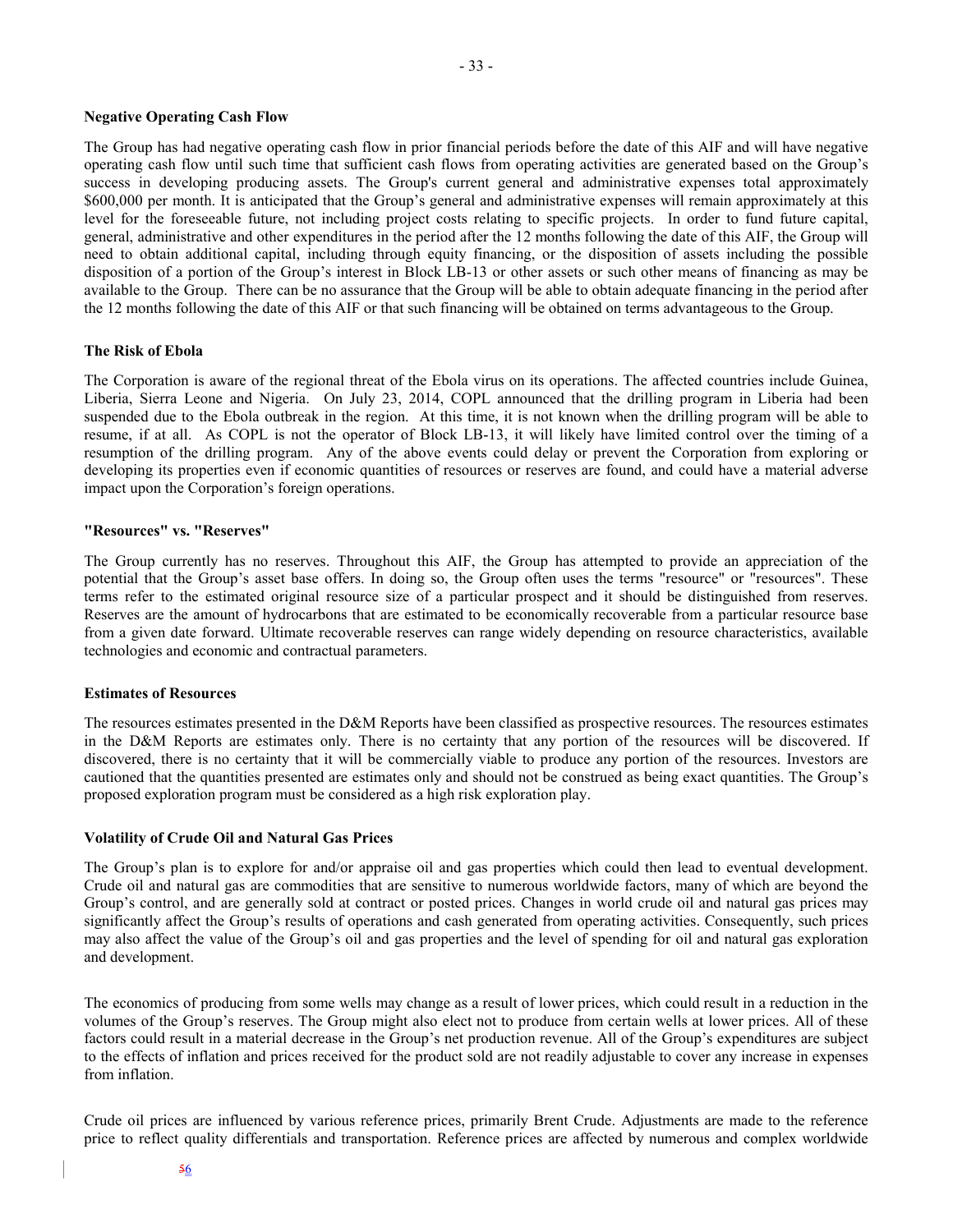factors such as supply and demand fundamentals, economic outlooks, production quotas set by the Organization of the Petroleum Exporting Countries (OPEC) and political events. Quality differentials are affected by local supply and demand factors.

#### **Status and Stage of Development**

The Group has no production. There can be no assurance that any of the Group's properties will commence production, generate earnings, operate profitably or provide a return on investment in the future.

There is a risk that none of the proposed exploration, appraisal or development of the Group's assets will be completed on time or within the applicable capital cost estimates or at all. Additionally, there is a risk that proposed projects may experience delays, interruption of operations or increased costs due to many factors, including, without limitation:

- breakdown or failure of equipment or processes:
- construction performance falling below expected levels or disruptions or declines in productivity;
- design errors;
- contractor or operator errors;
- non-performance by third party contractors;
- labour disputes;
- disruptions or declines in productivity;
- increases in materials or labour costs;
- inability to attract sufficient numbers of qualified workers;
- delays in obtaining, or conditions imposed by, regulatory approvals;
- changes in project scope;
- violation of permit requirements:
- disruption in the supply of energy and other inputs, including natural gas and diluents; and
- catastrophic events such as fires, earthquakes, storms or explosions.

Numerous factors, many of which are beyond the Group's control, could impact the Group's ability to explore and develop these assets and the timing thereof, including the risk factors set forth elsewhere in this AIF.

# **Operational Dependence**

In Liberia, ExxonMobil Liberia operates the asset in which the Group has an interest. As a result, the Group has limited ability to exercise influence over the operation of that asset or its associated costs, which could adversely affect the Group's financial performance. The Group's return on assets operated by others therefore depends upon a number of factors that may be outside of the Group's control, including the timing and amount of capital expenditures, the operator's expertise and financial resources, the approval of other participants, the selection of technology and risk management practices.

# **Reliance on Key Individuals**

Although the Group has experienced senior management and personnel, the Group is substantially dependent upon the services of a few key personnel. The loss of services of these individuals could have a material adverse effect on the business of the Group. Competition for qualified personnel in the oil and gas industry markets is intense, and the Group may be unable to attract or retain highly qualified individuals, or its key personnel, in the future. The rate of growth of the Group's operations and personnel may strain operating and control systems.

#### **Insurance**

Oil and gas operations will be subject to the risks normally associated with the operation and development of oil and natural gas properties and the drilling of offshore oil and natural gas wells, including encountering unexpected formations or pressures, blowouts, cratering and fires, all of which could result in personal injuries, loss of life and damage to the property of the Group and others. In accordance with customary industry practice, the Group may not be fully insured against all of these risks, nor are all such risks insurable. The Group intends to maintain an insurance program consistent with industry practice to protect against losses due to accidental destruction of assets, well blow-outs and destruction to the environment.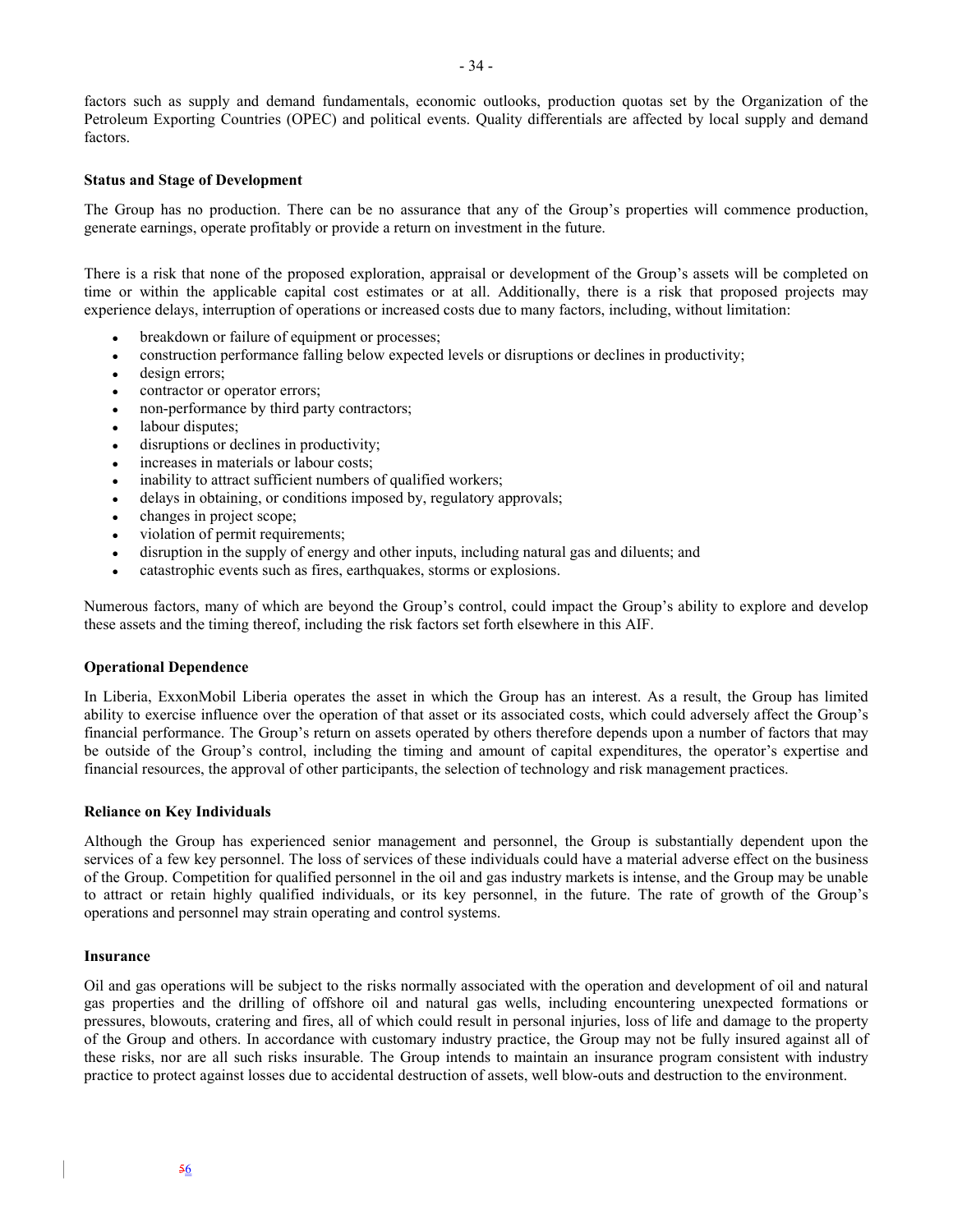#### **Marketability of Crude Oil and Natural Gas**

The marketability and price of oil and natural gas will be affected by numerous factors beyond the control of the Group. The Group will be affected by the differential between the price paid by refiners for light quality oil and the medium grades of oil which may be produced by the Group. The ability of the Group to market its oil and natural gas may depend upon its ability to acquire access to production facilities and space on pipelines. The Group will also be subject to market fluctuations in the prices of oil and natural gas, deliverability uncertainties related to the proximity of its reserves to pipeline and processing facilities and extensive government regulation relating to price, taxes, royalties, land tenure, allowable production, the export of oil and natural gas and many other aspects of the oil and natural gas business.

#### **Availability of Equipment and Access Restrictions**

Oil and natural gas exploration and development activities are dependent on the availability of drilling equipment in the particular areas where such activities will be conducted as well as production equipment, such as pipe for pipelines, manifolds, valves, compressors and other equipment, which may be unavailable or subject to long lead times between order and delivery. Similarly, installation of production equipment and operation of drilling rigs offshore is highly dependent on a wide range of service providers, many of which are in limited supply. Demand for such limited equipment, access restrictions and availability of service providers may delay exploration, development and production activities.

#### **Nature of Reserves and Additional Funding Requirements**

Obtaining future production from proven undeveloped, probable and possible reserves, and the development of properties where oil is discovered, are each conditional on the availability of additional financing to fund the expenditures necessary to develop the reserves or develop the properties. Such additional financing may not be available in the period after the 12 months following the date of this AIF or, if available, may not be available on favourable terms. The ability of the Group to arrange such financing in the future will depend in part upon the prevailing capital market conditions. There can be no assurance that the Group will be successful in its efforts to arrange additional financing in the period after the 12 months following the date of this AIF. If adequate funds are not available, the Group may not be able to take advantage of opportunities, or otherwise respond to competitive pressures and remain in business.

# **Operatorship**

The Group is not the designated operator for all of its properties. While it is common for companies to assume a non-operating role in offshore properties, such companies may be susceptible to disadvantages in regards to the operators who have ultimate responsibility for the drilling and operating of wells and the health, safety and environmental concerns on-site. As such, there may be times when the operator deems it necessary to engage in certain activities for its best interests that the non-operator may disagree with, and which may not be in the non-operator's best interests. Examples of these competing interests could include the timing of wells to be drilled and decisions made during drilling operations.

#### **Project Risks**

The Group may manage in the future a variety of prospective small and large projects in the conduct of its business. Project delays may delay expected revenues from operations. Significant project cost over-runs could make a project uneconomic. The Group's ability to execute projects and market oil and natural gas depends upon numerous factors beyond the Group's control, including:

- the availability of processing capacity;
- the availability and proximity of pipeline capacity;
- the availability of storage capacity;
- the supply of, and demand for, oil and natural gas;
- the availability of alternative fuel sources;
- the effects of inclement weather;
- the availability of drilling and related equipment;
- unexpected cost increases;
- accidental events:
- currency fluctuations;
- changes in regulations;
- the availability and productivity of skilled labour; and
- the regulation of the oil and natural gas industry by various levels of government and governmental agencies.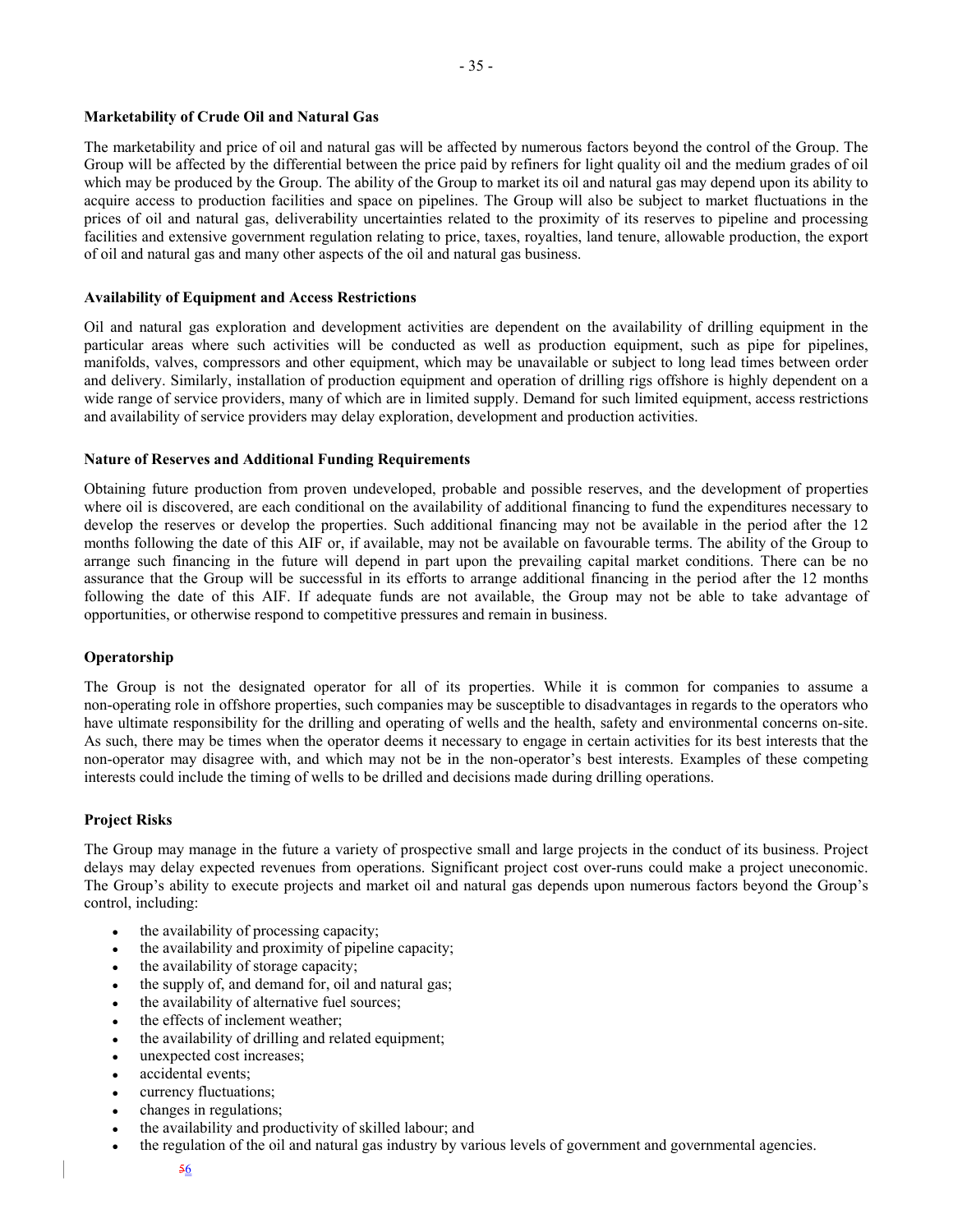Because of these factors, the Group could be unable to execute projects on time, on budget or at all, and may not be able to effectively market the oil and natural gas that it produces.

# **Third Party Credit Risk**

The Group may be exposed to third party credit risk through its contractual arrangements with its current or future joint venture partners, marketers of its petroleum and natural gas production and other parties. In the event such entities fail to meet their contractual obligations to the Group, such failures may have a material adverse effect on the Group's business, financial condition, results of operations and prospects. In addition, poor conditions in the industry and of joint venture partners may impact a joint venture partner's willingness to participate in the Group's ongoing capital program, potentially delaying the program and the results of such program until the Group finds a suitable alternative partner.

#### **Operating Hazards and Other Uncertainties**

Acquiring, developing, exploring for and producing oil and natural gas involves many risks. These risks include encountering unexpected formations or pressures, premature declines of reservoirs, blow-outs, equipment failures and other accidents, craterings, sour gas releases, uncontrollable flows of oil, natural gas or well fluids, adverse weather conditions and environmental risks. Should the Group be successful at acquiring properties, it will maintain insurance in accordance with customary industry practice, though the Group cannot fully insure against all of these risks. Losses resulting from the occurrence of these risks could have a material adverse impact on the Group's business, prospects, financial condition or results of operations.

# **Competition**

The oil and gas industry is highly competitive, particularly as it pertains to the search for and development of, new sources of crude oil and natural gas reserves, the construction and operation of crude oil and natural gas pipelines and facilities, and the transportation and marketing of crude oil, natural gas, sulphur and other petroleum products. Competitors include major integrated oil and gas companies and numerous other independent oil and gas companies, many of which have greater financial and other resources than the Group. The oil and natural gas industry is intensely competitive and the Group must compete in all aspects of its operations with a substantial number of other companies which may have greater technical or financial resources.

The Group competes for the acquisition, exploration, production and development of oil and natural gas properties, for capital to finance such activities and for skilled industry personnel and the Group's competitors include companies that have greater financial and personnel resources available to them. The Group's competitors include major integrated oil and natural gas companies and numerous other independent oil and natural gas companies and individual producers and operators.

The Group's ability to successfully bid on and acquire additional property rights, to discover reserves, to participate in drilling opportunities and to identify and enter into commercial arrangements with customers will be dependent upon developing and maintaining close working relationships with its future industry partners and joint operators, and its ability to select and evaluate suitable properties and to consummate transactions in a highly competitive environment. Hiring and retaining technical and administrative personnel continues to be a competitive process. To meet this challenge, the Group provides opportunities for existing and prospective consultants and employees to participate in the equity of the Group. The Group believes its competitive advantage is its scientific, integrated approach to successfully identify desirable drilling prospects.

# **Joint Property Ownership**

It is common for more than one company to have an equity stake in a license, as is the case with the Corporation's interests in both Block LB-13. The Corporation has developed or intends to develop joint operating agreements to outline the rights, duties and understandings of the Corporation and its partners to govern the expectations for how the licenses will be worked. However, the Corporation and its partners may experience differences of opinion on such topics as geological interpretation, timing for actions, financial resources and commitments and preferred courses of action. Where there is such a lack of consensus, this could delay plans for such properties and thus increase the costs of and/or delay revenue generated by these properties.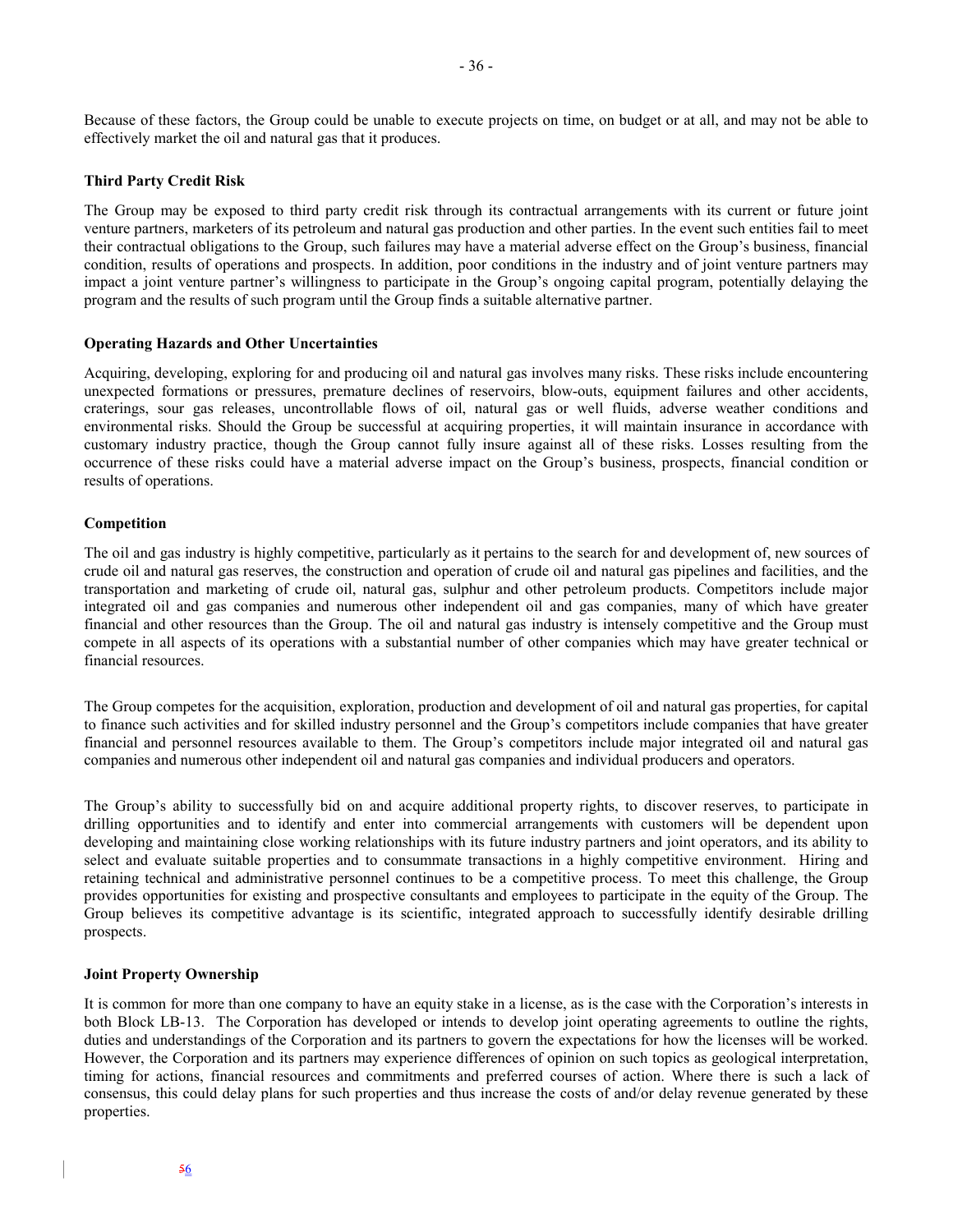#### **Access to Production Facilities**

Offshore sub-Saharan Africa is a large geographical area and with the exception of only a few countries, is only lightly explored. Liberia does not have any offshore oil and gas infrastructure, and as such, there is no development option for tie-ins to pipelines or production facilities. As such, it is likely that any exploration success achieved by the Group would likely require an FPSO development solution which would likely take a longer time period to procure and at an increased cost compared to a tie-in to an existing production facility and/or pipeline. In addition, offshore oil and gas developments are typically substantially more expensive than onshore developments because of the nature of weather offshore, transportation challenges, and the inherent difficulties of installing and servicing equipment on the ocean floor especially in deeper water areas. Severe weather conditions can result in delays and increased costs of the projects.

#### **Global Financial Instability**

In the autumn of 2007 and again in 2008, a severe crisis in some of the world's largest banks and other financial institutions led to sharp contractions in the availability of credit for debt financing in the years that followed. A number of banks and financial institutions around the world either failed or required massive government bailouts to continue operating, including several major banks in the United States and the United Kingdom. The crisis ushered in a severe recession across the globe that also led to a sharp drop in the price of oil. Similar shocks to the global financial system could again increase the volatility of commodity prices and adversely impact oil companies' revenues and ability to access debt and equity financing. Any such occurrence may have a material adverse effect on the Group's business, prospects, financial condition or results of operations.

# **Alternatives to and Changing Demand for Petroleum Products**

Fuel conservation measures, alternative fuel requirements, increasing consumer demand for alternatives to oil and natural gas, and technological advances in fuel economy and energy generation devices could reduce the demand for crude oil and other liquid hydrocarbons. The Group cannot predict the impact of changing demand for oil and natural gas products, and any major changes may have a material adverse effect on the Group's business, prospects, financial condition or results of operations.

### **Interest Rate Cash-Flow Risk**

Floating rate debt may be used to finance development activities, if it is available in the future. The floating rate debt obligations would expose the Group to changes in interest payments due to fluctuations in interest rates.

#### **Geo-Political Change**

The marketability and price of oil and natural gas that may be acquired or discovered by the Group is, and will continue to be, affected by political events throughout the world that cause disruptions in the supply of oil. Conflicts, or conversely peaceful developments, arising in the Middle East, and other areas of the world, have a significant impact on the price of oil and natural gas. Any particular event could result in a material decline in prices and therefore result in a reduction of the Group's net production revenue.

In addition, the Group's oil and natural gas properties, future wells and facilities could be subject to a terrorist attack. If any of the Group's properties, wells or facilities are the subject of a terrorist attack it may have a material adverse effect on the Group's business, prospects, financial condition or results of operations. The Group will not have insurance to protect against the risk of terrorism.

# **Risks Related to the Group's Jurisdictions of Operation**

# **Foreign Operations**

The Group carries on its business in Liberia, and plans to carry on its business in other foreign countries, where exploration for and exploitation, production and sale of oil and gas are subject to extensive laws and regulations, including complex tax laws and environmental laws and regulations. As such, the Group's business, prospects, financial condition or results of operations could be significantly affected by risks over which it has no control. These risks may include risks related to economic, social or political instability or change, government intervention relating to the oil and gas industry, expropriation, actions by terrorist or insurgent groups, war, civil unrest, security issues, hyperinflation, currency non-convertibility or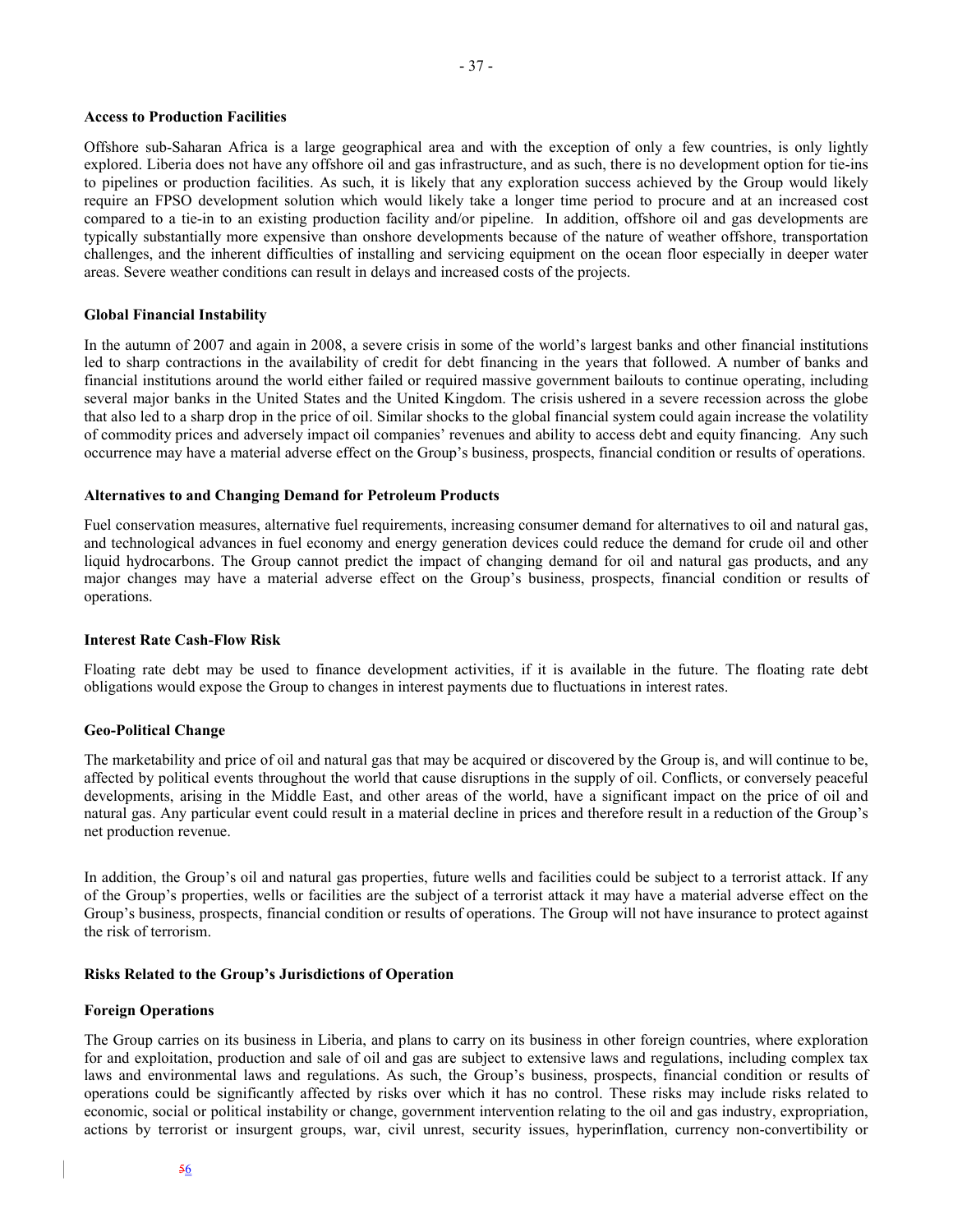instability and changes of laws affecting foreign ownership or foreign investors, interpretation or renegotiation of existing contracts, government participation, taxation policies, including royalty and tax increases and retroactive tax claims, and investment restrictions, working conditions, rates of exchange, exchange control, exploration licensing, petroleum and export licensing and export duties, government control over domestic oil and gas pricing, currency fluctuations, devaluation or other activities that limit or disrupt markets and restrict payments or the movement of funds, the possibility of being subject to exclusive jurisdiction of foreign courts in connection with legal disputes relating to licences to operate and concession rights in countries where the Group currently operates, and difficulties in enforcing the Group's rights against a governmental agency because of the doctrine of sovereign immunity and foreign sovereignty over international operations. Problems may also arise due to the quality or failure of locally obtained equipment or technical support, which could result in failure to achieve expected target dates for exploration operations or result in a requirement for greater expenditure.

# **Operating in African Countries**

The Group carries on business principally in African countries such as Liberia and intends to carry on business in other African countries in the future, including, without limitation, Tanzania and Namibia. Social, political and economic conditions in Africa are in varying stages of development and are volatile. Volatility may be caused, without limitation, by the following:

- significant governmental influence over many aspects of local economies;
- unexpected or radical changes in legislation, regulatory requirements, labour conditions or other government policies, and changes in interpretations or enforcement of existing laws or regulations;
- governmental regulations that favour or require the awarding of contracts to local contractors or require foreign contractors to employ citizens of, or purchase supplies from, a particular jurisdiction or otherwise benefit residents of that country or region;
- changes in tax laws and conflicting national or local interpretations of tax laws;
- political, social and economic instability, terrorism, war and civil disturbances;
- damage to equipment or violence directed at employees, including kidnapping;
- lack of law enforcement;
- imposition of trade barriers;
- wage and price controls;
- foreign currency fluctuations and devaluation;
- restrictions on currency conversion and repatriation;
- renegotiation, nullification, or unilateral termination of concessions, licences, permits and agreements by government-owned entities;
- seizure, expropriation or nationalization of assets or industries;
- difficulty in collecting international accounts receivables;
- changing political conditions;
- solicitation by government officials for improper payments or other forms of corruption;
- regional economic downturns;
- inflation and adverse economic conditions stemming from governmental attempts to reduce inflation, such as the imposition of higher interest rates;
- the burden of complying with multiple and potentially conflicting laws; and
- other forms of governmental regulation and economic conditions that are beyond our control.

This volatility could create difficulty for the Group in executing its business strategy, which could have a material adverse effect on its business and financial performance. These factors may impact on the profitability and viability of the Group's business in these countries.

# **The Group does business in Liberia, and plans to do business in other foreign countries, with inherent risks relating to fraud, bribery and corruption**

Fraud, bribery and corruption are more common in some jurisdictions than in others. The Group carries on business in Liberia, and plans to do business in other foreign countries, each of which have been allocated low scores on Transparency International's "Corruption Perceptions Index". Doing business in international developing markets brings with it inherent risks associated with enforcement of obligations, fraud, bribery and corruption. In addition, the oil and gas industries have historically been shown to be vulnerable to corrupt or unethical practices.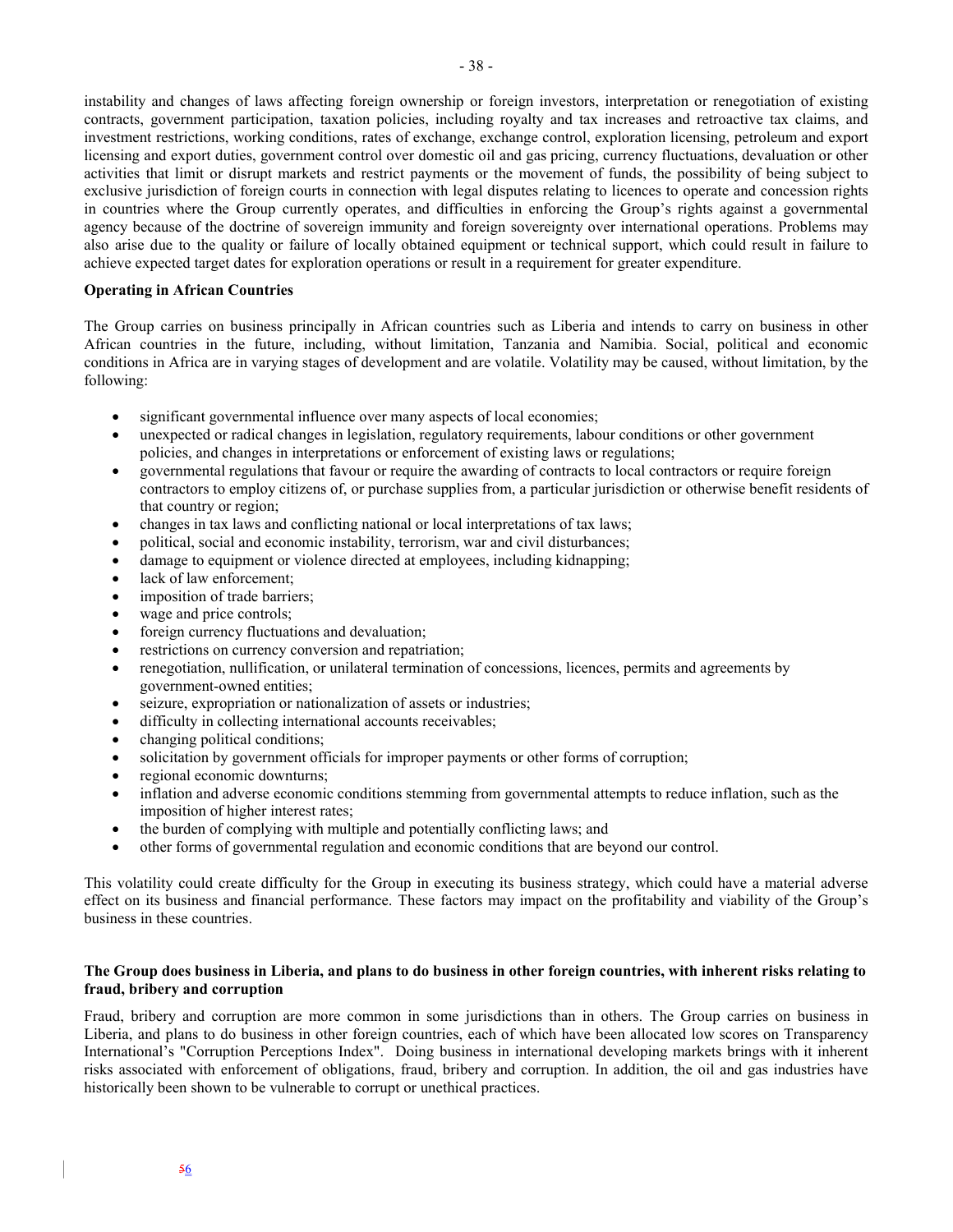The Group uses its best efforts to prevent the occurrence of fraud, bribery and corruption, but it may not be possible for the Group to detect or prevent every instance of fraud, bribery and corruption in every jurisdiction in which its employees, agents, sub-contractors or joint venture partners are located. The Group may therefore be subject to civil and criminal penalties and to reputational damage. Participation in corrupt practices, including the bribery of foreign public officials, by the Group, its subsidiaries or other predecessors in interest, whether directly or indirectly (through agents or other representatives or otherwise) may also have serious adverse consequences on the rights and interests of the Group, including but not limited to title to government contracts, licenses and concessions, including production sharing contracts.

Instances of fraud, bribery and corruption, and violations of laws and regulations in the jurisdictions in which the Group operates, could have a material adverse effect on its business, prospects, financial condition or results of operations. In addition, as a result of the Group's anti-corruption training programs, codes of conduct and other safeguards, there is a risk that the Group could be at a commercial disadvantage and may fail to secure contracts within jurisdictions that have been allocated a low score on Transparency International's "Corruption Perceptions Index" to the benefit of other companies who may not have or comply with such anti-corruption safeguards.

# **Changes in government policy could have a negative impact on the Group's business**

Governments of oil and gas producing jurisdictions typically exercise significant influence over their domestic oil and gas industries, as well as many other aspects of their respective economies. Government policy may change to discourage foreign investment or restrictions and requirements not currently foreseen may be implemented. There can be no assurance that the Group's assets and properties will not be subject to nationalisation, expropriation, requisition or confiscation, whether legitimate or not, by any authority or body. Similarly, the Group's operations may be affected in varying degrees by government regulations with respect to restrictions on production, price controls, export controls, income taxes, expropriation of property or environmental legislation. As an example, the Liberian government is currently in the process of amending its Petroleum Law, which may have an impact on the legal environment within which Block LB-13 exists. Any government action concerning the economy, including the oil and gas industry (such as a change in oil or gas pricing policy or taxation rules or practice, or renegotiation or nullification of existing concession contracts or oil and gas exploration policy, laws or practice), could have a material adverse effect on the Group. Sovereign or regional governments could also require the Group to grant to them larger shares of oil and gas or revenues than previously agreed to, or postpone or review projects, nationalise assets, or make changes to laws, rules, regulations or policies, in each case, which could adversely affect the Group's business, prospects, financial condition or results of operations.

# **Permits, Licences, Approvals and Authorisations**

The operations of the Group require permits, licences, approvals and authorisations from various governmental and non-governmental authorities. Such permits, licences, approvals and authorisations are subject to the discretion of the applicable governmental and non-governmental authorities. The Group must comply with existing standards, laws and regulations, as applicable, that may entail greater or lesser costs and delays, depending on the nature of the activity to be permitted and the permitting authority. There can be no assurance that the Group will be able to obtain all necessary permits, licences, approvals or authorisations. Failure to obtain such licences, permits, approvals or authorisations may have a material adverse effect on the Group's business, prospects, financial condition or results of operations. The Group's intended activities will be dependent on such permits, licences, approvals and authorisations which, if obtained, could subsequently be withdrawn or made subject to limitations. There can be no guarantee as to the terms of any such permits, licences, approvals and authorisations that future permits, licences, approvals and authorisations will be renewed or, if so, on what terms when they come up for renewal. Properties in the jurisdiction in which the Group currently carries on business are subject to licence requirements, which generally include, inter alia, certain financial commitments which, if not fulfilled, could result in the suspension or ultimate forfeiture of the relevant licences. Government action, which could include non-renewal of licences, may result in any income receivable by the Group or licences held by the Group being adversely affected. In particular, changes in the application or interpretation of laws and/or taxation provisions in the regions in which it carries on business could adversely affect the value of the Group's interests.

# **The Group is exposed to the risk of changes in laws in the jurisdictions where it operates**

The legal and regulatory framework under which the Group has entered into its various operations in different jurisdictions may be changed to the detriment of the Group. The Liberian legislature is currently in the process of amending its Petroleum Law, the main piece of legislation applicable to the oil and gas industry in Liberia. Liberia is not currently an oil-producing country; should it become oil-producing in the future, it may choose to reform the legal and regulatory framework applicable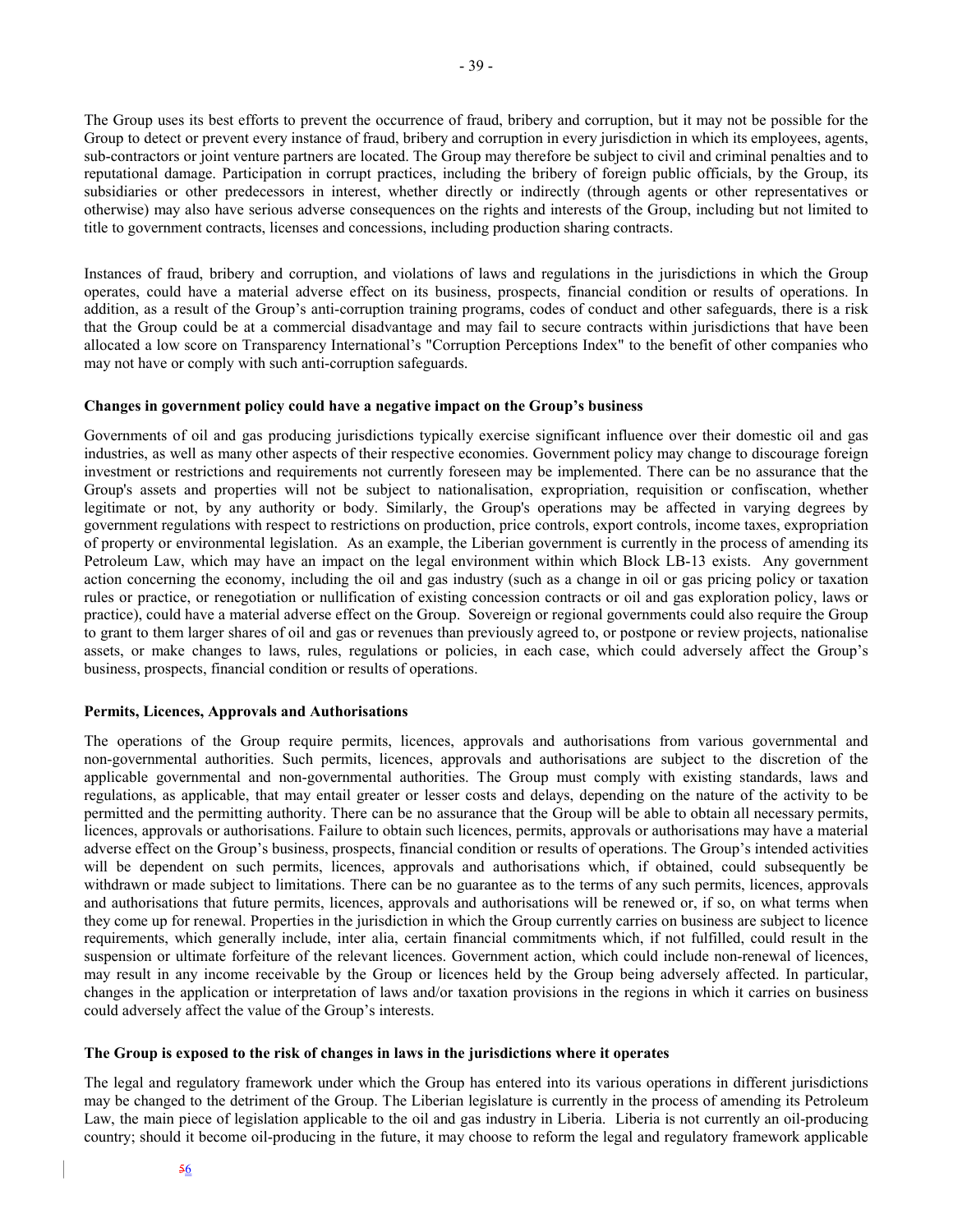to the oil and gas sector, as other jurisdictions have done, and this may have a material adverse effect on the Group's business, prospects, financial condition or results of operations.

# **Corporate Tax Regime**

Development of reserves and rates of return are susceptible to changes in national fiscal policy. Liberia, in which the Group holds its biggest asset, is a developing democracy that does not have an established oil and gas industry, and so may be more likely to implement changes in fiscal policy which are detrimental to the interests of oil and gas companies operating there than a country with a more developed oil and gas industry. In addition, any changes to taxation laws in Liberia or other jurisdictions in which the Group operates may have a material adverse effect on the Group's business, prospects, financial condition or results of operations.

# **Tax regimes in the jurisdictions in which the Group operates are subject to differing interpretations and are subject to change**

Tax regimes in the jurisdictions in which the Group operates can be subject to differing interpretations and are often subject to legislative change and changes in administrative interpretation in those jurisdictions. The interpretation by the Corporation's relevant subsidiaries of relevant tax law as applied to their transactions and activities (including farm ins and farm outs) may not coincide with that of the relevant tax authorities. As a result, transactions may be challenged by tax authorities and any profits of the Corporation's subsidiaries from activities in those jurisdictions may be assessed to additional tax or additional transactional taxes (e.g. stamp duty or VAT), which, in each case, could result in significant additional taxes, penalties and interest, any of which could have a material adverse impact on the Group's business, prospects, financial condition or results of operations.

#### **Foreign Currency Exchange Risk**

A significant amount of the Group's proposed activities will be transacted in or referenced to various currencies including Canadian dollars, US dollars and Pounds Sterling. As a result, fluctuations in currencies could result in unanticipated fluctuations in financial results which are denominated in Canadian dollars. The Group will manage a portion of its exposure to fluctuations in exchange rates, however, there can be no assurance that such management will fully offset the fluctuations.

#### **Governmental Regulation**

The industry in which the Group operates is subject to regulation, intervention and certain approvals by governments in such matters as the awarding of exploration and production interests, the imposition of specific drilling obligations, environmental protection controls, control over the development and abandonment of fields (including restrictions on production) and possibly expropriation or cancellation of contract rights. As well, governments may regulate or intervene with respect to price, taxes, royalties and the exportation of oil and natural gas. Such regulations may be changed from time to time in response to economic or political conditions. The implementation of new regulations or the modification of existing regulations affecting the oil and gas industry could reduce demand for natural gas and crude oil, increase costs and may have a material adverse effect on the Group.

# **Environmental Regulations**

Offshore oil and gas operations such as those with which the Group is involved in Liberia, and those which the Group may in the future be involved with in other foreign jurisdictions, are subject to stringent environmental laws and regulations. These laws and regulations generally require the Group to limit, remove or remedy the effect of its activities on the environment at present and former operating sites, including limiting emissions to the environment, dismantling production facilities, and decommissioning and remediating damage caused by the disposal or release of specified substances. The Directors intend to operate in a manner intended to ensure that the Group's projects meet appropriate environmental standards. There can be no assurance that application of existing environmental laws and regulations will not have a material adverse effect on future financial conditions or results of operations.

It is expected that other changes in environmental legislation may also require, among other things, reductions in emissions to the air from operations and could result in increased capital expenditures. Although the Group does not expect that future changes in environmental legislation will result in materially increased costs, such changes could occur and result in stricter standards and enforcement, larger fines and liability, and increased capital expenditures and operating costs, which could have a material adverse effect on the Group's financial condition or results of operations.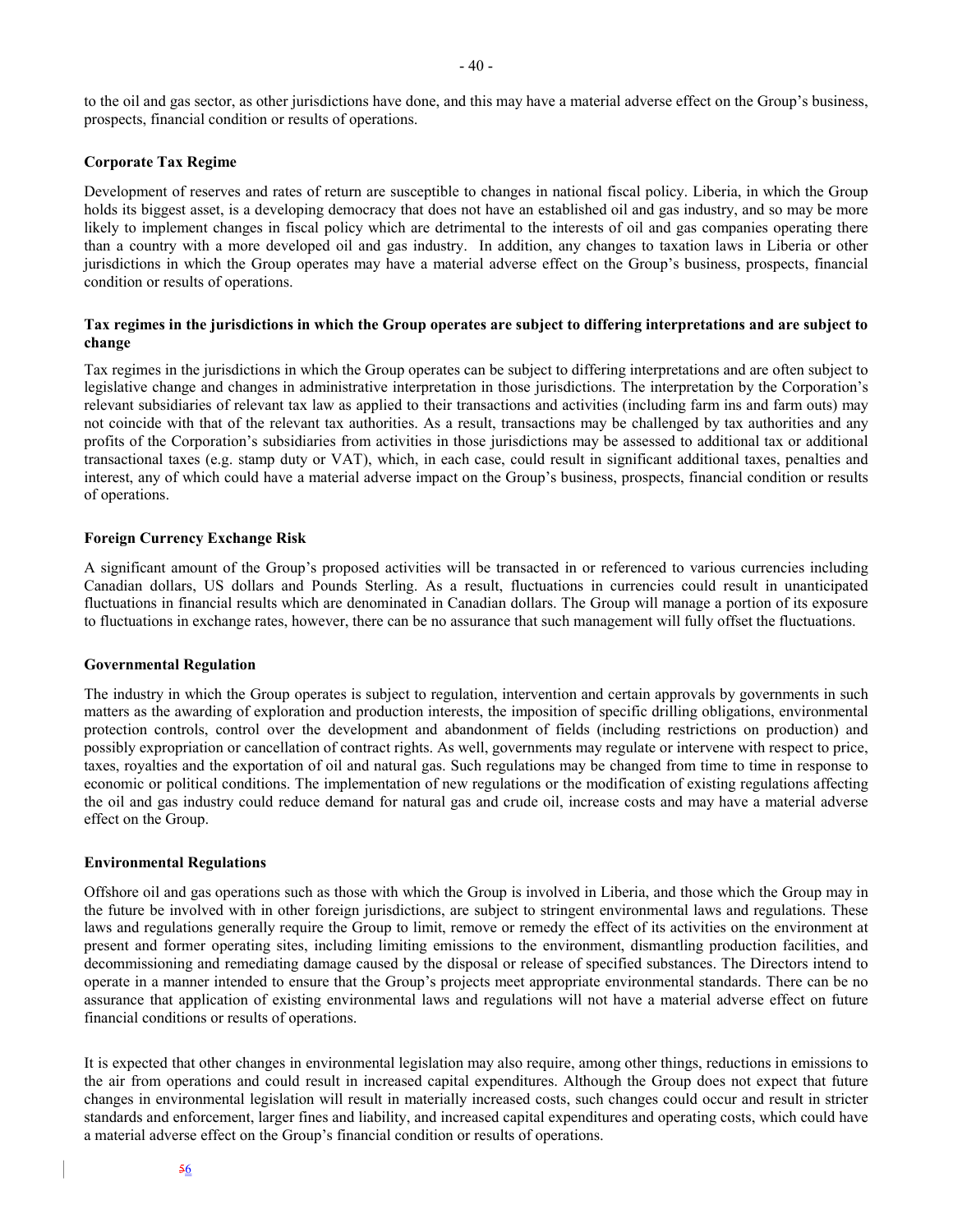# **Climate Change**

Liberia is signatory to the United Nations Framework Convention on Climate Change and has ratified the Kyoto Protocol established thereunder to set legally binding targets to reduce nationwide emissions of carbon dioxide, methane, nitrous oxide and other so-called "greenhouse gases". The Group's proposed exploration activities will emit greenhouse gases and require the Group to comply with greenhouse gas emissions legislation and policy. The direct or indirect costs of these regulations may have a material adverse effect on the Group's business, prospects, financial condition or results of operations. The future implementation or modification of greenhouse gases regulations, whether to meet the limits required by the Kyoto Protocol, the Copenhagen Accord or as otherwise determined, could have a material impact on the nature of oil and natural gas operations, including those of the Group. Given the evolving nature of the debate related to climate change and the control of greenhouse gases and resulting requirements, it is not possible to predict the impact on the Group and its operations and financial condition.

# **Country Specific Political Risk – Liberia**

Liberia experienced two intermittent civil wars beginning in 1989 and ending in 2003. The wars wreaked havoc in the country economically, socially and politically, and destroyed key portions of the country's infrastructure.

Estimates put the total deaths in Liberia near 250,000 and approximately 15,000 United Nations peacekeepers remain in the country. After the civil wars, the country became mired in post war political turmoil and corruption was rampant. While the country has made significant progress since 2005, it is still a developing democracy with high unemployment and an estimated GDP per capita for 2012 of USD \$700 (on a purchasing power parity basis). As such, Liberia struggles with a number of issues that could lead to political instability.

# **Risks related to the purchase of Common Shares**

# **Share Price Volatility**

The market price for Common Shares may be volatile and subject to wide fluctuations in response to numerous factors, many of which are beyond the Group's control, including the following: (i) actual or anticipated fluctuations in the Group's quarterly results of operations; (ii) actual or anticipated changes in oil and natural gas prices; (iii) recommendations by securities research analysts; (iv) changes in the economic performance or market valuations of other companies that investors deem comparable to the Group; (v) addition or departure of the Group's executive officers and other key personnel; (vi) sales or perceived sales of additional Common Shares; (vii) significant acquisitions or business combinations, strategic partnerships, joint ventures or capital commitments by or involving the Group or its competitors; and (viii) news reports relating to trends, concerns, technological or competitive developments, regulatory changes and other related issues in the Group's industry or target markets.

Financial markets have experienced significant price and volume fluctuations in the last several years that have particularly affected the market prices of equity securities of companies and that have, in many cases, been unrelated to the operating performance, underlying asset values or prospects of such companies. Accordingly, the market price of the Common Shares may decline even if the Group's operating results, underlying asset values or prospects have not changed. Additionally, these factors, as well as other related factors, may cause decreases in asset values that are deemed to be other than temporary, which may result in impairment losses.

In addition, certain institutional investors may base their investment decisions on consideration of the Group's environmental, governance and social practices and performance against such institutions' respective investment guidelines and criteria, and failure to meet such criteria may result in a limited or no investment in the Common Shares by those institutions, which could adversely affect the trading price of the Common Shares. There can be no assurance that continuing fluctuations in the price and volume of publicly traded equity securities will not occur. If such increased levels of volatility and market turmoil continue, the Group's operations could be adversely impacted and the trading price of the Common Shares may be adversely affected.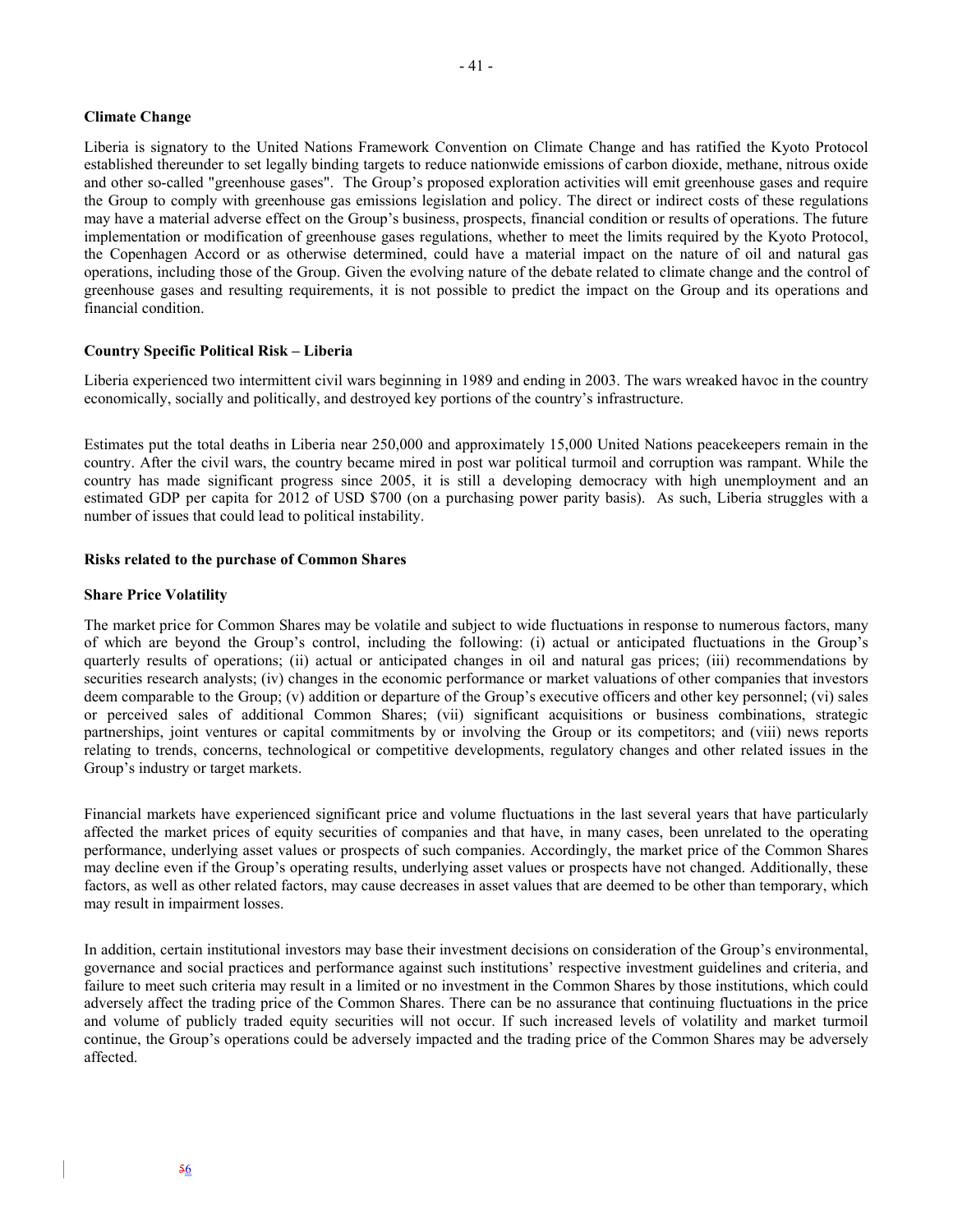#### **Liquidity of the Common Shares and Investment in the Common Shares**

Investors and potential investors should be aware that the value of the Common Shares and income from the Common Shares can go down as well as up, and that there may not be a liquid market in the Common Shares.

An investment in the Common Shares may thus be difficult to realise. The ability of an investor to sell Common Shares will depend on there being a willing buyer for them at an acceptable price. Consequently, it might be difficult for an investor to realise his/her investment in the Corporation and he/she may lose all his/her investment. In the event of a winding-up of the Corporation, the Common Shares will rank behind any liabilities of the Corporation and therefore any return for Shareholders will depend on the Group's assets being sufficient to meet prior entitlements of creditors.

# **Dividends**

The Corporation has never declared or paid any cash dividends on its Common Shares. The Corporation currently intends to retain future earnings, if any, for future operations, expansion and/or debt repayment, if necessary (although the Corporation does not have any bank debt as at the date of this AIF). The Directors do not anticipate paying dividends in the near future. Any decision to declare and pay dividends will be made at the discretion of the Board and will depend on, among other things, the Corporation's results of operations, current and anticipated cash requirements and surplus, financial condition, contractual restrictions and financing agreement covenants, solvency tests imposed by corporate law and other factors that the Board may consider relevant.

In addition to the foregoing, the Corporation's ability to institute and pay dividends now or in the future may be limited by covenants contained in the agreements governing any indebtedness that the Group may incur in the future including the terms of any credit facilities the Group may enter into with third party lenders. It is not uncommon that credit facilities will prevent a borrower from declaring or paying any dividends (excluding stock dividends) to any of its shareholders or returning any capital (including by way of dividend) to any of its shareholders.

As a result of the foregoing factors, purchasers of Common Shares may not receive any return on an investment in Common Shares held by them unless they sell such Common Shares for a price greater than that which they paid for it.

# **Dilution and Further Sales**

The Group may make future acquisitions or enter into financings or other transactions involving the issuance of securities of the Group which may be dilutive.

There will be no restrictions to the Corporation issuing or selling Common Shares (or Preferred Shares) other than those pursuant to applicable securities laws and stock exchange policies. The sale of a substantial number of the Common Shares in the public market, or the perception that such sales may occur, could adversely affect the prevailing market price of the Common Shares and negatively impact the Corporation's ability to raise equity capital in the future.

# **MARKET FOR SECURITIES**

The outstanding Common Shares are listed and posted for trading on the TSXV under the symbol "XOP", and on the LSE under the symbol "COPL".

# **Trading Price and Volume**

The following table sets forth the price range and trading volume of the Common Shares as reported by the TSXV for the periods indicated:

|                               | <b>Common Shares</b> |        |           |  |  |  |
|-------------------------------|----------------------|--------|-----------|--|--|--|
| Month                         | High \$              | Low \$ | Volume    |  |  |  |
| $\frac{2014}{\text{January}}$ | 0.355                | 0.26   | 8,250,484 |  |  |  |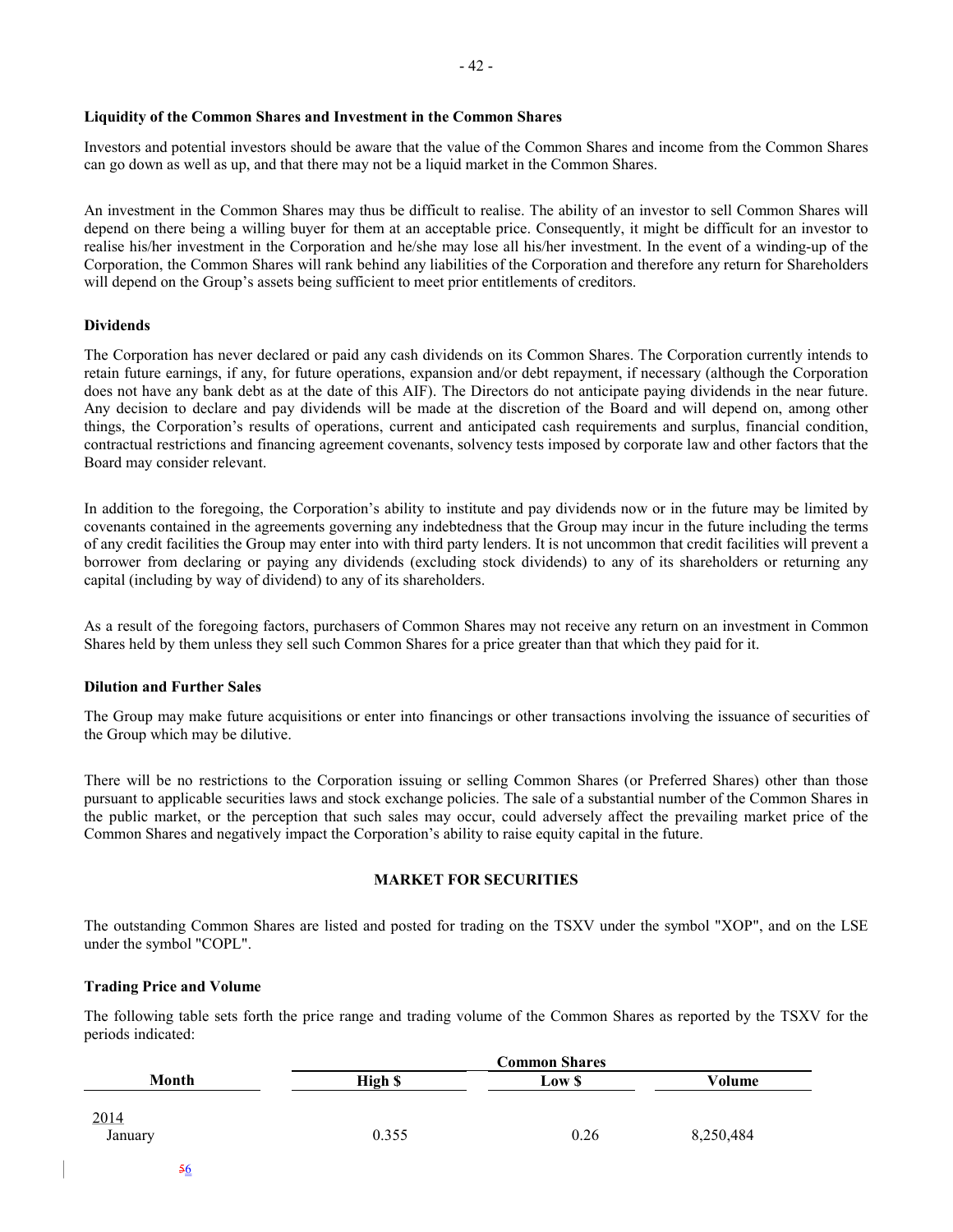| February  | 0.395 | 0.265 | 8,006,094  |
|-----------|-------|-------|------------|
| March     | 0.37  | 0.27  | 11,768,954 |
| April     | 0.31  | 0.27  | 7,469,284  |
| May       | 0.285 | 0.215 | 6,603,227  |
| June      | 0.27  | 0.20  | 6,871,856  |
| July      | 0.29  | 0.185 | 8,044,027  |
| August    | 0.20  | 0.16  | 14,925,030 |
| September | 0.175 | 0.125 | 6,478,372  |
| October   | 0.155 | 0.09  | 7,322,399  |
| November  | 0.11  | 0.09  | 6,808,220  |
| December  | 0.105 | 0.055 | 13,000,932 |

 $\begin{array}{c} \hline \end{array}$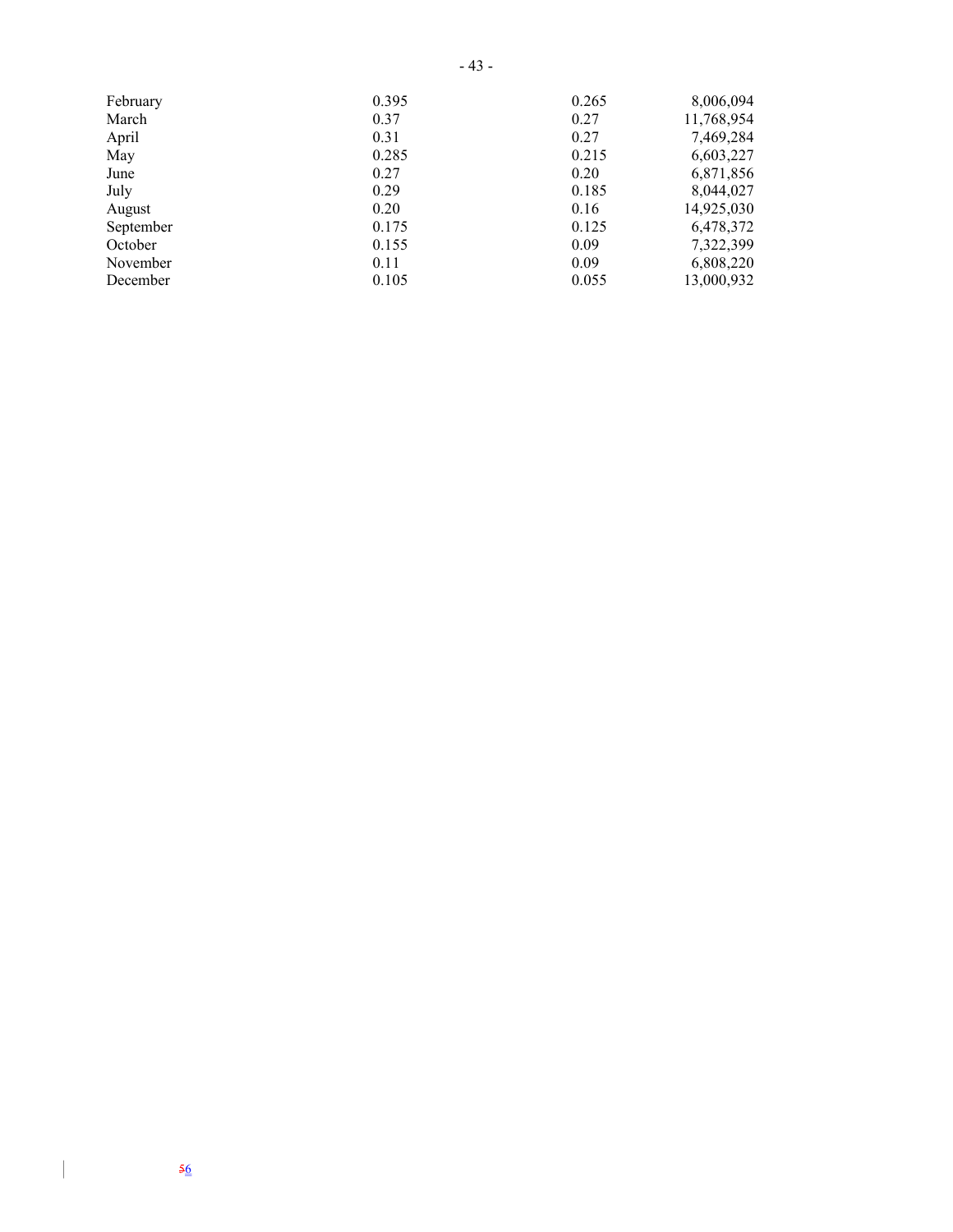**Prior Sales**

Outlined below is a summary of the securities that COPL issued during the financial year ended December 31, 2014, which are not listed or quoted on a marketplace.

| <b>Type of Security</b> | <b>Date Issued</b> | <b>Number of Securities</b> | <b>Conversion/Exercise Price</b> |
|-------------------------|--------------------|-----------------------------|----------------------------------|
| Warrants                | April 3, 2014      | 888.889                     | \$0.247                          |
| Warrants                | August 21, 2014    | 50,555,000                  | \$0.40                           |

## **LEGAL PROCEEDINGS AND REGULATORY ACTIONS**

There are no material legal proceedings the Corporation is or was a party to, or that any of its property is or was the subject of, since the beginning of 2014, nor are any such legal proceedings known to the Corporation to be contemplated.

There have not been any penalties or sanctions imposed against the Corporation by a court relating to securities legislation or by a securities regulatory authority since the beginning of 2014, nor have there been any other penalties or sanctions imposed by a court or regulatory body against the Corporation that would likely be considered important to a reasonable investor in making an investment decision, and the Corporation has not entered into any settlement agreements before a court relating to securities legislation or with a securities regulatory authority since the beginning of 2014.

# **INTEREST OF MANAGEMENT AND OTHERS IN MATERIAL TRANSACTIONS**

To the knowledge of the Directors and officers of COPL, none of the Directors or executive officers of COPL beneficially owns, or controls or directs, directly or indirectly, more than ten percent (10%) of the outstanding voting securities of COPL, or any of their respective associates or affiliates, has or has had any material interest, direct or indirect, in any transaction within the three most recently completed financial years or during the current financial year that has materially affected or is reasonably expected to materially affect COPL.

Based upon public filings, as of the date of this AIF, the following beneficially owns, directly or indirectly, or exercises control or direction over more than ten percent (10%) of the issued and outstanding Common Shares:

| <b>Name of Shareholder</b> | <b>Number of Common</b><br><b>Shares Beneficially</b><br>Owned | <b>Percentage of Outstanding Common</b><br><b>Shares Beneficially Owned or</b><br><b>Controlled</b> |
|----------------------------|----------------------------------------------------------------|-----------------------------------------------------------------------------------------------------|
| Columbia Wanger Asset      | 47.255.000                                                     | $11.75\%$                                                                                           |
| Management, LLC            |                                                                |                                                                                                     |

Based upon public filings, to the knowledge of the Corporation's Directors and executive officers, no other person or company beneficially owns, directly or indirectly, or exercises control or direction over more than ten percent (10%) of the Common Shares.

# **DIRECTORS AND OFFICERS**

The names, location of residence, positions with the Corporation and the principal occupations of the directors and officers of the Corporation for the past five years are set out in the following table.

| <b>Name and Municipality</b><br>of Residence | Current<br>Positions &<br><b>Offices Held</b> | <b>Director</b><br>Since | <b>Principal Occupations During Past Five Years</b>                                                |
|----------------------------------------------|-----------------------------------------------|--------------------------|----------------------------------------------------------------------------------------------------|
| Arthur S. Millholland                        | Director.                                     | August 14,               | The President and CEO of COPL since August 2009.                                                   |
| P. Geol <sup>(2)</sup>                       | President and                                 | 2009                     | Prior thereto, Mr. Millholland was a director and the                                              |
| Alberta, Canada                              | Chief Executive<br>Officer                    |                          | President and CEO of Oilexco Incorporated from 1994<br>until July 2009. Mr. Millholland has been a |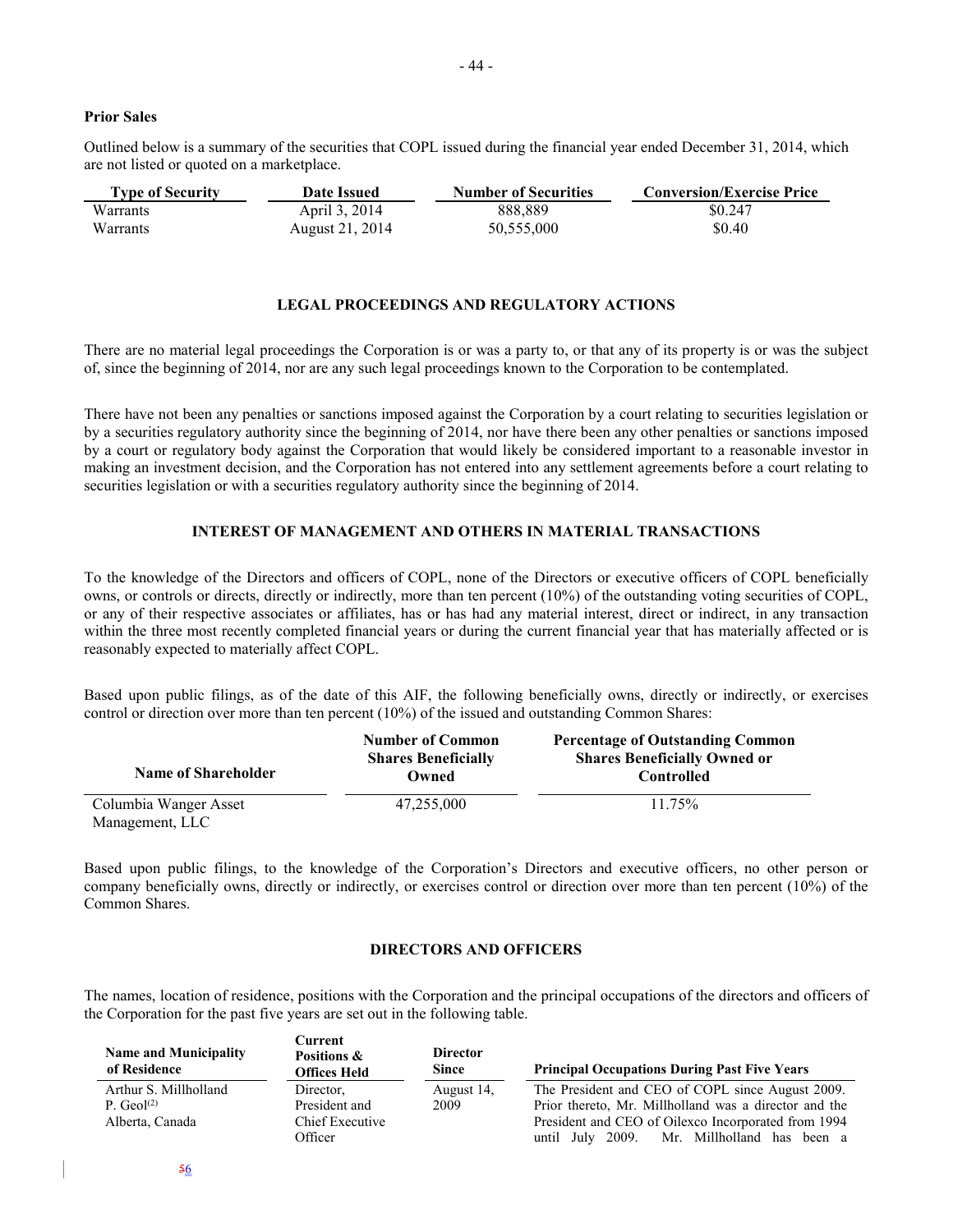| <b>Name and Municipality</b><br>of Residence                                                 | Current<br>Positions &<br><b>Offices Held</b> | <b>Director</b><br><b>Since</b> | <b>Principal Occupations During Past Five Years</b>                                                                                                                                                                                                                                                                                                                                                                                                                                                                                                                                                                                                                                                                                                                                                                                                                                                  |
|----------------------------------------------------------------------------------------------|-----------------------------------------------|---------------------------------|------------------------------------------------------------------------------------------------------------------------------------------------------------------------------------------------------------------------------------------------------------------------------------------------------------------------------------------------------------------------------------------------------------------------------------------------------------------------------------------------------------------------------------------------------------------------------------------------------------------------------------------------------------------------------------------------------------------------------------------------------------------------------------------------------------------------------------------------------------------------------------------------------|
|                                                                                              |                                               |                                 | professional geologist for 30 years.                                                                                                                                                                                                                                                                                                                                                                                                                                                                                                                                                                                                                                                                                                                                                                                                                                                                 |
|                                                                                              |                                               |                                 | Mr. Millholland has worked in a variety of regions<br>including the UK North Sea, Canada, the Gulf of<br>Mexico, the United States, South America, and West<br>and North Africa. He is a member of the Association<br>of<br>Professional<br>Engineers<br>Geologists<br>and<br>Geophysicists, and the American Association of<br>Petroleum Geologists.<br>He is a graduate of the<br>University of Waterloo where he obtained an Honours<br>Bachelor of Science degree in Earth Science.                                                                                                                                                                                                                                                                                                                                                                                                              |
| Massimo C. Carello <sup>(1)</sup> <sup>(3)</sup> <sup>(4)</sup><br>London,<br>United Kingdom | Director                                      | September<br>29, 2009           | Mr. Carello is an independent business man who has<br>performed consulting services and managed his own<br>investment portfolio during the past five years.                                                                                                                                                                                                                                                                                                                                                                                                                                                                                                                                                                                                                                                                                                                                          |
|                                                                                              |                                               |                                 | Mr. Carello was a Director of Uranium One Inc. from<br>June 2007 to December 2010. He has been a Director<br>of Orsu Metals Corporation since September 2008 and<br>a Director of Canaccord Genuity Group Inc. (formerly:<br>Canaccord Financial Inc.) since August 2008. Prior<br>thereto, Mr. Carello served as a Director of Urasia<br>Energy Ltd. from November 2005 to April 2007, and a<br>non-executive director of Anker plc from 2004 to 2005.<br>From June 2001 to June 2004, Mr. Carello served as<br>President and CEO of Diners UK Ltd.                                                                                                                                                                                                                                                                                                                                                 |
|                                                                                              |                                               |                                 | Mr. Carello started his career in 1972 in Pan-European<br>automotive manufacturing with Lucas Industries PLC<br>in the United Kingdom. From 1980 to 1990, Mr.<br>Carello was the Managing Director of Carello Group<br>SpA. The company became the third largest European<br>headlamp producer before being sold to the Fiat Group.<br>After the sale to Fiat he was appointed Chairman and<br>CEO of Fiat UK from 1990 to 2001. He currently lives<br>in London, England, and is a Knight Commander of the<br>Royal Order of Francis I of the Two Sicilies. Mr.<br>Carello has a degree in Political Science from the<br>University of Turin.                                                                                                                                                                                                                                                       |
| Harald H. Ludwig(1)(3)(4)<br>British Columbia, Canada                                        | Director and<br>Chairman of the<br>Board      | September<br>29, 2009           | Currently the President of Macluan<br>Capital<br>Corporation, a diversified private equity investment<br>company and as a member of the Board of Directors of<br>Lions Gate Entertainment Corp. (NYSE). He is also a<br>Director of West Fraser Timber Co. Limited (TSX) and<br>is Chairman of its Compensation Committee, a member<br>of its Governance and Nominating Committee and<br>former Chairman of its Audit Committee, and is a<br>Director of Seaspan Corporation (NYSE) and a<br>member of its Conflicts Committee. He is a founding<br>partner or private equity investor in a number of North<br>American and international private equity firms, hedge<br>funds, mezzanine lenders, growth capital providers,<br>distressed investment firms and real estate investment<br>vehicles. Mr. Ludwig also serves as a member of the<br>advisory board of Tennenbaum Capital Partners, LLC. |
| J. Christopher McLean <sup>(2)</sup><br>Alberta, Canada                                      | Director                                      | March 29,<br>2010               | Mr. McLean has been Chief Financial Officer of COPL<br>since April 2013. Mr. McLean is the founder of<br>Stonechair Capital Company and has been an active<br>participant in venture capital projects for the last ten<br>years. Prior thereto, Mr. McLean was the head of                                                                                                                                                                                                                                                                                                                                                                                                                                                                                                                                                                                                                           |

 $\begin{array}{c} \hline \end{array}$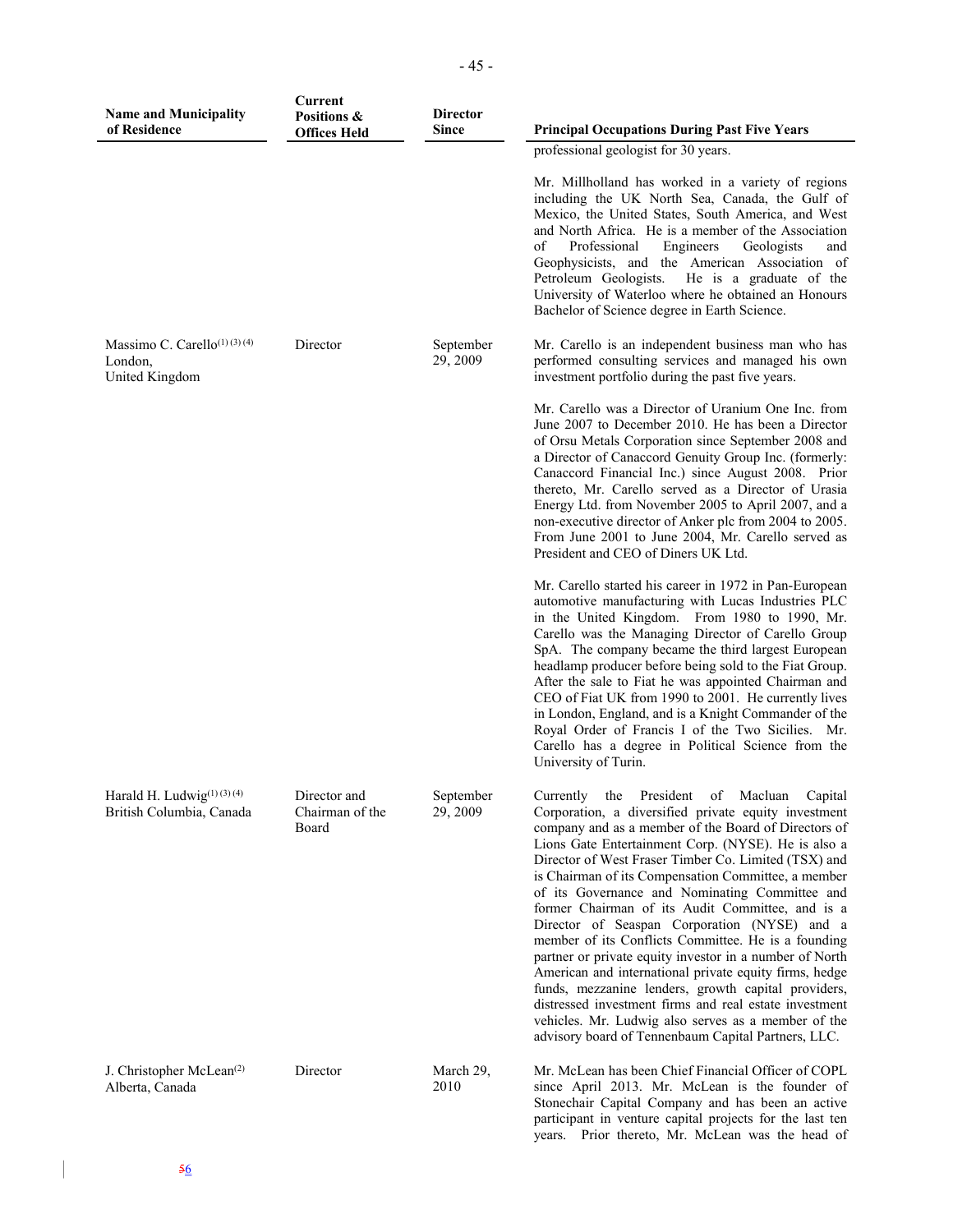| <b>Name and Municipality</b><br>of Residence                     | Current<br>Positions &<br><b>Offices Held</b>                | <b>Director</b><br><b>Since</b> | <b>Principal Occupations During Past Five Years</b>                                                                                                                                                                                                                                                                                                                                                                                                                                                                                                                                                                                                                                                     |
|------------------------------------------------------------------|--------------------------------------------------------------|---------------------------------|---------------------------------------------------------------------------------------------------------------------------------------------------------------------------------------------------------------------------------------------------------------------------------------------------------------------------------------------------------------------------------------------------------------------------------------------------------------------------------------------------------------------------------------------------------------------------------------------------------------------------------------------------------------------------------------------------------|
|                                                                  |                                                              |                                 | Capital Markets and Investment Banking of Wolverton<br>Securities Ltd., a resource focused boutique investment<br>dealer, from November 2007 to March 2009, the Vice<br>President of International Opportunities at Research<br>Capital Corporation, a national investment banking<br>firm.                                                                                                                                                                                                                                                                                                                                                                                                             |
|                                                                  |                                                              |                                 | Mr. McLean currently serves as Chairman and a<br>Director of Octant Energy Corp. Mr. McLean received<br>a Bachelor of Music from the University of Alberta and<br>a Master of Fine Art degree from Brandeis University.                                                                                                                                                                                                                                                                                                                                                                                                                                                                                 |
| Richard H. Schmitt <sup>(1)</sup> (2)(4)<br>Alberta, Canada      | Director                                                     | October 2,<br>2009              | President of Propel Energy Corp. since June 2011 and<br>President and Chief Executive Officer of Octant<br>Energy Corp. since March 9, 2012. Prior thereto, Mr.<br>Schmitt was Chief Executive Officer of Wentworth<br>Resources Limited from April 1, 2011 to August 31,<br>2011. He was Chief Executive Officer of Afren East<br>Africa Exploration from October 2010 to January 31,<br>2011. Prior thereto, he was President and CEO of<br>Black Marlin Energy Holdings Limited and its<br>predecessor company from October 2009 to October<br>2010, and President and Chief Executive Officer of<br>(formerly Canmex Mineral<br>Africa Oil Corp.<br>Corporation) from October 2006 to October 2009. |
|                                                                  |                                                              |                                 | Mr. Schmitt holds a B.Sc. in Geological Sciences from<br>the University of Aston in Birmingham England. Mr.<br>Schmitt has over 37 years of diverse international<br>experience in the upstream oil and gas industry with<br>expertise in exploration, exploitation, operations and<br>new ventures.                                                                                                                                                                                                                                                                                                                                                                                                    |
| Viscount William Astor $(1)$<br>$(2)$ $(3)$ $(4)$<br>Oxfordshire | Director                                                     | March 28,<br>2013               | Independent business man and politician who sits as an<br>elected hereditary peer in the House of Lords.                                                                                                                                                                                                                                                                                                                                                                                                                                                                                                                                                                                                |
| United Kingdom                                                   |                                                              |                                 | Viscount Astor is presently a director of Networkers<br>Plc, a global recruitment consultancy listed on AIM,<br>telecommunications,<br>specialising<br>information<br>in<br>technology, financial markets, energy & engineering,<br>ERP and managed services $\&$ projects (since 2007).<br>Viscount Astor is a director of a number of private<br>companies in the United Kingdom and is currently<br>deputy chairman of Silvergate Media Ltd. (since 2011).<br>Prior to that, Viscount Astor was Deputy Chairman of<br>Chorion Plc, a media company, which owned,<br>managed, and developed family entertainment brands<br>in the United Kingdom (from 1977 to 2011).                                 |
| Rod Christensen<br>Alberta, Canada                               | Vice President<br>Exploration and<br>Exploitation<br>Officer | N/A                             | Currently Vice President, Exploration and Exploitation<br>since December 2011. Manager Exploration and<br>Development from November 2010 to December 2011.<br>Consulting Professional Geologist to COPL and other<br>clients from August 2009 to October 2010. Senior<br>Vice President Exploration and Development at<br>Oilexco Incorporated from November 2007 to July<br>2009.                                                                                                                                                                                                                                                                                                                      |
|                                                                  |                                                              |                                 | Mr. Christensen graduated from the University of<br>Washington with a Bachelor of Geological Sciences<br>Degree. He has over 35 years of experience working in<br>the natural resource industry in Western Canada, the                                                                                                                                                                                                                                                                                                                                                                                                                                                                                  |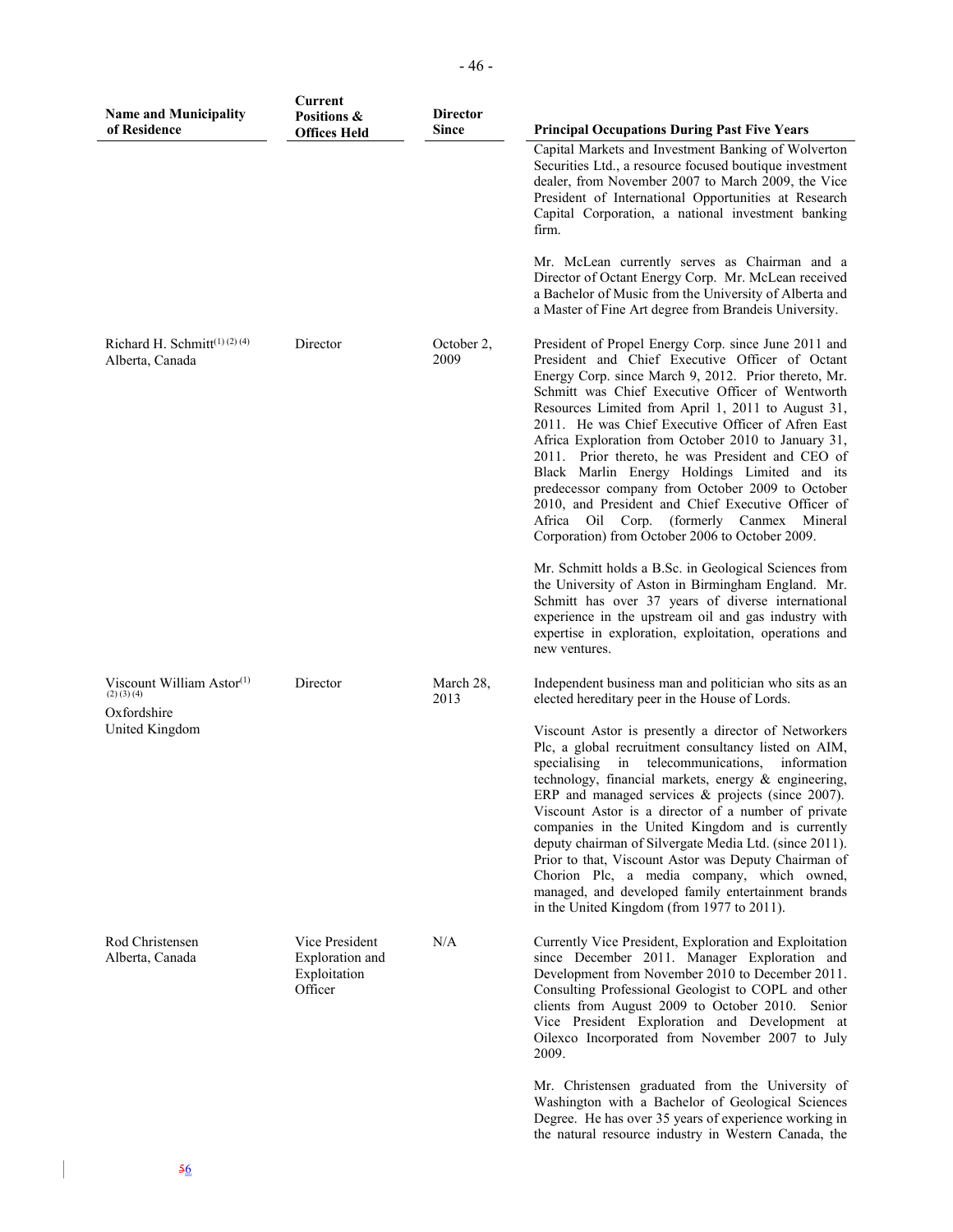| <b>Name and Municipality</b><br>of Residence | <b>Current</b><br>Positions &<br><b>Offices Held</b>                     | <b>Director</b><br><b>Since</b> | <b>Principal Occupations During Past Five Years</b>                                                                                                                                                                                                                                                                                                                     |
|----------------------------------------------|--------------------------------------------------------------------------|---------------------------------|-------------------------------------------------------------------------------------------------------------------------------------------------------------------------------------------------------------------------------------------------------------------------------------------------------------------------------------------------------------------------|
|                                              |                                                                          |                                 | UKCS and throughout the world, and held key<br>positions with Canadian Hunter Exploration, Cuesta<br>Energy, and Oilexco Incorporated.                                                                                                                                                                                                                                  |
| Richard Mays<br>Angus.<br>United Kingdom     | Vice President.<br><b>Business</b><br>Development and<br>General Counsel | N/A                             | Currently Vice President, Business Development and<br>General Counsel since September 1, 2014. Director of<br>Sallork Limited, a consultancy company, from August<br>2009 to September 2014. Executive Chairman of Black<br>Star Petroleum plc from November 2012 to January<br>2014. Executive Chairman of Peppercoast Petroleum<br>plc from March 2010 to April 2013. |

#### **Notes:**

- (1) Member of the Audit Committee.
- (2) Member of the Reserve Committee.
- (3) Member of the Compensation Committee.
- (4) Member of the Corporate Governance and Nominating Committee.
- (5) This number includes the 250,000 Common Shares which are held (in aggregate) by five different members of Mr. Ludwig's family.

Each Director of COPL will hold office until the close of the next annual meeting of the Shareholders or until his or her successor is duly elected or appointed or his or her office is earlier vacated in accordance with the *Canada Business Corporations Act* and the Articles and by-laws of COPL. The Board is comprised of a majority of independent directors.

The Board currently has four committees: the Reserves Committee; the Audit Committee; the Compensation Committee; and the Corporate Governance and Nominating Committee. The Audit Committee and Compensation Committee are comprised of independent directors.

The Directors and executive officers of COPL as a group beneficially own, directly or indirectly, or exercise control or direction over, an aggregate of 6,013,609 Common Shares, approximately 1.5% of the issued and outstanding Common Shares.

Messrs. Millholland, McLean, Christensen and Mays devote their full time and attention to the business and affairs of the Corporation. The Directors of COPL, with the exception of Messrs. Millholland and McLean, who devote their full time to COPL, devote their time and attention to the affairs of COPL as required.

# **Cease Trade Orders, Bankruptcies, Penalties or Sanctions**

Except as set forth herein, no Director or executive officer of COPL is, as at the date of this AIF, or was within 10 years before the date of this AIF, a director, chief executive officer or chief financial officer of any corporation that: (a) was subject to an order that was issued while the director or executive officer was acting in the capacity as director, chief executive officer or chief financial officer; or (b) was subject to an order that was issued after the director or executive officer ceased to be a director, chief executive officer or chief financial officer and which resulted from an event that occurred while that person was acting in the capacity as director, chief executive officer or chief financial officer. For the purposes of this paragraph, "order" means a cease trade order, an order similar to a cease trade order or an order that denied the relevant corporation access to any exemption under securities legislation, in each case that was in effect for a period of more than 30 consecutive days.

Except as set forth herein, no Director or executive officer of COPL: (a) is, as at the date of this AIF, or has been within 10 years before the date of this AIF, a director or executive officer of a corporation that, while that person was acting in that capacity, or within a year of that person ceasing to act in that capacity, became bankrupt, made a proposal under any legislation relating to bankruptcy or insolvency or was subject to or instituted any proceedings, arrangement or compromise with creditors or had a receiver, receiver manager or trustee appointed to hold its assets; or (b) has, within the 10 years before the date of this AIF, become bankrupt, made a proposal under any legislation relating to bankruptcy or insolvency, or become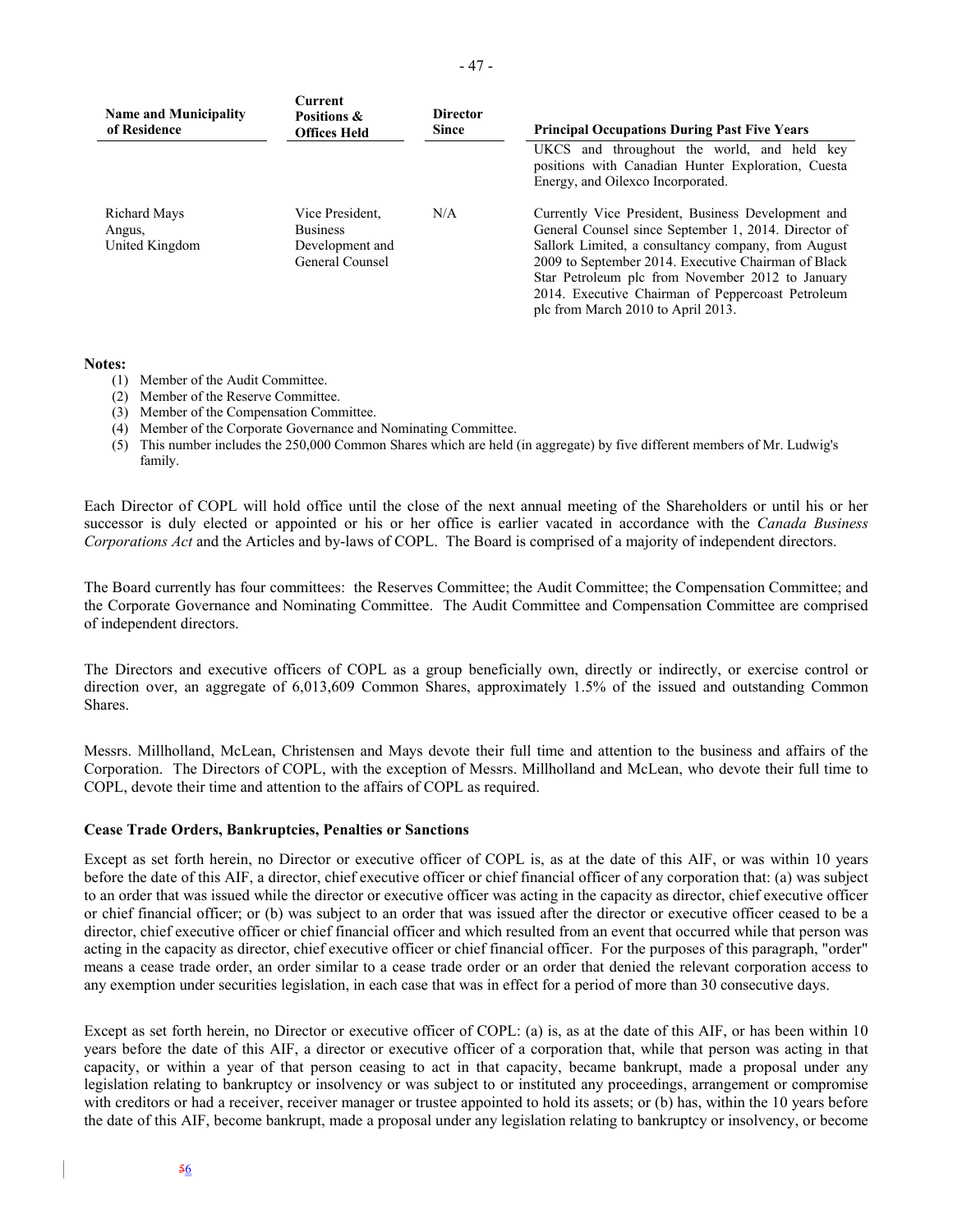subject to or instituted any proceedings, arrangement or compromise with creditors, or had a receiver, receiver manager or trustee appointed to hold the assets of the director or executive officer.

Except as set forth herein, no Director or executive officer of the Corporation has been subject to: (a) any penalties or sanctions imposed by a court relating to securities legislation or by a securities regulatory authority or has entered into a settlement agreement with a securities regulatory authority; or (b) any other penalties or sanctions imposed by a court or regulatory body that would be likely to be considered important to a reasonable investor in making an investment decision.

#### *Arthur Millholland*

Mr. Millholland was a director of Oilexco North Sea Ltd., the wholly-owned operating subsidiary of Oilexco Incorporated, when it was the subject of an order by the UK court for Administration under the provisions of paragraph 22 of Schedule B1 to the *Insolvency Act of 1986* (UK) on January 7, 2009. Mr. Millholland was a director and officer of Oilexco Incorporated when it obtained a court order for protection under the *Companies' Creditors Arrangement Act* (Canada) ("**CCAA**") on February 5, 2009. He served in the same capacity when Oilexco Incorporated was the subject of a liquidation order from the Alberta Court of Queen's Bench on July 16, 2009.

On December 9, 2009 Mr. Millholland was reprimanded by the TSXV for failing to ensure that Oilexco Incorporated maintained a transfer agent and for failing to ensure that Oilexco Incorporated issued press releases or otherwise provided the market place with timely disclosure of the process of the CCAA proceedings in September 2009, notwithstanding that Oilexco Incorporated had no funds at such time.

#### *Rod Christensen*

Mr. Christensen was the Senior Vice President Exploration and Development and an Officer of Oilexco Incorporated when it obtained a court order for protection under CCAA on February 5, 2009, and served in the same capacity when Oilexco Incorporated was the subject of a liquidation order from the Alberta Court of Queen's Bench on July 16, 2009.

#### *Richard Mays*

Mr. Mays was the Vice President (Commercial Operations) and an Officer of Oilexco Incorporated as well as an Officer of Oilexco's operational subsidiary Oilexco North Sea Limited, when Oilexco North Sea Limited was placed in administration by an order of the English High Court on January 7, 2009. Oilexco obtained a court order for protection under CCAA on February 5, 2009, and was the subject of a liquidation order from the Alberta Court of Queen's Bench on July 16, 2009.

#### **Conflicts of Interest**

Certain directors and executive officers of COPL are, and may continue to be, also directors, officers or shareholders of other oil and gas companies whose operations may, from time to time, be in direct competition with those of COPL or with entities which may, from time to time, provide financing to, or make equity investments in competitors of COPL. In accordance with the *Canada Business Corporations Act*, such directors and executive officers will be required to disclose all conflicts of interest as such conflicts arise. If a conflict of interest arises at a meeting of the Board, any director in a conflict will disclose his interest and abstain from voting on such matter.

# **AUDIT COMMITTEE**

#### **Audit Committee**

Messrs. Schmitt, Carello, Ludwig and Viscount William Astor are the members of the Audit Committee. Mr. Schmitt is the Chair of the Audit Committee. The Audit Committee is comprised of independent Directors and constituted in accordance with applicable securities laws and the policies of the TSXV.

#### **Independence of Audit Committee**

NI 52-110 provides that a member of an audit committee is independent if the member has no direct or indirect material relationship with the issuer, which could, in the view of the issuer's board of directors, be reasonably expected to interfere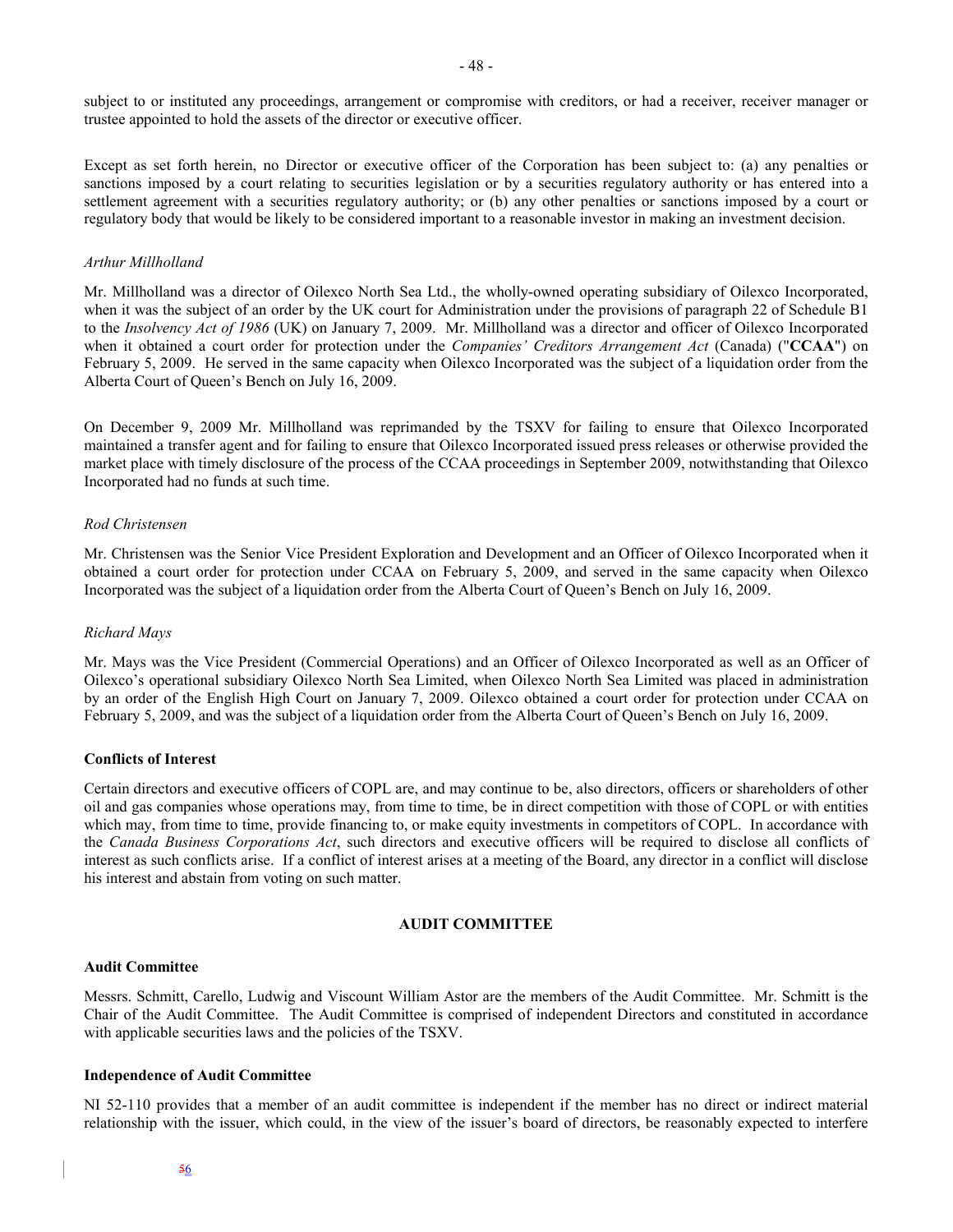with the exercise of the member's independent judgment. Each of the members of the Audit Committee, in the view of the Board, is "independent" as that term is defined in NI 52-110.

#### **Financial Literacy of Audit Committee**

NI 52-110 provides that an individual is "financially literate" if he or she has the ability to read and understand a set of financial statements that present a breadth and level of complexity of accounting issues that are generally comparable to the breadth and complexity of the issues that can reasonably be expected to be raised by the issuer's financial statements. All of the Audit Committee members are financially literate as that term is defined in NI 52-110.

#### **Relevant Education and Experience**

#### *Rick Schmitt*

Mr. Schmitt holds a B.Sc. in Geological Sciences from the University of Aston. He has over 36 years of diverse international experience in the upstream oil and gas industry with expertise in exploration, exploitation, operations and new ventures. A significant part of his career has been spent managing and developing projects in Yemen, culminating in five years as Occidental Petroleum's President and General Manager in that country. Mr. Schmitt was the President and Chief Executive Officer of Africa Oil Corp. from October 2006 to October 2009 and was the President & Chief Executive Officer of Black Marlin Energy Holdings Limited and its predecessor company until October 2010. He also served as CEO of Afren East Africa Exploration, the East African subsidiary of Afren plc, and CEO of Wentworth Resources Limited before being appointed as CEO of Propel Energy Corp. in June 2011 and President and CEO of Octant Energy Corp. in March 2012. Mr. Schmitt is also a director of Tyner Resources Ltd.

#### *Harald Ludwig*

Mr. Ludwig has over 30 years of extensive business and investment experience, including as President of Macluan Capital Corp. (a diversified private equity investment company) and as a member of the Board of Directors of Lions Gate Entertainment Corp. (NYSE). He is also a Director of West Fraser Timber Co. Ltd. (TSX) and is Chairman of its Compensation Committee, a member of its Governance and Nominating Committee and former Chairman of its Audit Committee, and is a Director of Seaspan Corp. (NYSE). He is a founding partner or private equity investor in a number of North American and international private equity firms, hedge funds, mezzanine lenders, growth capital providers, distressed investment firms and real estate investment vehicles. Mr. Ludwig also serves as a member of the advisory board of Tennenbaum Capital Partners, LLC.

#### *Massimo Carello*

Mr. Carello has over 30 years of international senior management and board level experience, who in the past five years has served as an independent businessman working as a consultant and managing his own investment portfolio. He was a director of Uranium One Inc. from June 2007 to December 2010. Mr. Carello has been a director of Orsu Metals Corp. since September 2008, and a director of Canaccord Financial Inc. since August 2008. Prior thereto, Mr. Carello served as a director of Urasia Energy Ltd. from November 2005 to April 2007, and a non-executive director of Anker plc from 2004 to 2005. From June 2001 to June 2004, Mr. Carello served as President and CEO of Diners UK Ltd. Prior to this, Mr. Carello started his career in 1972 in pan-European automotive manufacturing with Lucas Industries PLC. From 1980 to 1990, Mr. Carello was the Managing Director of Carello Group SpA. The company became the third largest European headlamp producer before being sold to the Fiat Group. After the sale to Fiat he was appointed Chairman and CEO of Fiat UK from 1990 to 2001. Mr. Carello is a Knight Commander of the Royal Order of Francis I of the Two Sicilies, and has a degree in Political Science from the University of Turin.

#### *Viscount William Astor*

Viscount Astor has been a member of the audit committee of Networkers Plc since 2006 and Silvergate Media Ltd. since 2010.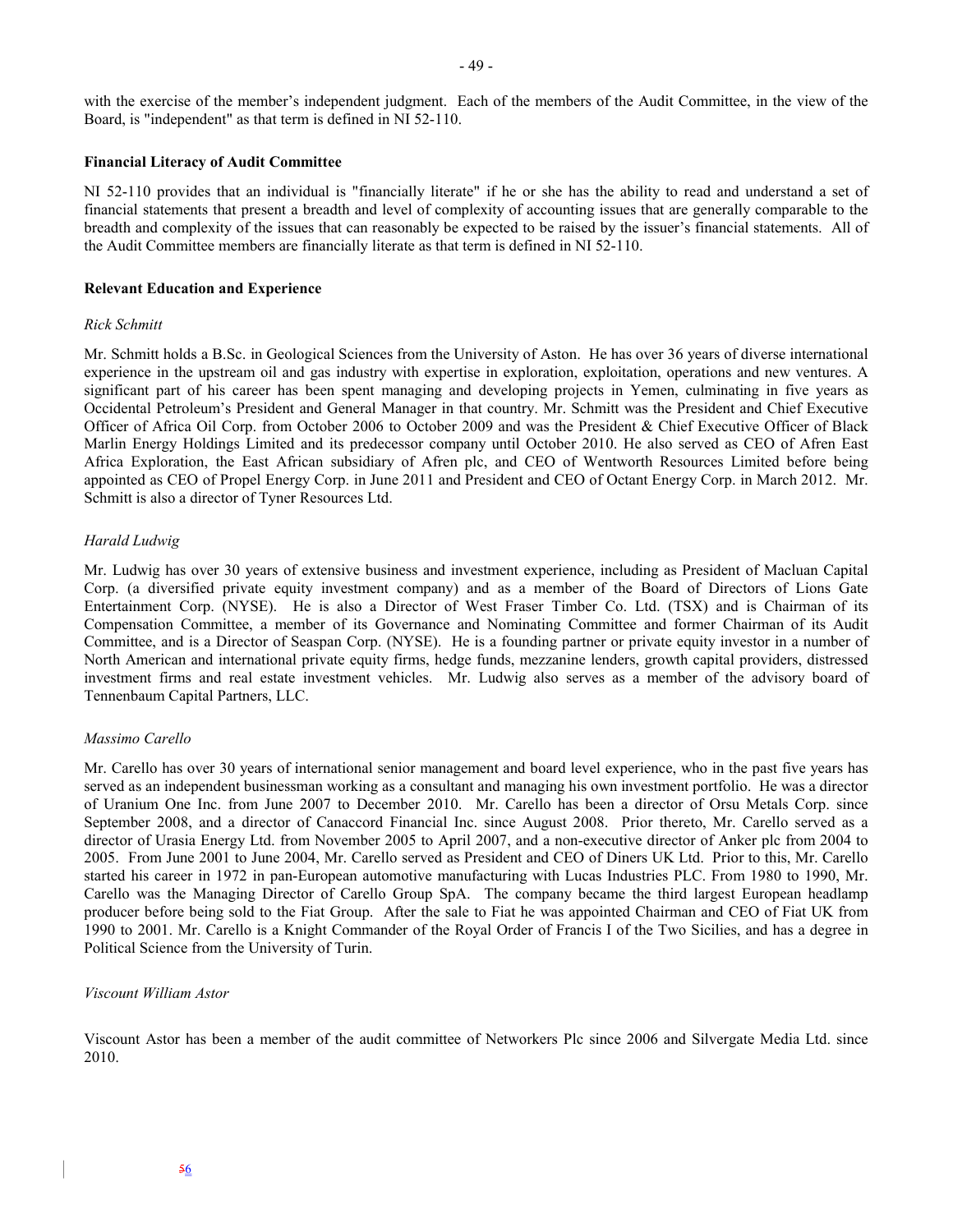#### **Audit Committee Oversight**

Since the commencement of COPL's most recently completed financial year, there has not been a recommendation of the Audit Committee to nominate or compensate an external auditor which was not adopted by the Board.

#### **Pre-Approval Policies and Procedures**

The Audit Committee Charter attached as Appendix D sets forth the specific policies and procedures that the Audit Committee has adopted for the engagement of non-audit services.

#### **External Auditor Service Fees**

The fees paid to the Corporation's external auditor in the last two fiscal years are set out in the table below. Audit fees were incurred in connection with annual financial statements, statutory filings, quarterly reviews of financial information and services rendered for prospectuses.

|                        | 2013      | 2014      |
|------------------------|-----------|-----------|
| Audit fees $(1)$       | \$157,100 | \$144,810 |
| Tax related fees $(2)$ | 70.400    | 63.617    |
| <b>Total</b>           | \$227,500 | \$208,427 |

#### **Notes:**

(1) Audit fees were paid for professional services rendered by the auditor for the audit of the Corporation's annual financial statements, services provided in connection with statutory and regulatory filings, prospectuses and quarterly reviews of financial information.

(2) Tax fees were paid for preparation of income tax returns and advice with respect to tax compliance and international tax compliance.

#### **TRANSFER AGENT AND REGISTRAR**

The registrar and transfer agent for the Common Shares and Warrants is Computershare Trust Company of Canada at its principal office in Calgary, Alberta and sub-agency office in Toronto, Ontario.

# **MATERIAL CONTRACTS**

On the Liberia Block LB-13 transaction, an amended and restated Asset Purchase Agreement and an amended and restated Sale and Purchase Agreement were entered into on March 8, 2013.

# **INTERESTS OF EXPERTS**

COPL's auditor is Deloitte LLP, Chartered Accountants in Calgary, Canada. Deloitte LLP is independent in accordance with the Rules of Professional Conduct as outlined by the Institute of Chartered Accountants of Alberta.

As at the date hereof, the designated professionals of D&M beneficially own, directly or indirectly, less than 1% of the outstanding Common Shares.

# **ADDITIONAL INFORMATION**

Additional information relating to COPL, including directors' and officers' remuneration and indebtedness, principal holders of COPL's securities and securities authorized for issuance under COPL's Stock Option Plan, is contained in the Corporation's Information Circular for its most recent meeting of securityholders that involved the election of directors relating to the Annual and Special Meeting of Shareholders to be held on May 13, 2015, and in documents filed on SEDAR at www.sedar.com.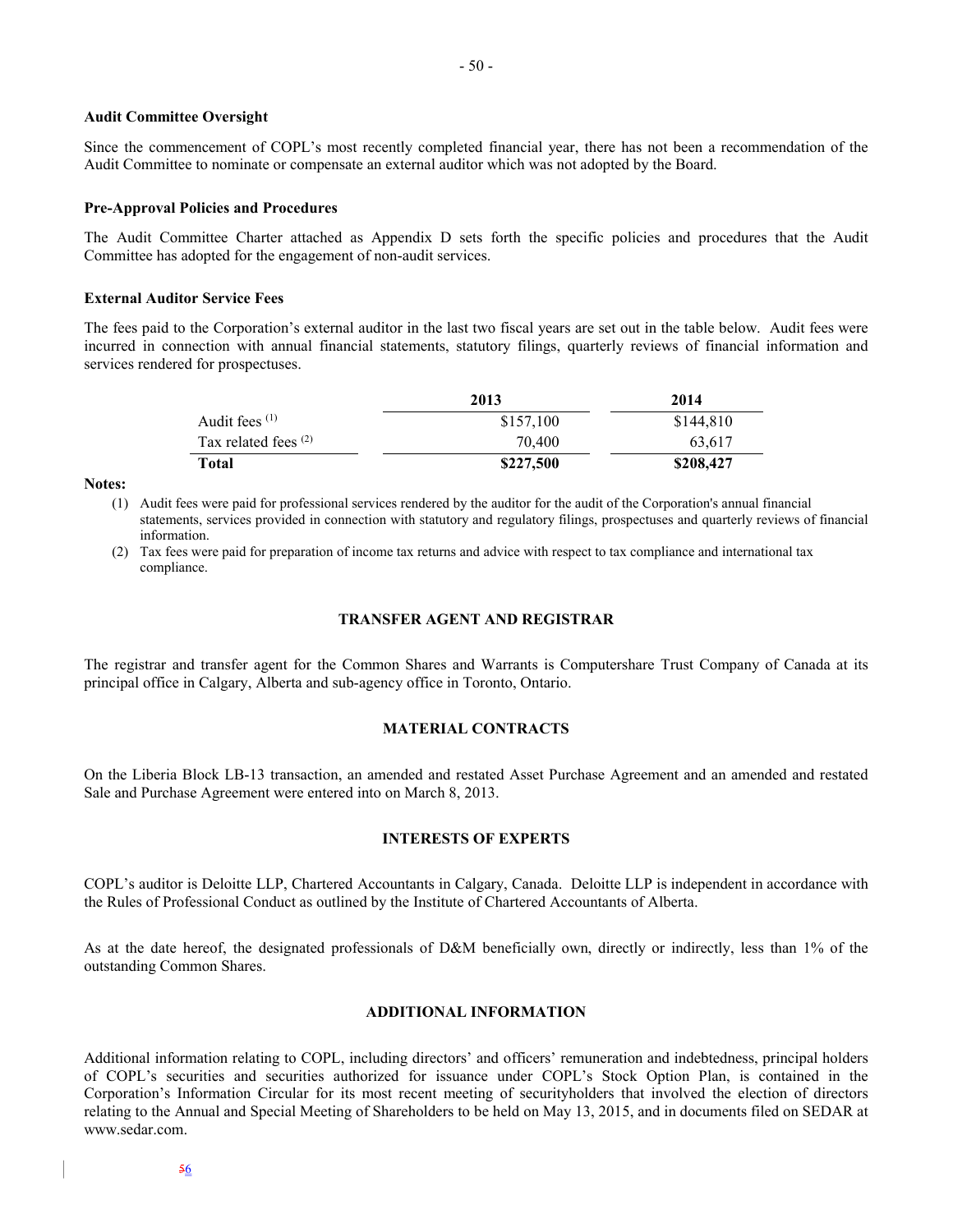Additional financial information is provided in COPL's audited consolidated comparative financial statements and management's discussion and analysis for its most recently completed financial year, and which are filed on SEDAR at www.sedar.com. Documents can also be retrieved from the Corporation's website at www.canoverseas.com.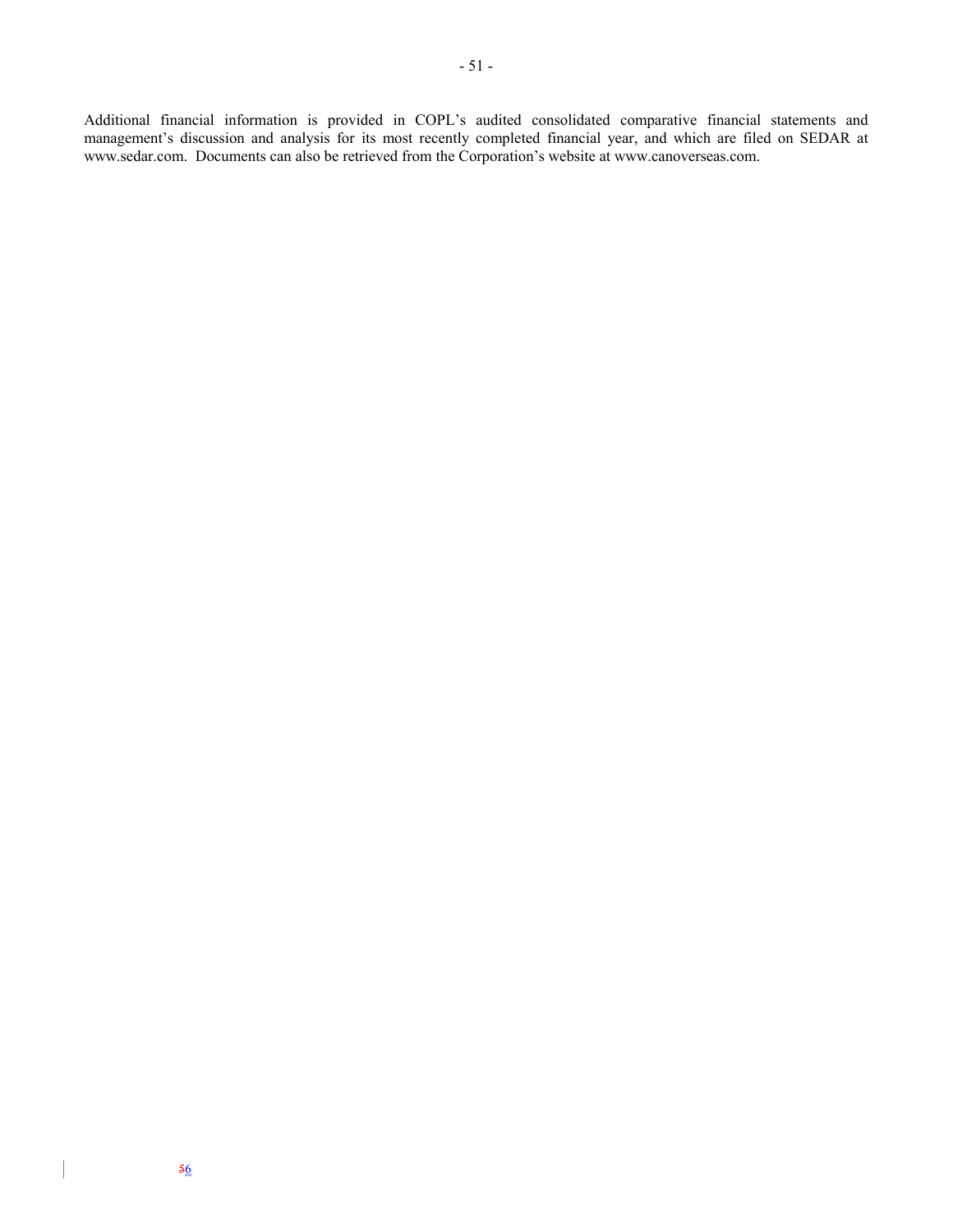**- A-1 -**

- 52 -

# **APPENDIX A**

# **FORM NI 51-101F1—STATEMENT OF RESERVES DATA AND OTHER OIL AND GAS INFORMATION**

# **CANADIAN OVERSEAS PETROLEUM LIMITED The "Reporting Issuer" or "the Corporation"**

# **For fiscal Year Ended December 31, 2014**

This is the form referred to in item 1 of section 2.1 of National Instrument 51-101 *Standards of Disclosure for Oil and Gas Activities* ("**NI 51-101**"). Terms for which a meaning is given in NI 51-101 have the same meaning in this Form 51-101F1.

# **TABLE OF CONTENTS**

| PART 1            | DATE OF STATEMENT             | Page A <sub>1</sub> |
|-------------------|-------------------------------|---------------------|
| PART <sub>2</sub> | DISCLOSURE OF RESERVES DATA   | Page A <sub>1</sub> |
| PART <sub>6</sub> | OTHER OIL AND GAS INFORMATION | Page A1 $&$ A2      |

| Form 51-101F2 | Report on Reserves Data by Independent Qualified Reserves |
|---------------|-----------------------------------------------------------|
|               | Evaluator or Auditor                                      |

**Form 51-101F3** Report by Management and Directors on Oil and Gas Disclosure

# **PART 1 DATE OF STATEMENT**

# **Item 1.1 Relevant Dates**

- 1. The date of this report and statement is: March **[26]**,26, 2015.
- 2. The effective date of information provided in this statement is as of the Corporation's most recently completed fiscal year ended: December 31, 2014.
- 3. The date of preparation of the information provided herein is: September 1, 2014.March 26, 2015.

# **PARTS 2-5 DISCLOSURE OF RESERVES DATA**

As of December 31, 2014, COPL had no oil and gas reserves. Consequently, no reserves data is enclosed on this statement for Parts 2 through 5 of NI 51-101 F1.

# **PART 6 OTHER OIL AND GAS INFORMATION**

| Item 6.1 | <b>Oil and Gas Properties</b> |                              |  |
|----------|-------------------------------|------------------------------|--|
| Block    | <b>Current Land Holdings</b>  | <b>Current Land Holdings</b> |  |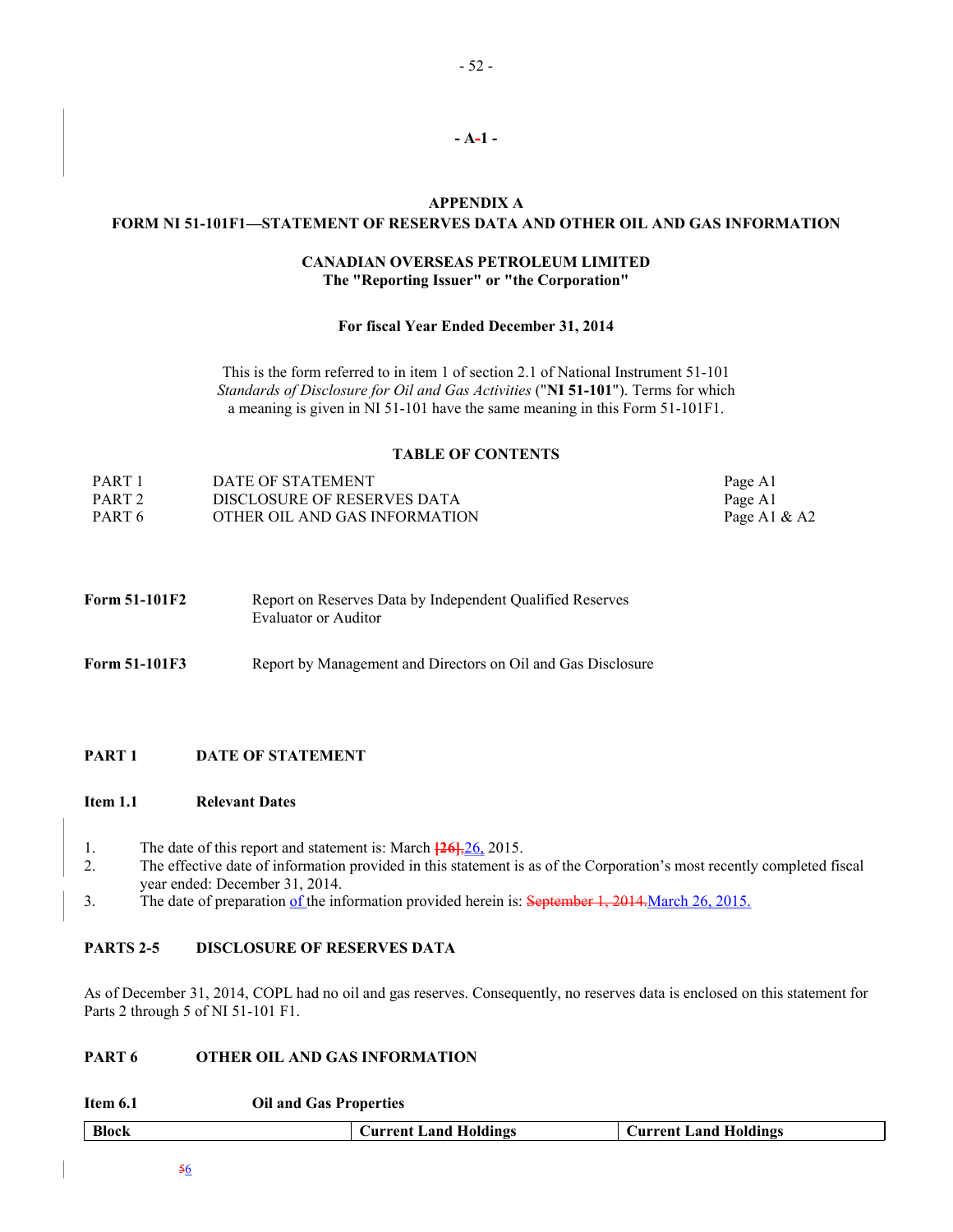|                                              | <b>Hectares</b><br>Gross | (Net<br><b>TT</b><br>Hectares) |
|----------------------------------------------|--------------------------|--------------------------------|
| 17% equity interest)<br>$LB-1?$<br>. Liberia | $000$ ha<br>`^4<br>້     | <sup>1</sup> 80 ha             |

For a description of COPL's property in Block LB-13, Offshore Liberia, please see "*Oil and Gas Properties*" of the Annual Information Form dated March **[26]**,26, 2015 to which this Form 51-101 F1 is appended.

# **Item 6.2 Properties with No Attributed Reserves**

There are no attributable reserves to Block LB-13.

# **Form 51–101F2**

The companion Form 51–101F2 "Report on Reserves Data by Independent Qualified Reserves Evaluator or Auditor" to this Form 51–101F1 filed concurrently is nil and blank because the Corporation is an exploration stage company and has no reserves to report.

# **Form 51–101F3**

The companion Form 51–101F3 "Report of Management and Directors on Oil and Gas Disclosure" pertaining to this Form 51-101 F1 is filed concurrently with this Form 51-101F1.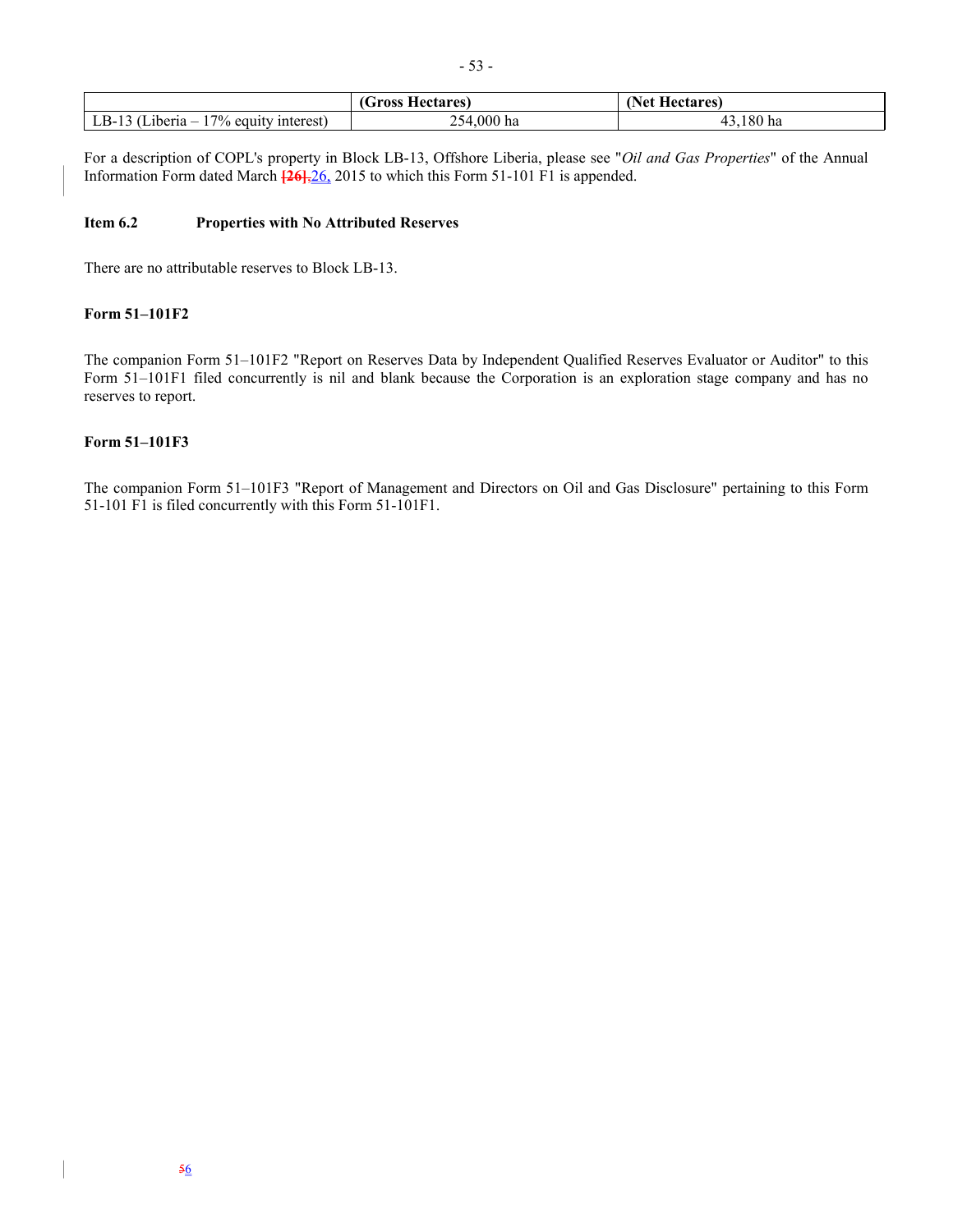# **APPENDIX B FORM 51-101F2**

# **REPORT ON RESERVES DATA BY INDEPENDENT QUALIFIED RESERVES EVALUATOR**

*This is the form referred to in item 2 of section 2.1 of National Instrument 51-101 Standards of Disclosure for Oil and Gas Activities ("NI 51-101"). Terms to which a meaning is ascribed in Nl 51-101 have the some meaning in this form.*

# **Report on Reserves Data**

This Form 51-101F2 report is filed concurrently with Forms 51-101F1 and 51-101F3. This is a nil and blank report because the Corporation is an exploration stage company and has no oil or gas reserves to report.

**Dated effective December 31, 2014**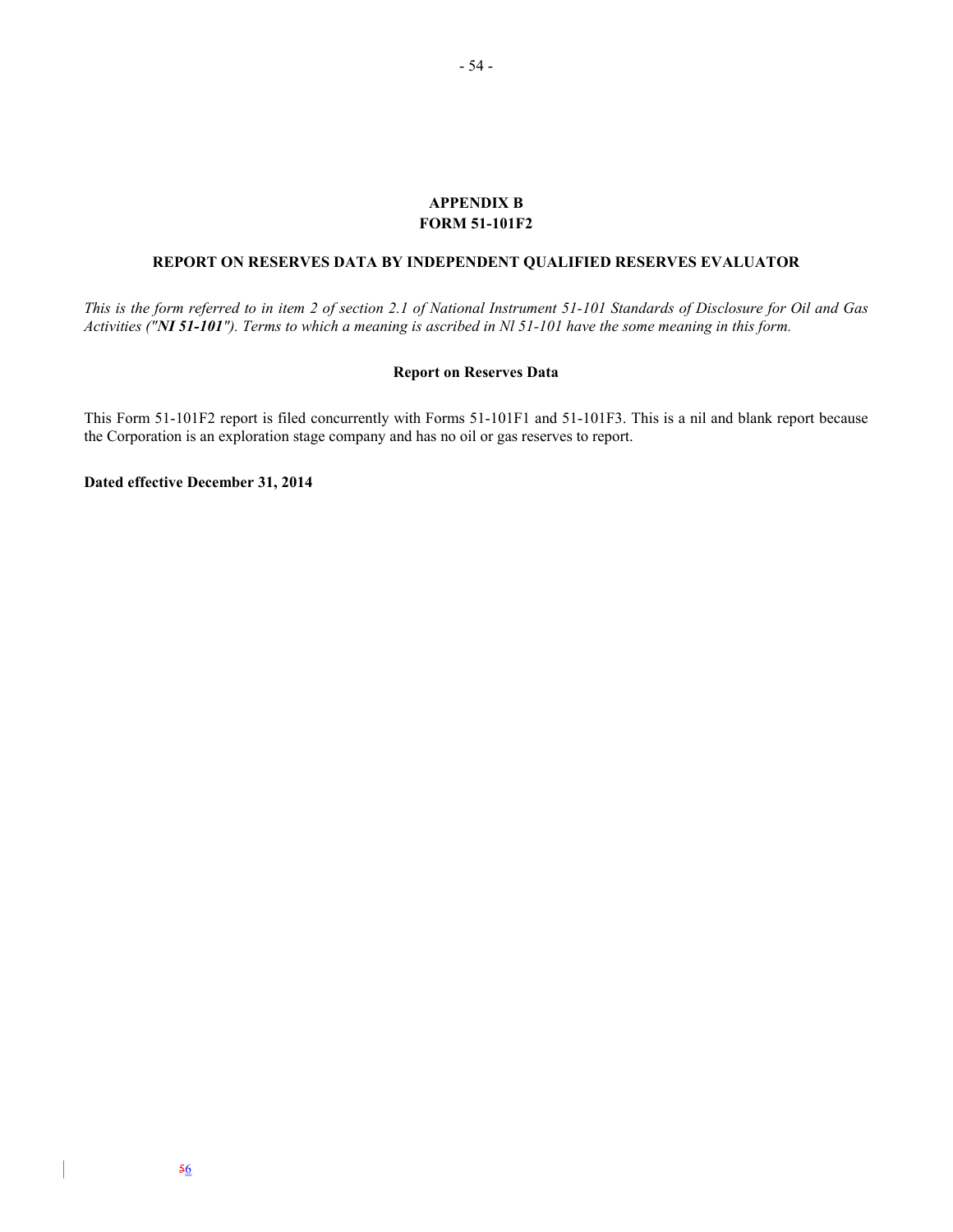# **APPENDIX C FORM 51-101F3**

# **REPORT OF MANAGEMENT AND DIRECTORS ON RESERVES DATA AND OTHER INFORMATION**

Management of COPL are responsible for the preparation and disclosure of information with respect to the Corporation's oil and gas activities in accordance with securities regulatory requirements. This information includes reserves data, which are estimates of proved reserves and probable reserves and related future net revenue as at December 31, 2014, estimated using forecast prices and costs.

The board of directors of the Corporation has determined that, as of the last day of the Corporation's most recently completed financial year, the Corporation had no reserves.

An independent qualified reserves evaluator has not been retained to evaluate the Corporation's reserves data as the Corporation has no reserves as of the last day of the Corporation's most recently completed financial year and no report of an independent qualified reserves evaluator will be disclosed by the Corporation for the period from January 1, 2014 to December 31, 2014.

The Reserves Committee of the board of directors has reviewed the Corporation's procedures for assembling and reporting other information associated with oil and gas activities and has reviewed that information with management of the Corporation. The board of directors has, on the recommendation of the Reserves Committee, approved

- (a) the content and filing with securities regulatory authorities of Form 51-101F1 containing reserves data and other oil and gas information;
- (b) the filing of form 51-101F2, which discloses that there is no report of the independent qualified reserves evaluator on reserves data, because the Corporation has no reserves; and
- (c) the content and filing of this report.

 (signed) "*Richard Schmitt*" . Director (Chair of Reserves Committee)

(signed) "*Arthur Millholland*" . Director and Chief Executive Officer

(signed) "*Christopher McLean"* . Director and Chief Financial Officer

(signed) "*Rod Christensen"* . **Officer**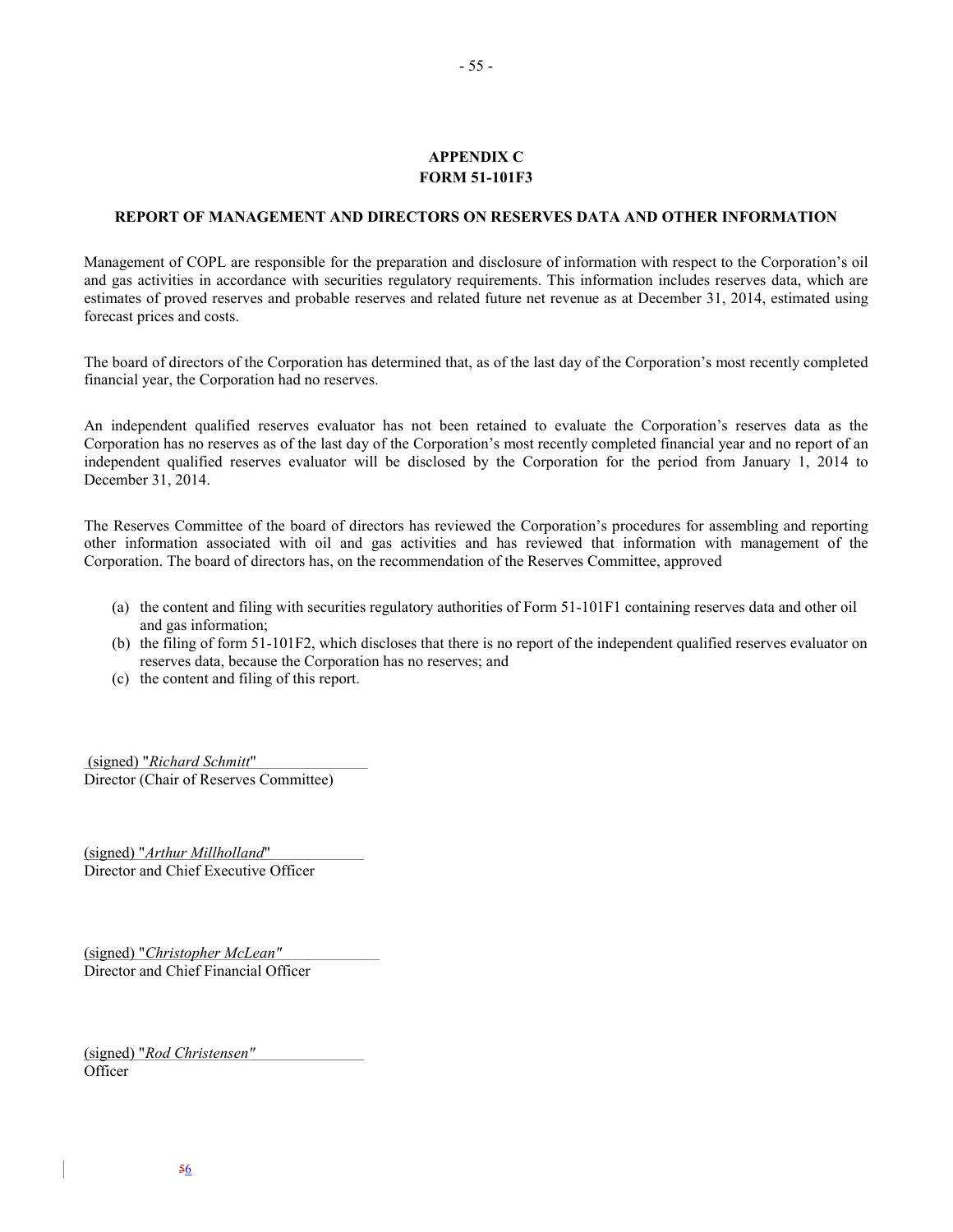# **Note:**

(1) For the convenience of reader, CSA Staff Notice 51-324 Glossary to NI 51-101 Standards of Disclosure for Oil and Gas Activities set out the meanings of terms that are printed in italics in sections 1 and 2 of this Form or in NI 51-101, Form 51-101F1, Form 51-101F2 or Companion Policy 51-101CP.

1.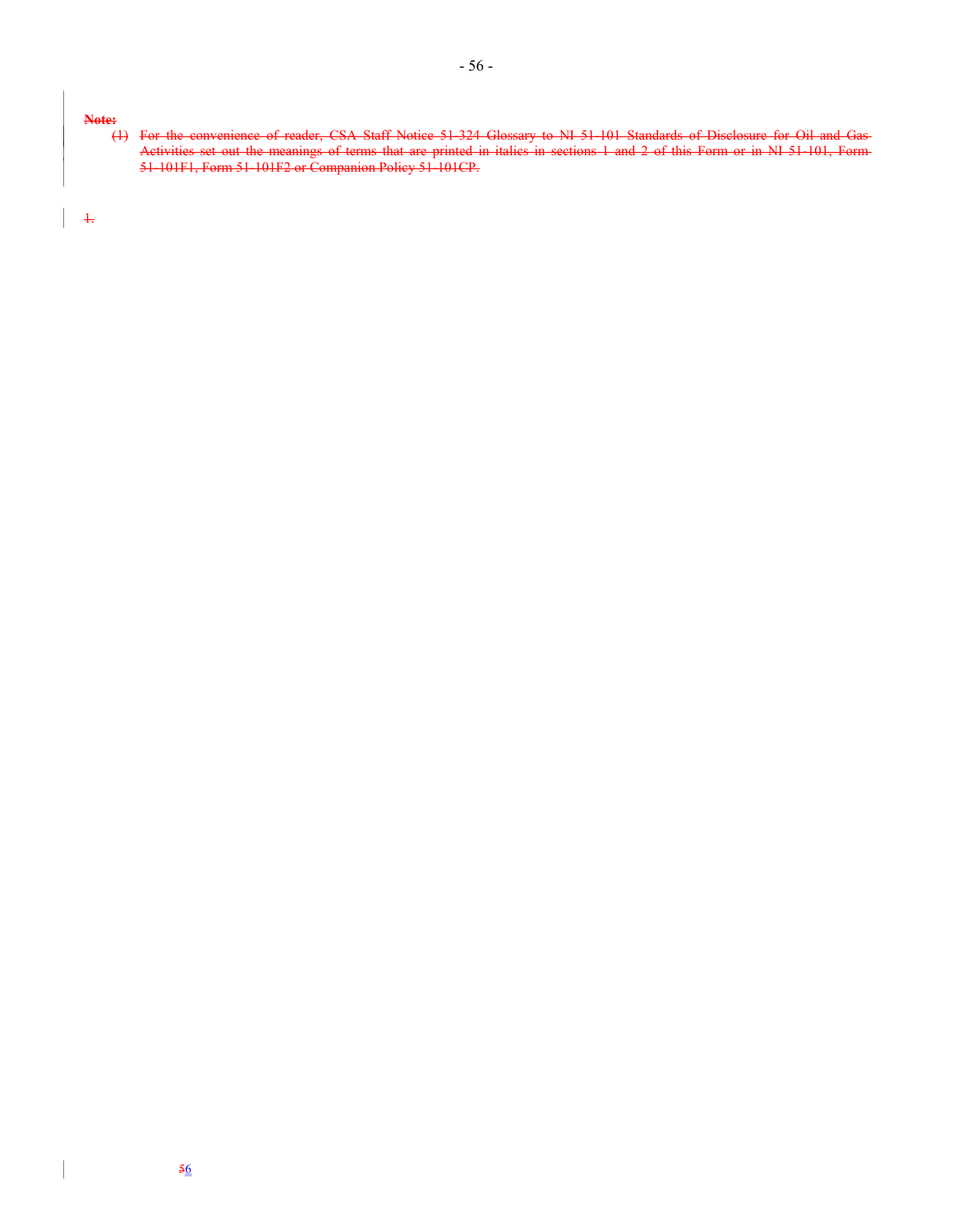# **APPENDIX D AUDIT COMMITTEE CHARTER**

# **1. PURPOSE**

The Audit Committee (the "**Committee**") of Canadian Overseas Petroleum Limited ("**COPL**") is a committee of the Board of Directors with the responsibility under the governing legislation of COPL to review the financial statements, accounting policies and reporting procedures of COPL.

The primary function of the Committee is to assist the Board of Directors in fulfilling its oversight responsibilities by reviewing the financial reports and other financial information provided by COPL to any governmental body or the public, the systems of internal controls of COPL regarding finance, accounting and legal compliance that management and the Board have established, and the auditing, accounting and financial reporting processes of COPL generally. Consistent with this function, the Committee should encourage continuous improvement of, and should foster adherence to, the policies, procedures and practices at all levels of COPL.

The primary duties and responsibilities of the Committee are to:

- Serve as an independent and objective party to monitor the financial reporting process and the system of internal controls of COPL.
- Monitor the independence and performance of the auditor of COPL (the "**Auditor**") and the internal audit function of COPL.
- To communicate directly with the internal and external auditors and provide an open avenue of communication among the Auditor, financial and senior management and the Board of Directors.

The Committee will primarily fulfill these responsibilities by carrying out the activities set out in Section 4 of this Charter.

# **2. COMPOSITION**

- The Committee shall be comprised of three or more directors as determined by the Board of Directors. The composition of the Committee shall adhere to all applicable corporate and securities laws and all requirements of the stock exchanges on which shares of COPL are listed.
- All members of the Committee shall have a working familiarity with basic finance and accounting practices, and be "financially literate" in accordance with applicable laws and all requirements of the stock exchanges on which shares of COPL are listed or become financially literate within a reasonable period of time following his or her appointment.
- Members of the Committee shall be elected by the Board at the meeting of the Board held immediately after the annual meeting of shareholders or such other times as shall be determined by the Board and shall serve until the next such meeting or until their successors shall be duly elected and qualified.
- Any member of the Committee may be removed or replaced at any time by the Board of Directors and shall cease to be a member of the Committee as soon as such member ceases to be a director. Subject to the foregoing, each member of the Committee shall hold such office until the next annual meeting of shareholders after his or her election as a member of the Committee.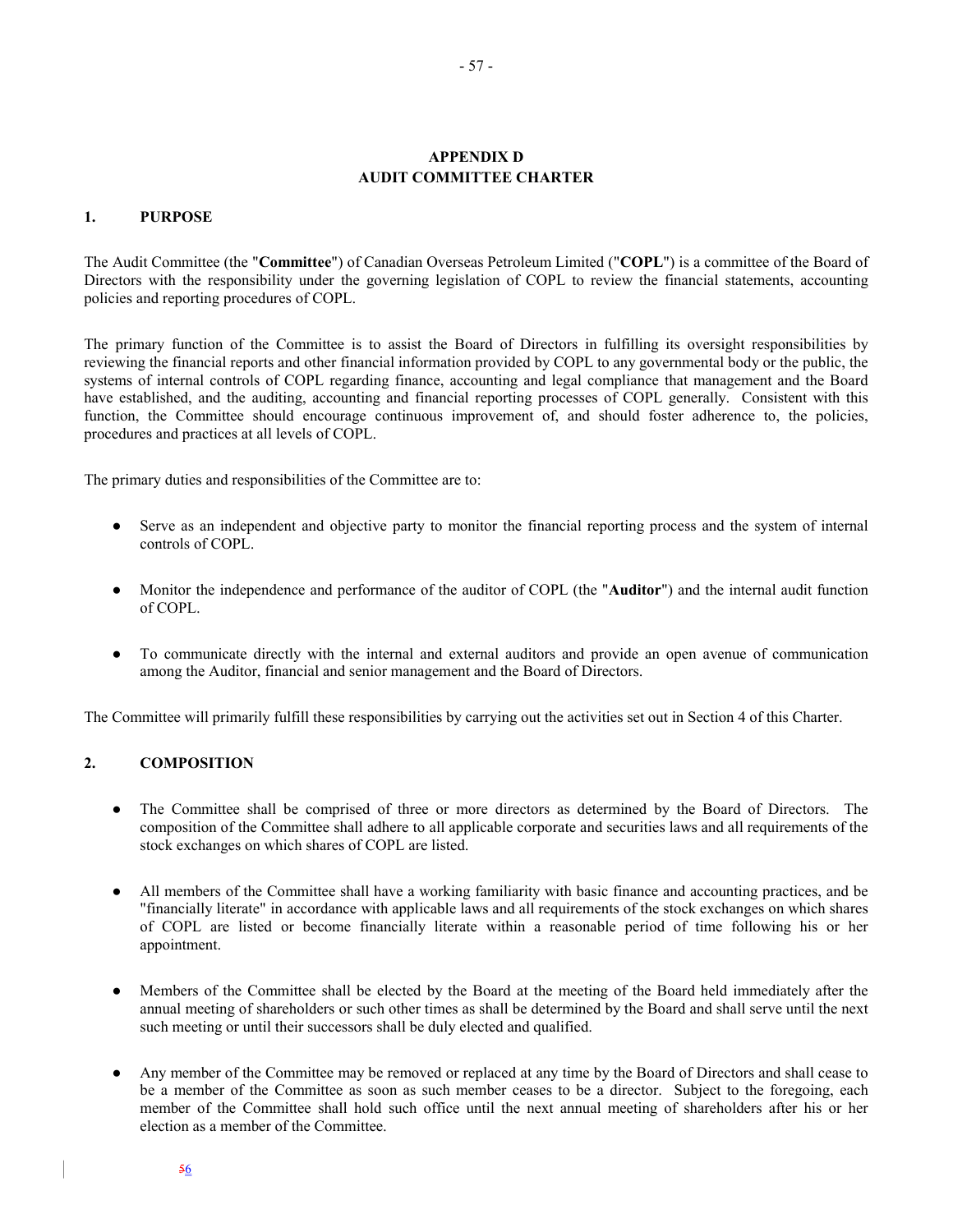The members of the Committee shall be entitled to receive such remuneration for acting as members of the Committee as the Board of Directors may from time to time determine.

# **3. MEETINGS**

- The Committee may appoint one of its members to act as Chairman of the Committee. The Chairman will appoint a secretary who will keep minutes of all meetings (the "**Secretary**"). The Secretary does not have to be a member of the Committee or a director and can be changed by written notice from the Chairman.
- No business may be transacted by the Committee except at a meeting at which a quorum of the Committee is present or by a consent resolution in writing signed by all members of the Committee. A majority of the members of the Committee shall constitute a quorum, provided that if the number of members of the Committee is an even number, one half of the number of members plus one shall constitute a quorum.
- The Committee will meet as many times as is necessary to carry out its responsibilities, but at least quarterly to review the financial statements of COPL. The Committee will meet with management and the Auditor in separate executive sessions to discuss any matters that the Committee or these parties believe should be discussed privately.
- The time at which, and the place where, the meetings of the Committee shall be held, the calling of meetings and the procedure in all respects of such meetings shall be determined by the Chairman, unless otherwise provided for in the By-Laws of COPL or otherwise determined by resolution of the Board of Directors.
- The Committee may invite to, or require the attendance at, any meeting of the Committee, such officers and employees of COPL, legal counsel or other persons as it deems necessary in order to perform its duties and responsibilities
- Subject to the provisions of the governing legislation of COPL and applicable regulations the Chairman of the Committee may exercise the powers of the Committee in between meetings of the Committee. In such event, the Chairman shall immediately report to the members of the Committee and the actions or decisions taken in the name of the Committee shall be recorded in the proceedings of the Committee.

# **4. RESPONSIBILITIES AND DUTIES**

To fulfill its responsibilities and duties the Committee shall:

# **Documents/Reports Review**

- Review and recommend for approval to the Board of Directors of COPL any revisions or updates to this Charter. This review should be done at least annually.
- Review the interim unaudited quarterly financial statements and the annual audited financial statements and accompanying MD&A, and the related press releases of COPL and report on them to the Board of Directors.
- Satisfy itself, on behalf of the Board of Directors, that the unaudited quarterly financial statements and annual audited financial statements of COPL are fairly presented both in accordance with generally accepted accounting principles and otherwise, and recommend to the Board of Directors whether the quarterly and annual financial statements should be approved.
- Satisfy itself, on behalf of the Board of Directors, that the information contained in the quarterly financial statements of COPL, annual report to shareholders and similar documentation does not contain any untrue statement of any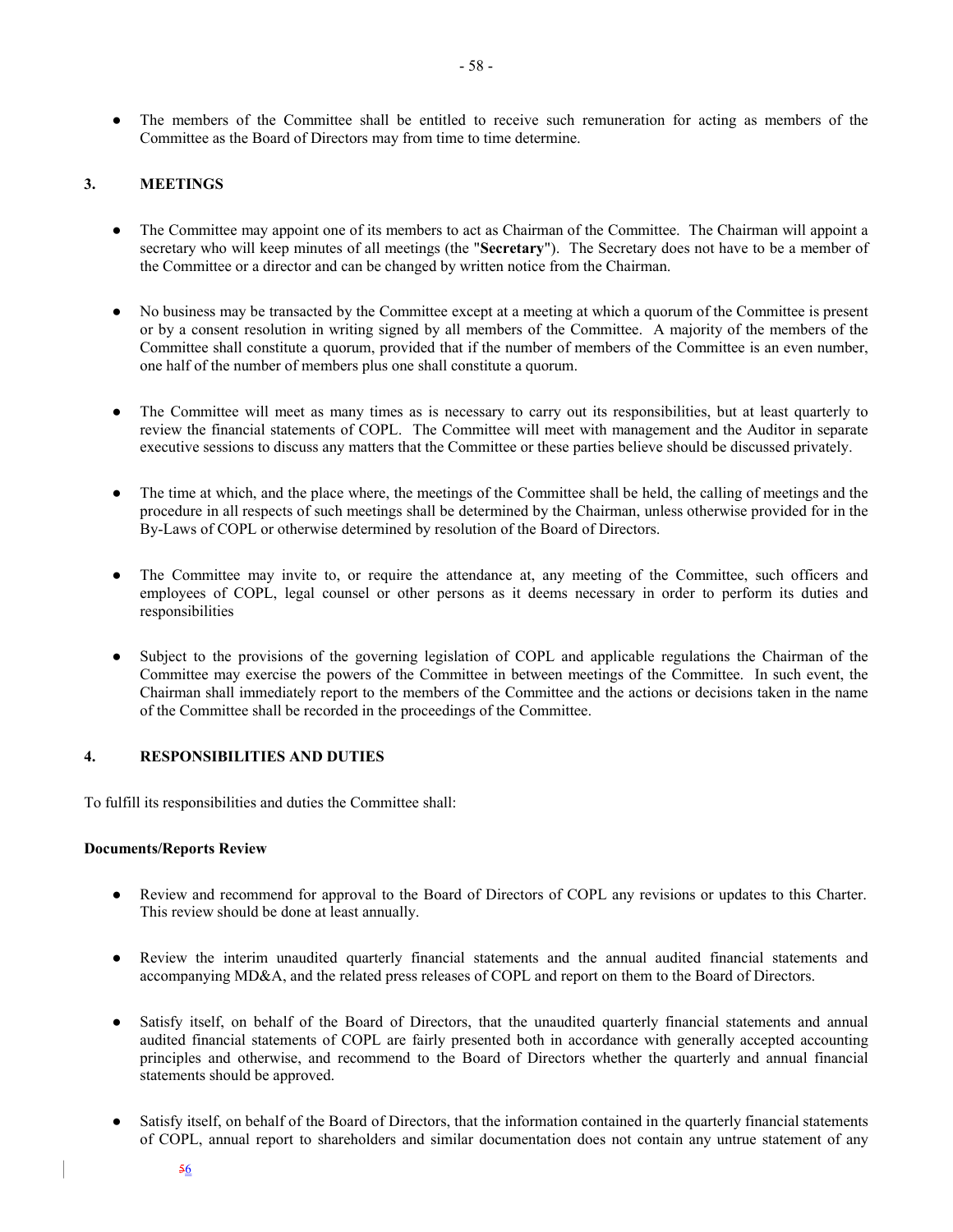material fact or omit to state a material fact that is required or necessary to make a statement not misleading, in light of the circumstances under which it was made.

- Review any reports or other financial information of COPL submitted to any governmental body, or the public, including any certification, report, opinion or review rendered by the Auditor.
- Review, and if deemed advisable, approve any related party transactions.
- Have the right, for the purpose of performing their duties: (i) to inspect all the books and records of COPL; (ii) to discuss such accounts and records and any matters relating to the financial position of COPL with the officers and auditors of COPL and the Auditor; (iii) to commission reports or supplemental information relating to the financial information; (iv) to require the Auditor to attend any or every meeting of the Committee; and (v) to engage such independent counsel and other advisors as are necessary in the determination of the Committee.
- Permit the Board of Directors to refer to the Committee such matters and questions relating to the financial position of COPL and its affiliates or the reporting related to it as the Board of Directors may from time to time see fit.

# **Independent Auditor**

- Be directly and solely responsible for the appointment, compensation, and oversight of the work of the Auditor of COPL upon shareholder approval of the appointment, with such Auditor being ultimately accountable to the shareholders, the Board and the Committee.
- Act as the Auditor's channel of direct communication to COPL. In this regard, the Committee shall, among other things, receive all reports from the Auditor of COPL, including timely reports of:
	- (a) all critical accounting policies and practices to be used;
	- (b) all alternative treatments of financial information within generally accepted accounting principles that have been discussed with the management of COPL, ramifications of the use of such alternative disclosures and treatments, and the treatment preferred by the Auditor of COPL; and
	- (c) other material written communications between the Auditor and the management of COPL, including, but not limited to, any management letter or schedule of unadjusted differences.
- Satisfy itself, on behalf of the Board of Directors that the Auditor is "independent" of management, within the meaning given to such term in the rules and pronouncements of the applicable regulatory authorities and professional governing bodies. In furtherance of the foregoing, the Committee shall request that the Auditor at least annually provide a formal written statement delineating all relationships between the Auditor and COPL, and request information from the Auditor and management to determine the presence or absence of a conflict of interest. The Committee shall actively engage the Auditor in a dialogue with respect to any disclosed relationships or services that may impact the objectivity and independence of the Auditor. The Committee shall take, or recommend that the full Board take, appropriate action to oversee the independence of the Auditor.
- Be responsible for pre-approving all audit and non-audit services provided by the Auditor; provided, however, that the Committee shall have the authority to delegate such responsibility to one or more of its members to the extent permitted under applicable law and stock exchange rules.
- Review the performance of the Auditor and make recommendations to the Board of Directors as to whether or not to continue to engage the Auditor.
- Determine and review the remuneration of the Auditor and any independent advisors (including independent counsel) to the Committee.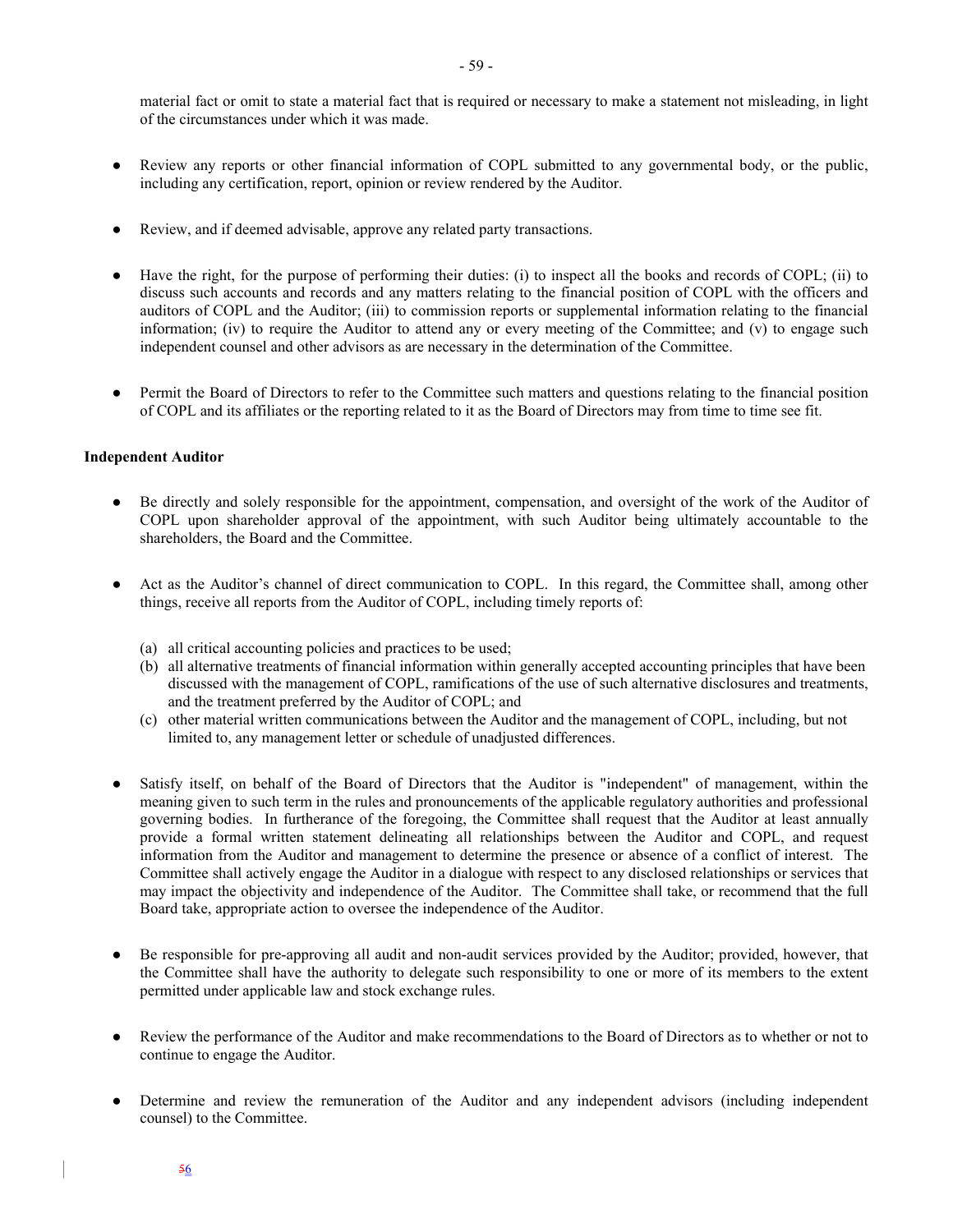Satisfy itself, on behalf of the Board of Directors, that any matter which the Auditor wishes to bring to the attention of the Board of Directors has been addressed and that there are no "unresolved differences" with the Auditor.

# **Financial Reporting Process and Risk Management**

- Review the audit plan of the Auditor for the current year and review advice from the Auditor relating to management and internal controls and the responses of COPL to the suggestions made put forth.
- Monitor the internal accounting controls, informational gathering systems and management reporting on internal controls of COPL.
- Review with management and the Auditor the relevance and appropriateness of the accounting policies of COPL and review and approve all significant changes to such policies.
- Satisfy itself, on behalf of the Board of Directors, that COPL has implemented appropriate systems of internal control over financial reporting and the safeguarding of the assets of COPL and other "risk management" functions (including the identification of significant risks and the establishment of appropriate procedures to manage those risks and the monitoring of corporate performance in light of applicable risks) affecting the assets of COPL, management, financial and business operations and the health and safety of employees and that these systems are operating effectively.
- Review and approve the investment and treasury policies of COPL and monitor compliance with such policies.
- Establish procedures for the receipt and treatment of (i) complaints received by COPL regarding accounting, controls, or auditing matters and (ii) confidential, anonymous submissions by employees of COPL as to concerns regarding questionable accounting or auditing.

# **Legal and Regulatory Compliance**

- Satisfy itself, on behalf of the Board of Directors, that all material statutory deductions have been withheld by COPL and remitted to the appropriate authorities.
- Without limiting its rights to engage independent counsel and other advisors as it determines necessary to carry out its duties generally, review, with the principal legal external counsel of COPL, any legal matter that could have a significant impact on the financial statements of COPL.
- Satisfy itself, on behalf of the Board of Directors, that all regulatory compliance issues have been identified and addressed.

# **Budgets**

Assist the Board of Directors in the review and approval of operational, capital and other budgets proposed by management.

# **General**

Perform any other activities consistent with this Charter, the Articles of COPL and governing law, as the Committee or the Board of Directors deem necessary or appropriate.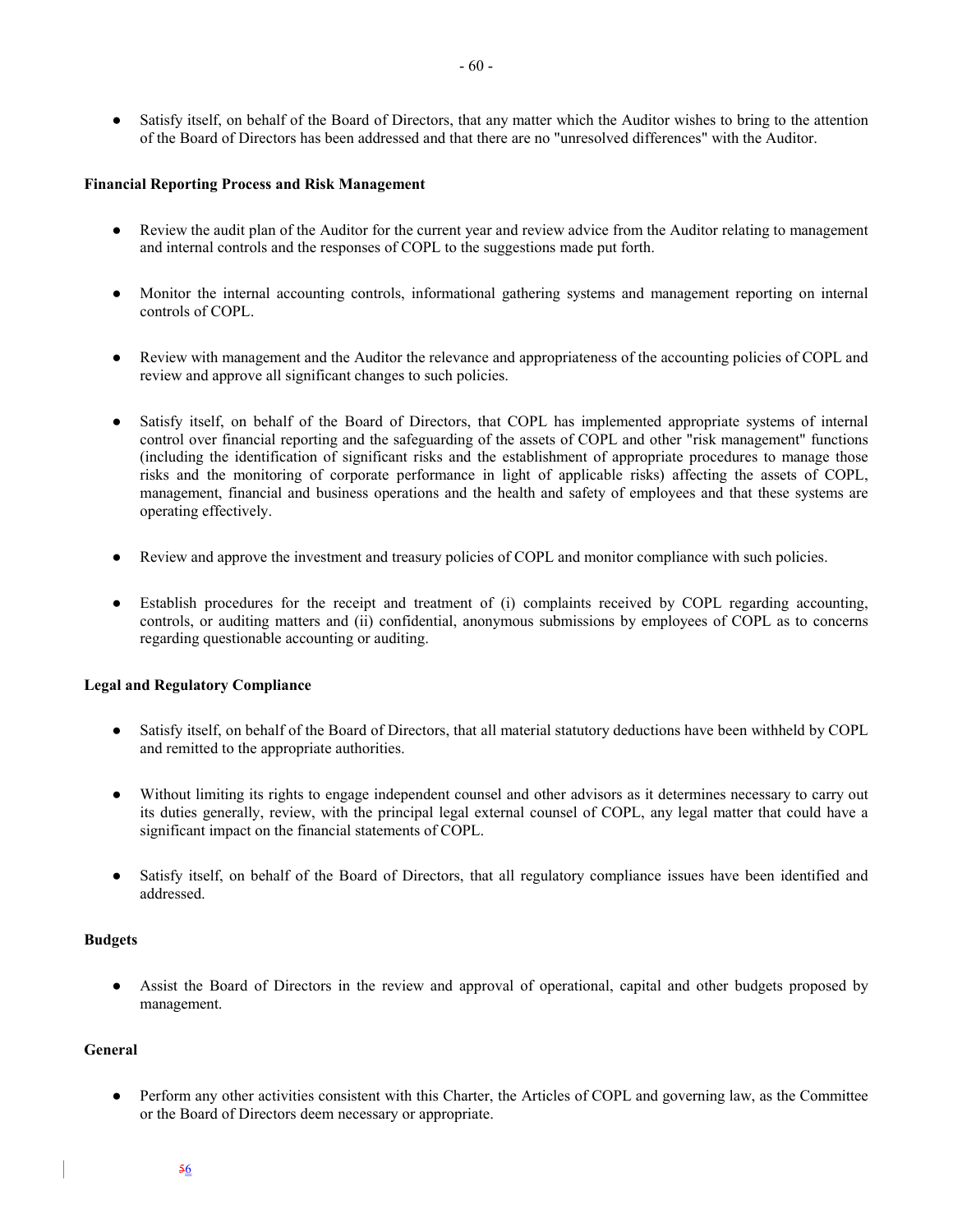● The audit committee must review and approve COPL's hiring policies regarding partners, employees and former partners or employees of the present or former external auditor of COPL.

 $\begin{array}{c} \hline \end{array}$